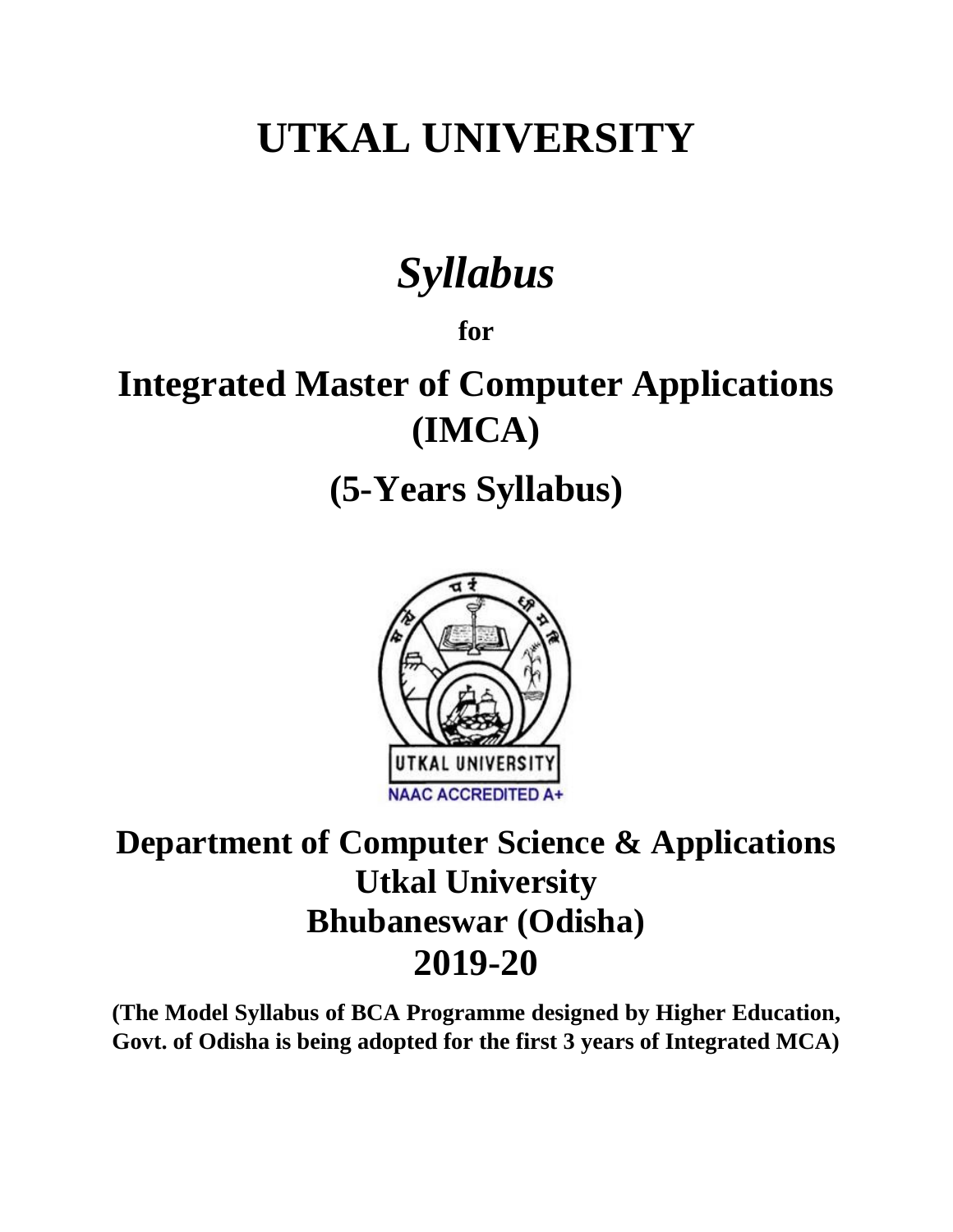# **COMMON SYLLABUS FOR BACHELOR IN COMPUTER APPLICATIONS (BCA) Preamble**

There are various innovative technologies that have come up in the IT world which are transforming the business landscape at a rapid pace. The challenges of the IT sector today are a lot different from those that existed a few years ago. The changing technological environment has made it necessary for students who aspire to a career in IT to be well aware of the latest innovations. The BCA program is specially designed to cater to the present industry skills and knowledge needs. It comprises of theoretical and practical training sessions that can prepare students for the well-rewarding jobs of the future.

#### **Programme Details**

- The programme is designed keeping in mind the needs of the industry. It comprises of subjects that are relevant to the current technological environment.
- Develop strong fundamental knowledge in core IT subjects such as C Programming, Computer Organization and Data Structures
- Learn the basics of programming in Java, Web Technology and Database Systems
- Get a chance to work on projects that give better exposure to current industry

**CHOICE BASED CREDIT SYSTEM (CBCS)**: The CBCS provides an opportunity for the students to choose courses from the prescribed courses comprising core, elective/minor or skill based courses. The courses can be evaluated following the grading system, which is considered to be better than the conventional marks system. Therefore, it is necessary to introduce uniform grading system in the entire higher education in Odisha. This will benefit the students to move across institutions within Odisha to begin with and across states and countries. The uniform grading system will also enable potential employers in assessing the performance of the candidates. In order to bring uniformity in evaluation system and computation of the Cumulative Grade Point Average (CGPA) based on student's performance in examinations, the UGC has formulated the guidelines to be followed.

#### **PROGRAMME LEARNING OUTCOMES**

The Bachelor in Computer Applications (BCA) programme enables students to attain, by the time of graduation:

Ability to apply knowledge of computing appropriate to the discipline.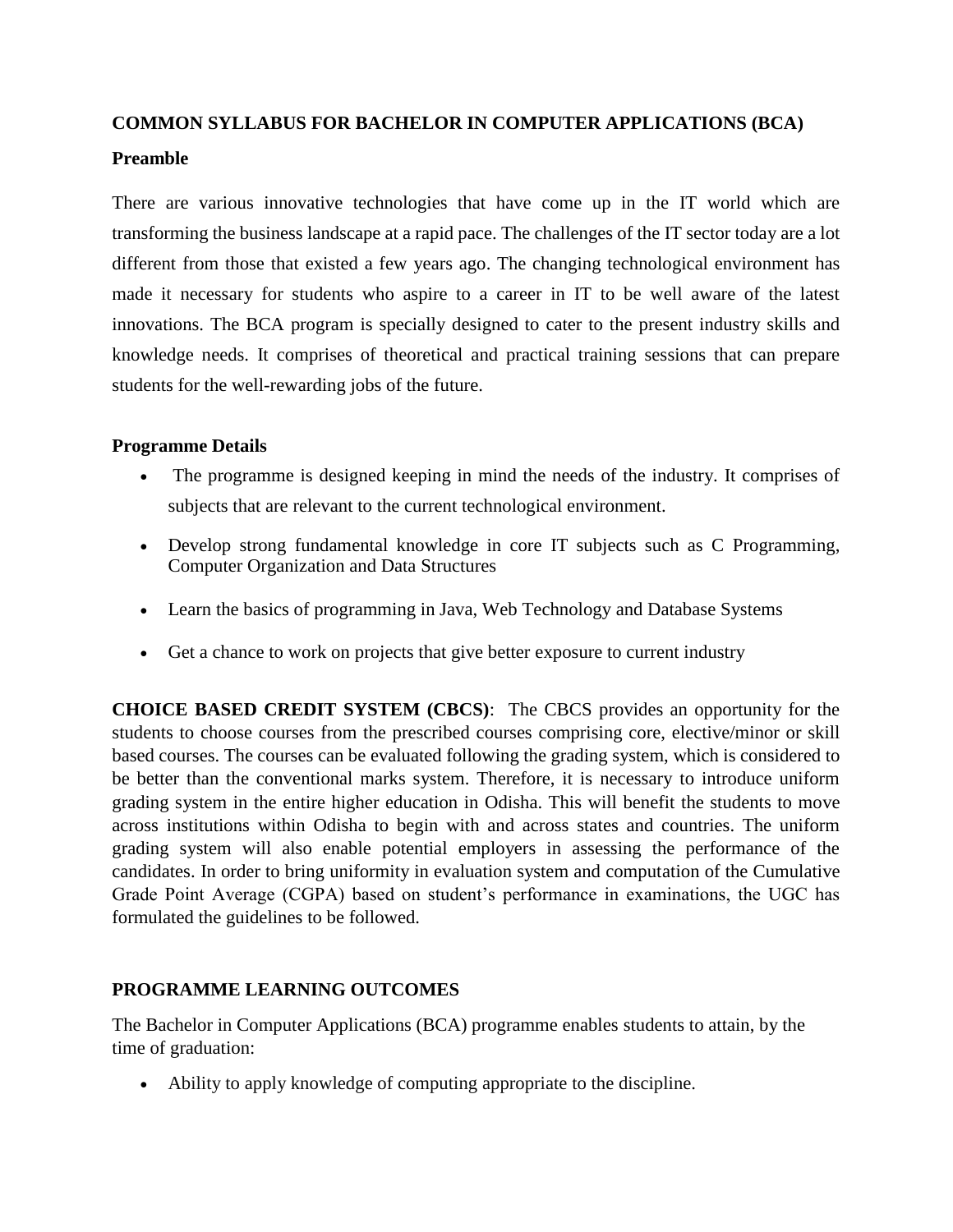- Ability to analyze a problem, and identify and define the computing requirements appropriate to its solution.
- Ability to design, implement and evaluate a computer-based system, process, component, or program to meet desired needs.
- Ability to function effectively on teams to accomplish a common goal.
- Understanding of professional, ethical, legal, security and social issues and responsibilities.
- Ability to communicate effectively with a range of audiences.
- Ability to analyze the local and global impact of computing on individuals, organizations, and society.
- Recognition of the need for an ability to engage in continuing professional development.
- Ability to use current techniques, skills, and tools necessary for computing practice.
- Ability to apply algorithmic principles, and computer science theory in the modeling and design of computer-based systems in a way that demonstrates comprehension of the tradeoffs involved in design choices.
- Ability to apply design and development principles in the construction of software systems of varying complexity.

# **OUTLINE OF CHOICE BASED CREDIT SYSTEM**

1. **Core Course**: A course, which should compulsorily be studied by a candidate as a core requirement is termed as a Core course.

**2. Elective Course**: Generally, a course which can be chosen from a pool of courses and which may be very specific or specialized or advanced or supportive to the discipline/ subject of study or which provides an extended scope or which enables an exposure to some other discipline/subject/domain or nurtures the candidate's proficiency/skill is called an Elective Course.

**2.1 Discipline Specific Elective (DSE) Course**: Elective courses may be offered by the main discipline/subject of study is referred to as Discipline Specific Elective. The University/Institute may also offer discipline related Elective courses of interdisciplinary nature (to be offered by main discipline/subject of study).

**2.2 Dissertation/Project**: An elective course designed to acquire special/advanced knowledge, such as supplement study/support study to a project work, and a candidate studies such a course on his own with an advisory support by a teacher/faculty member is called dissertation/project.

**2.3 Generic Elective (GE) Course**: An elective course chosen generally from an unrelated discipline/subject, with an intention to seek exposure is called a Generic Elective.

**P.S.**: A core course offered in a discipline/subject may be treated as an elective by other discipline/subject and vice versa and such electives may also be referred to as Generic Elective.

**Project work/Dissertation** is considered as a special course involving application of knowledge in solving / analyzing /exploring a real life situation / difficult problem. A Project/Dissertation work would be of 6 credits. A Project/Dissertation work may be given in lieu of a discipline specific elective paper.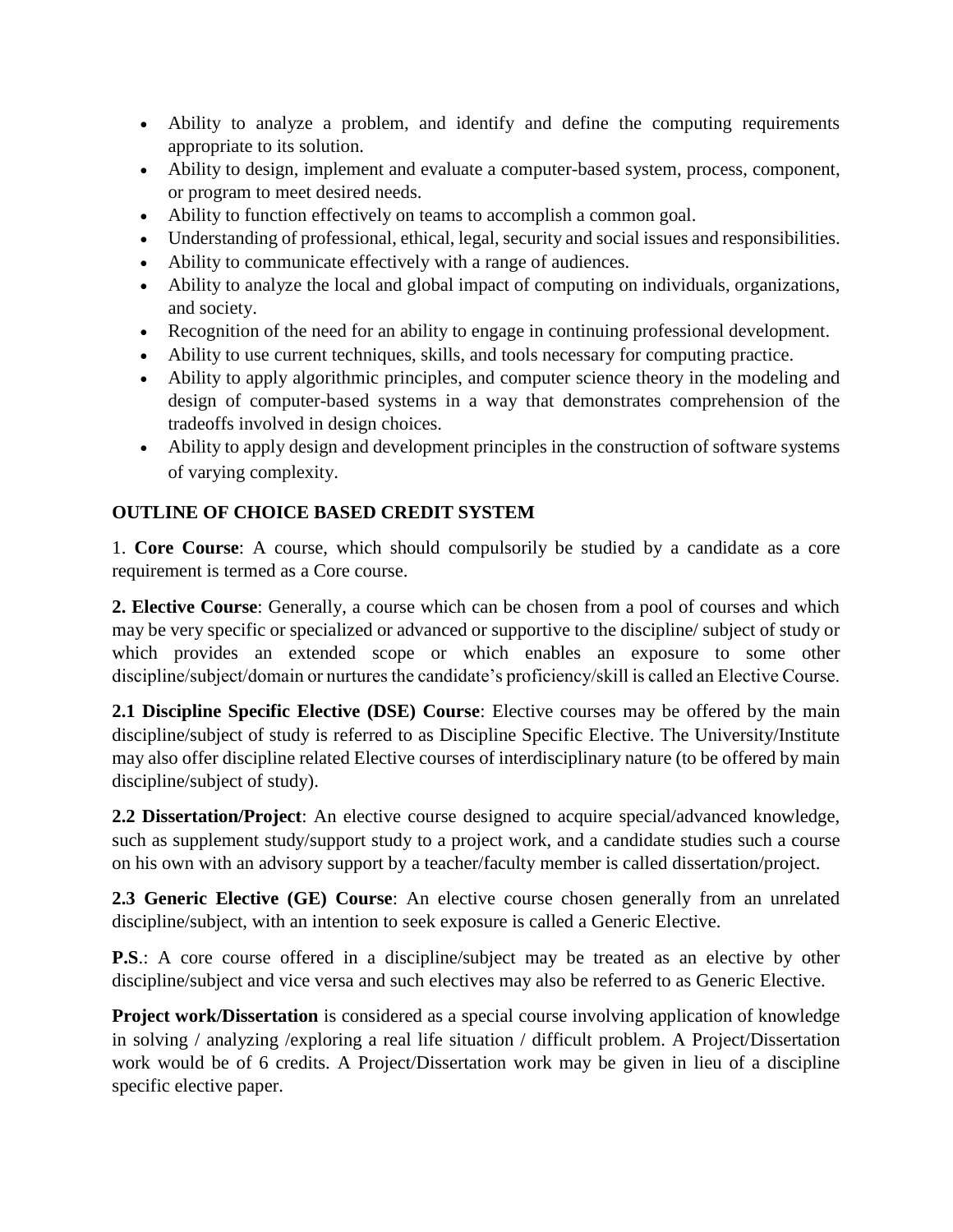# **GUIDELINES FOR PROJECT FORMULATION**

As the project work constitutes a major component in most of the professional programs and it is to be carried out with due care and should be executed with seriousness by the candidates.

# **TYPE OF PROJECT**

As majority of the students are expected to work out a real-life project in some industry/research and development laboratories/educational institutions/software companies, it is suggested that the project is to be chosen which should have some direct relevance in day-to-day activities of the candidates in his/her institution. It is not mandatory for a student to work on a real-life project. The student can formulate a project problem with the help of Guide.

#### **PROJECT PROPOSAL (SYNOPSIS)**

The project proposal should be prepared in consultation with the guide. The project proposal should clearly state the project objectives and the environment of the proposed project to be undertaken. The project work should compulsorily include the software development. The project proposal should contain complete details in the following form:

1. Title of the Project

2. Introduction and Objectives of the Project

3. Project Category (RDBMS/ OOPS/ Networking/ Multimedia/ Artificial Intelligence/ Expert Systems etc.)

4. Analysis (DFDs at least up to second level, ER Diagrams/ Class Diagrams/ Database Design etc. as per the project requirements).

5. A complete structure which includes: Number of modules and their description to provide an estimation of the student's effort on the project. Data Structures as per the project requirements for all the modules. Process Logic of each module. Testing process to be used. Reports generation

6. Tools / Platform, Hardware and Software Requirement specifications

7. Future scope and further enhancement of the project.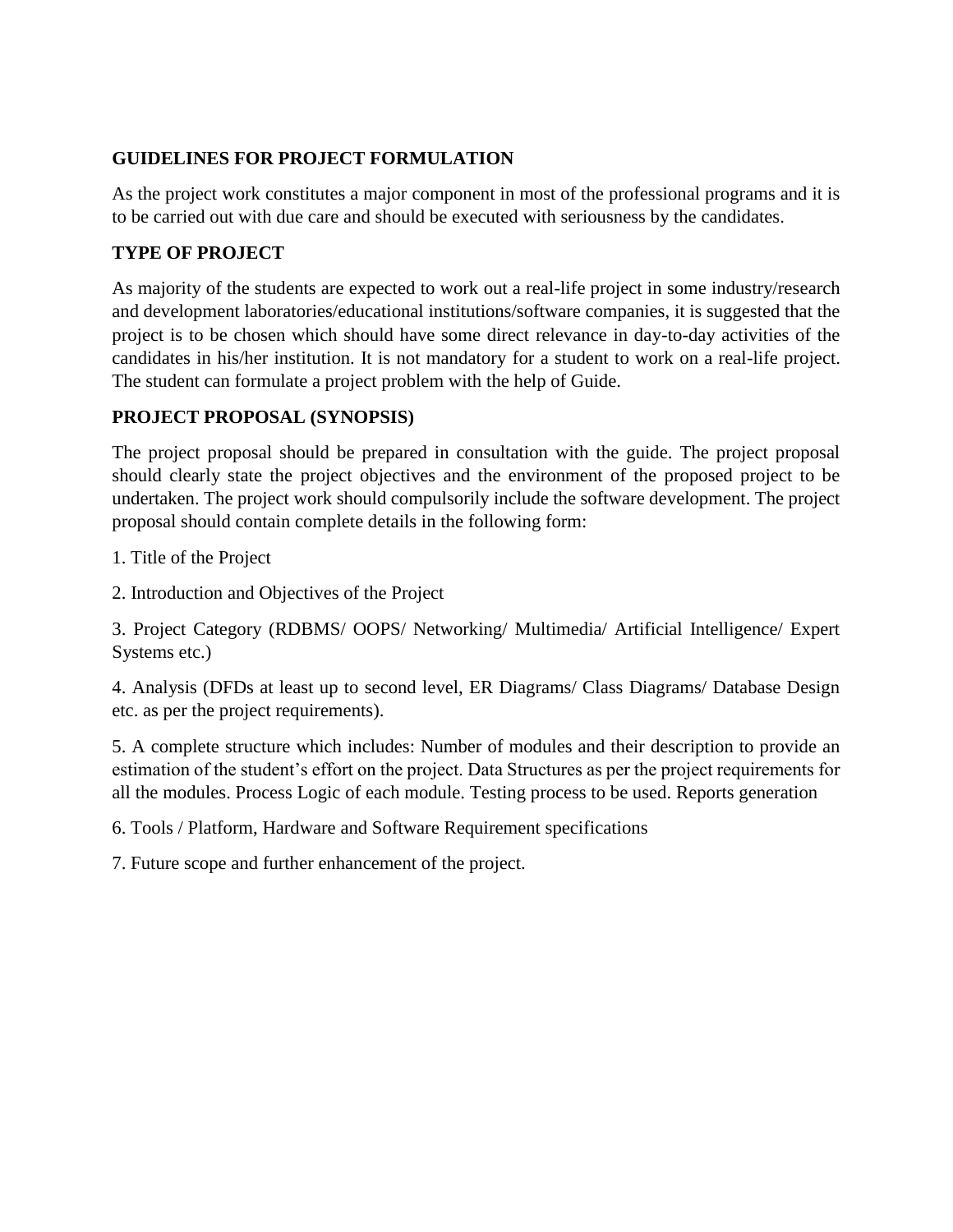# **BACHELOR IN COMPUTER APPLICATIONS (BCA)**

# **Effective from 2019-20 Academic Session**

| SEM.         | <b>COURSE OPTED</b>                  | <b>COURSE NAME</b>                          | <b>CREDITS</b> |
|--------------|--------------------------------------|---------------------------------------------|----------------|
| I            | <b>Ability Enhancement Course-1</b>  | $AEC-1$                                     | $\overline{4}$ |
|              |                                      | (Environmental Science)                     |                |
|              | Core Course-1                        | Digital Logic                               | $\overline{4}$ |
|              | <b>Core Course-1 Practical</b>       | Digital Logic LAB                           | $\overline{2}$ |
|              | Core Course-2                        | Programming using C                         | $\overline{4}$ |
|              | <b>Core Course-2 Practical</b>       | Programming using C LAB                     | $\overline{2}$ |
|              | Generic Elective/ Inter-disciplinary | GE/IC-1                                     | $\overline{4}$ |
|              | Course -1                            | (Principles of Management)                  |                |
|              | Generic Elective/ Inter-disciplinary | GE/IC -1 Tutorial/ LAB                      | $\overline{2}$ |
|              | Course -1 Tutorial/Practical         | (Principles of Management Tutorial)         |                |
| $\mathbf{I}$ | <b>Ability Enhancement Course-2</b>  | $AEC-2$                                     | $\overline{4}$ |
|              |                                      | (English/MIL Communication)                 |                |
|              | Core Course-3                        | Programming using C++                       | $\overline{4}$ |
|              | Core Course-3 Practical              | Programming using C++ LAB                   | $\overline{2}$ |
|              | Core Course-4                        | Data Structure                              | $\overline{4}$ |
|              | <b>Core Course-4 Practical</b>       | Data Structure LAB                          | $\overline{2}$ |
|              | Generic Elective/<br>Inter-          | $GE/IC-2$                                   | $\overline{4}$ |
|              | disciplinary Course -2               | (Statistics)                                |                |
|              | Generic Elective/ Inter-disciplinary | GE/IC -2 Tutorial/ LAB                      | $\overline{2}$ |
|              | Course-2 Tutorial /Practical         | (Statistics LAB)                            |                |
| III          | Core Course-5                        | <b>Computer Organization</b>                | $\overline{4}$ |
|              | Core Course-5 Practical              | <b>Computer Organization LAB</b>            | $\overline{2}$ |
|              | Core Course-6                        | <b>JAVA Programming</b>                     | $\overline{4}$ |
|              | <b>Core Course-6 Practical</b>       | <b>JAVA Programming LAB</b>                 | $\overline{2}$ |
|              | Core Course-7                        | <b>Discrete Mathematical Structures</b>     | $\overline{4}$ |
|              | <b>Core Course-7 Practical</b>       | <b>Discrete Mathematical Structures LAB</b> | $\overline{2}$ |
|              | <b>Skill Enhancement Course-1</b>    | SEC-1 (Python Programming)                  | $\overline{4}$ |
|              | Generic Elective/Inter-disciplinary  | GE/IC-3                                     | $\overline{4}$ |
|              | Course -3                            | (Business Accounting)                       |                |
|              | Generic Elective/ Inter-disciplinary | GE/IC -3 Tutorial/ LAB                      | $\overline{2}$ |
|              | Course -3 Tutorial/Practical         | (Business Accounting Tutorial)              |                |
| IV           | Core Course-8                        | <b>Operating System</b>                     | $\overline{4}$ |
|              | Core Course-8 Practical              | <b>Operating System LAB</b>                 | $\overline{2}$ |
|              | Core Course-9                        | <b>Computer Networks</b>                    | $\overline{4}$ |
|              | Core Course-9 Practical              | <b>Computer Networks LAB</b>                | $\overline{2}$ |
|              | Core Course-10                       | Database Systems                            | $\overline{4}$ |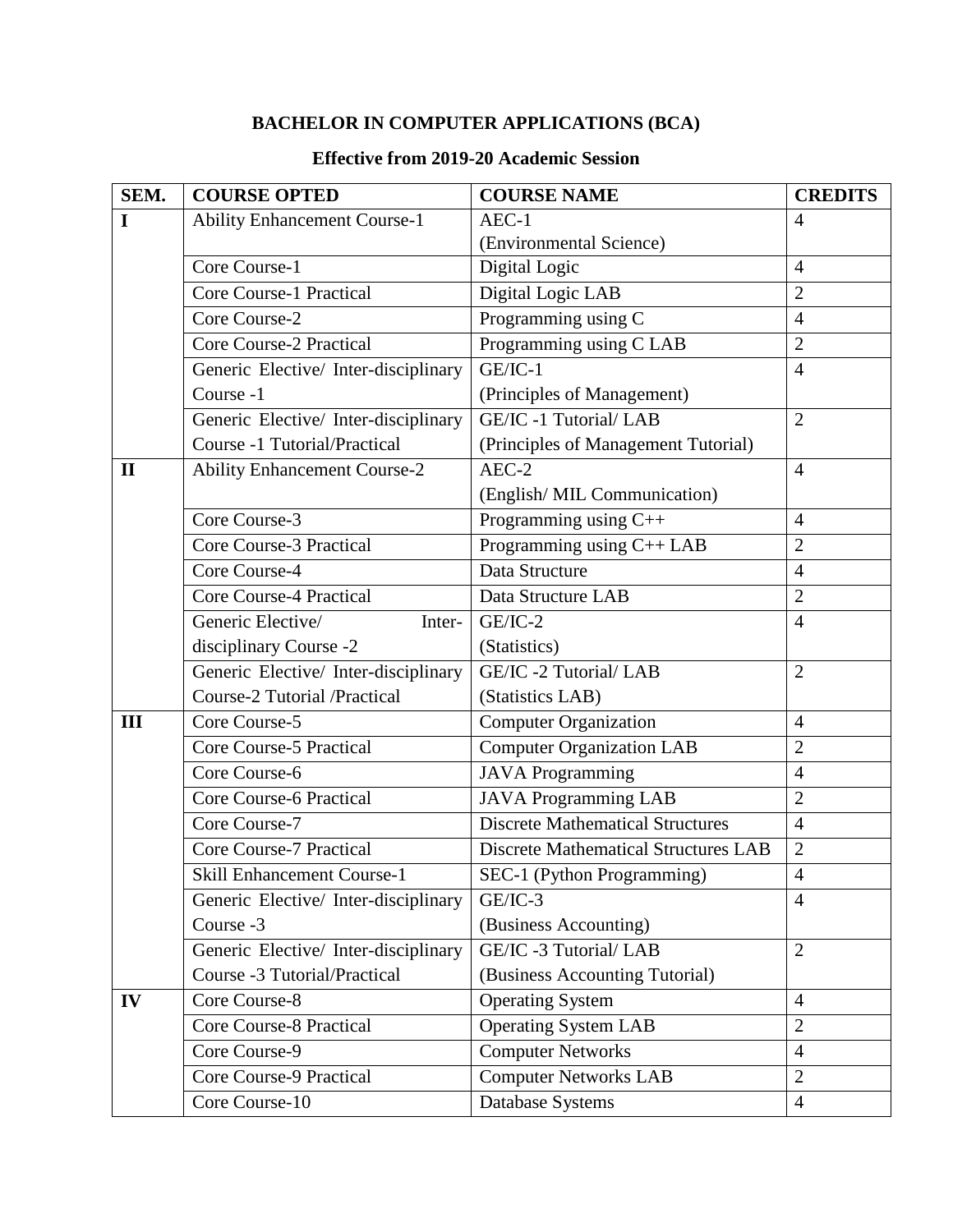|              | Core Course-10 Practical             | Database Systems LAB              | $\overline{2}$ |
|--------------|--------------------------------------|-----------------------------------|----------------|
|              | <b>Skill Enhancement Course-2</b>    | SEC-2 (Android Programming)       | $\overline{4}$ |
|              | Generic Elective/Inter-disciplinary  | $GE/IC-4$                         | $\overline{4}$ |
|              | Course -4                            | (Business Economics)              |                |
|              | Generic Elective/ Inter-disciplinary | GE/IC-4 Tutorial/ LAB             | $\overline{2}$ |
|              | <b>Course -4 Tutorial/Practical</b>  | (Business Economics Tutorial)     |                |
| $\mathbf{V}$ | Core Course-11                       | Web Technology                    | $\overline{4}$ |
|              | Core Course-11 Practical             | Web Technology LAB                | $\overline{2}$ |
|              | Core Course-12                       | <b>Software Engineering</b>       | $\overline{4}$ |
|              | Core Course-12 Practical             | <b>Software Engineering LAB</b>   | $\overline{2}$ |
|              | Discipline Specific Elective-1       | DSE-1 (Unix Programming)          | $\overline{4}$ |
|              | Discipline<br>Specific<br>Elective-1 | DSE-1 LAB/Tutorial                | $\overline{2}$ |
|              | Practical                            | (Unix Programming LAB)            |                |
|              | Discipline Specific Elective-2       | DSE-2 (Data Mining)               | $\overline{4}$ |
|              | Discipline<br>Specific<br>Elective-2 | DSE-2 LAB/Tutorial                | $\overline{2}$ |
|              | Practical                            | (Data Mining LAB)                 |                |
| VI           | Core Course-13                       | <b>Computer Graphics</b>          | $\overline{4}$ |
|              | Core Course-13 Practical             | <b>Computer Graphics LAB</b>      | $\overline{2}$ |
|              | Core Course-14                       | <b>Numerical Techniques</b>       | $\overline{4}$ |
|              | Core Course-14 Practical             | <b>Numerical Techniques LAB</b>   | $\overline{2}$ |
|              | Discipline Specific Elective-3       | DSE-3 (Data Science)              | $\overline{4}$ |
|              | Discipline<br>Elective-3<br>Specific | DSE-3 LAB/Tutorial                | $\overline{2}$ |
|              | Practical                            | (Data Science LAB)                |                |
|              | Discipline Specific Elective-4       | DSE-4 (Project Work / E-Commerce) | 6/4            |
|              | Discipline<br>Specific<br>Elective-4 | DSE-4 LAB/ Tutorial (E-Commerce   | $\overline{2}$ |
|              | Practical                            | Tutorial)                         |                |

# **CORE Papers:**

- **CORE – 1: Digital Logic**
- **CORE – 2: Programming Using C**
- **CORE – 3: Programming Using C++**
- **CORE – 4: Data Structure**
- **CORE – 5: Computer Organization**
- **CORE – 6: Java Programming**
- **CORE – 7: Discrete Mathematical Structures**
- **CORE – 8: Operating System**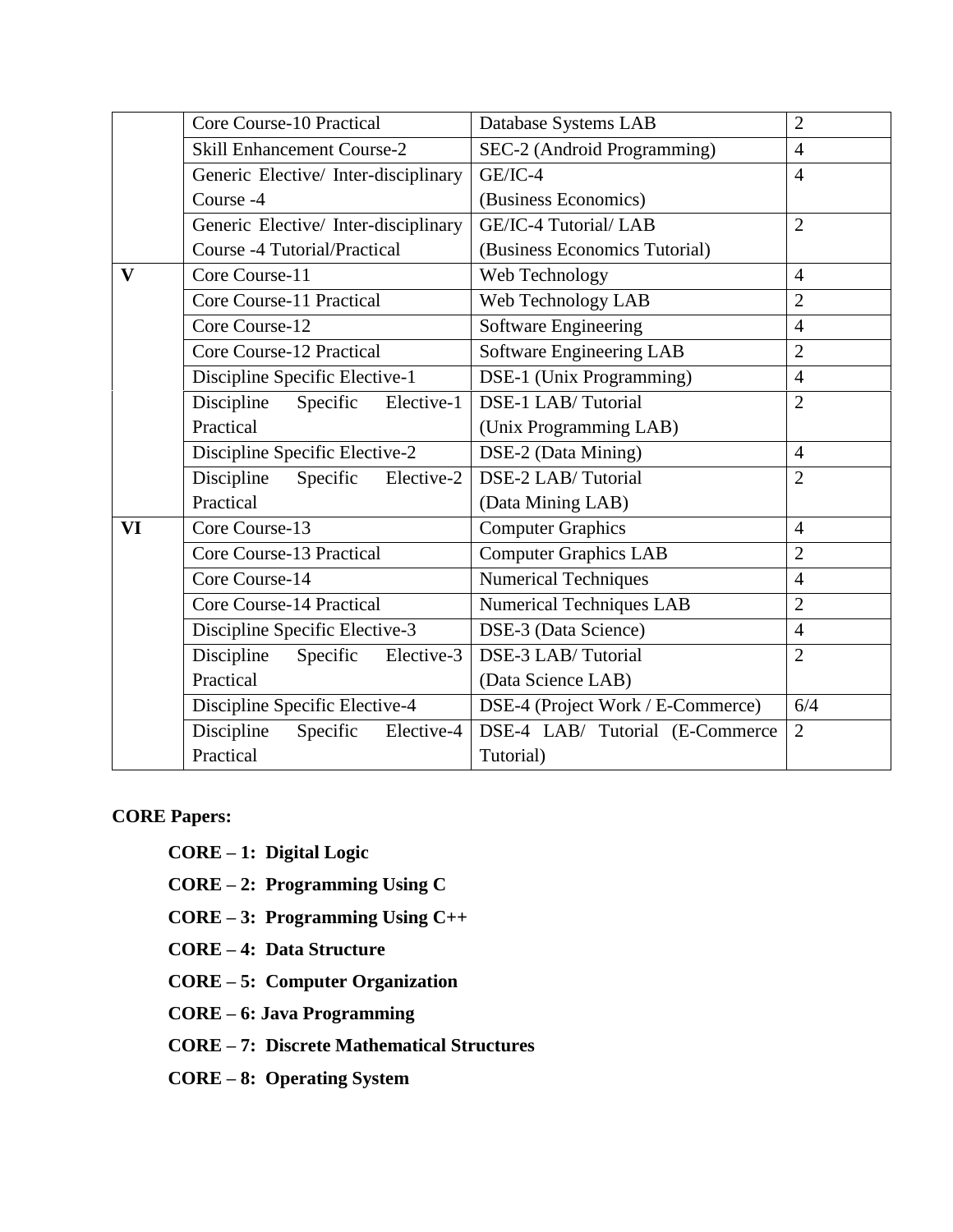**CORE – 9: Computer Networks CORE – 10: Database Systems CORE – 11: Web Technologies CORE – 12: Software Engineering CORE – 13: Computer Graphics CORE – 14: Numerical Techniques**

**Discipline Specific Electives (DSE) Papers:**

**DSE–1: Unix Shell Programming DSE–2: Data Mining DSE–3: Data Science DSE–4: Project Work / E-Commerce** 

**Skill Enhancement Courses (SEC):**

**SEC – 1: Python Programming SEC – 2: Android Programming Ability Enhancement Courses (AEC): (Credit: 02 each) AEC – 1: Environmental Science. AEC – 2: English /MIL Communication**

**Generic Elective (GE)/ Interdisciplinary Course (IC):**

 **GE/IC – 1: Principles of Management** 

 **GE/IC – 2: Statistics** 

 **GE/IC – 3: Business Accounting** 

**GE/IC – 4: Business Economics**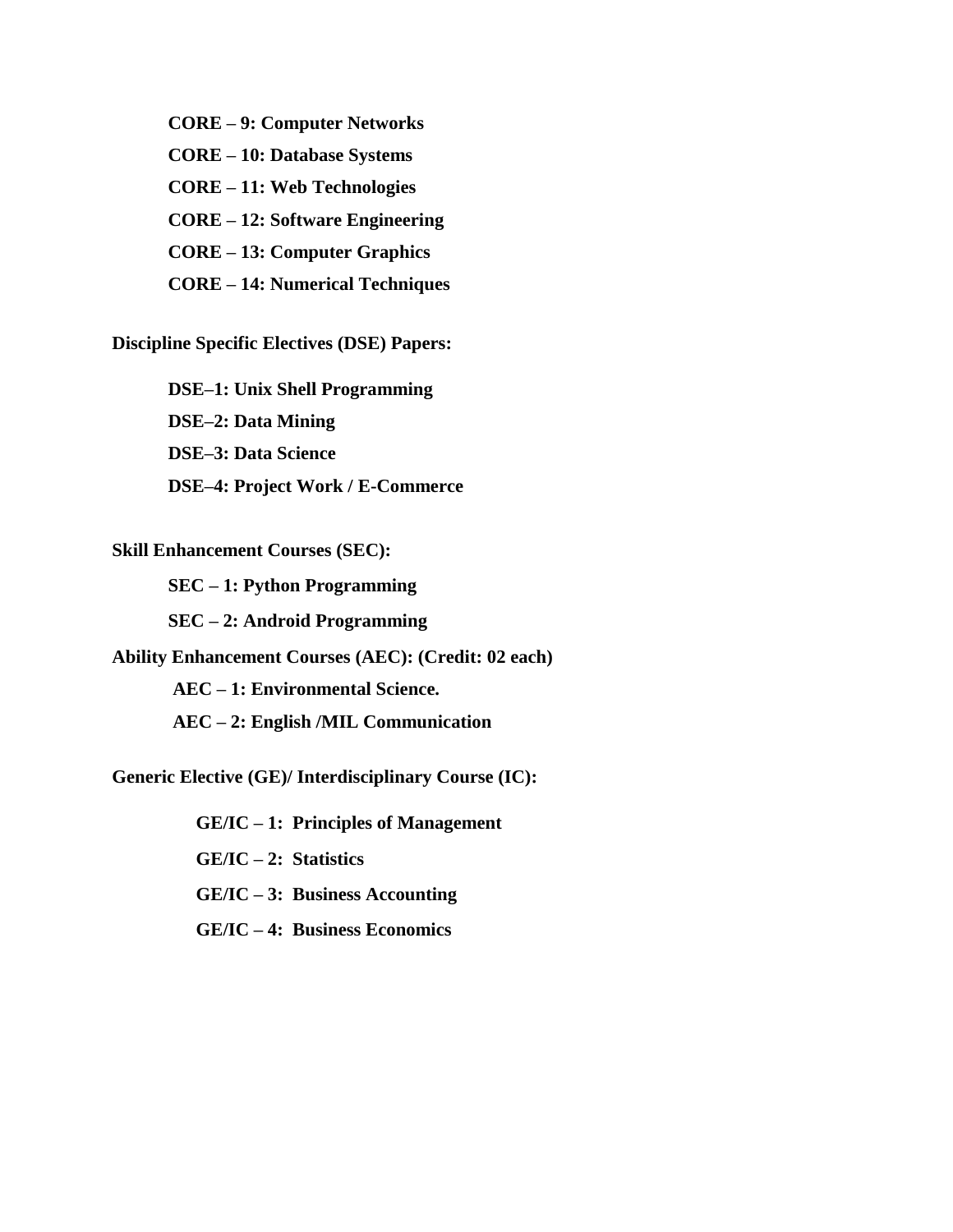#### **DETAILED SYLLABUS**

#### **CORE–1: DIGITAL LOGIC**

#### **OBJECTIVES**

- To understand different methods used for the simplification of Boolean functions and binary arithmetic.
- $\bullet$  To design and implement combinational circuits, synchronous & asynchronous sequential circuits.
- To study in detail about Semiconductor Memory Systems.

#### **Unit-1**

Character Codes, Decimal System, Binary System, Decimal to Binary Conversion, Hexadecimal Notation, Boolean Algebra, Basic Logic Functions: Electronic Logic Gates, Synthesis of Logic Functions, Minimization of Logic Expressions, Minimization using Karnaugh Maps, Synthesis with NAND and NOR Gates, Tri-State Buffers

#### **Unit-2**

Arithmetic: Addition and Subtraction of Signed Numbers, Addition/ Subtraction Logic Unit, Design of Fast Adders: Carry-Lookahead Addition, Multiplication of Positive Numbers, Signed-Operand Multiplication: Booth Algorithm, Fast Multiplication: Bit-Pair Recodng Multipliers, Carry-Save Addition of Summands, Integer Division, Floating-Point Numbers and Operations: IEEE Standard for Floating-Point Numbers, Arithmetic Operations on Floating-Point Numbers, Guard Bits and Truncation, Implementing Floating-Point Operations.

#### **Unit-3**

Flip-Flops, Gated Latches, Master-Slave Flip-Flops, Edge-Triggering, T Flip-Flops, JK Flip-Flops. Registers and Shift Registers, Counters, Decoders, Multiplexers, Programmable Logic Devices (PLDs), Programmable Array Logic (PAL), Complex Programmable Logic Devices (CPLDs), Field-Programmable Gate Array (FPGA), Sequential Circuits, UP/ DOWN Counters, Timing Diagrams, The Finite State Machine Model, Synthesis of Finite State Machines.

#### **Unit-4**

Memory System: Semiconductor RAM Memories, Internal Organization of Memory Chips, Static Memories, Asynchronous DRAMS, Synchronous DRAMS, Structure of Large Memories, Memory System Considerations, RAMBUS Memory. Read-Only Memories: ROM, PROM, EPROM, EEPROM, Flash Memory, Speed, Size, and Cost of Memory. Secondary Storage: Magnetic Hard Disks, Optical Disks, Magnetic Tape Systems.

#### **Text Books**:

1. Carl Hamacher, Z. Vranesic, S. Zaky: Computer Organization, 5/e (TMH)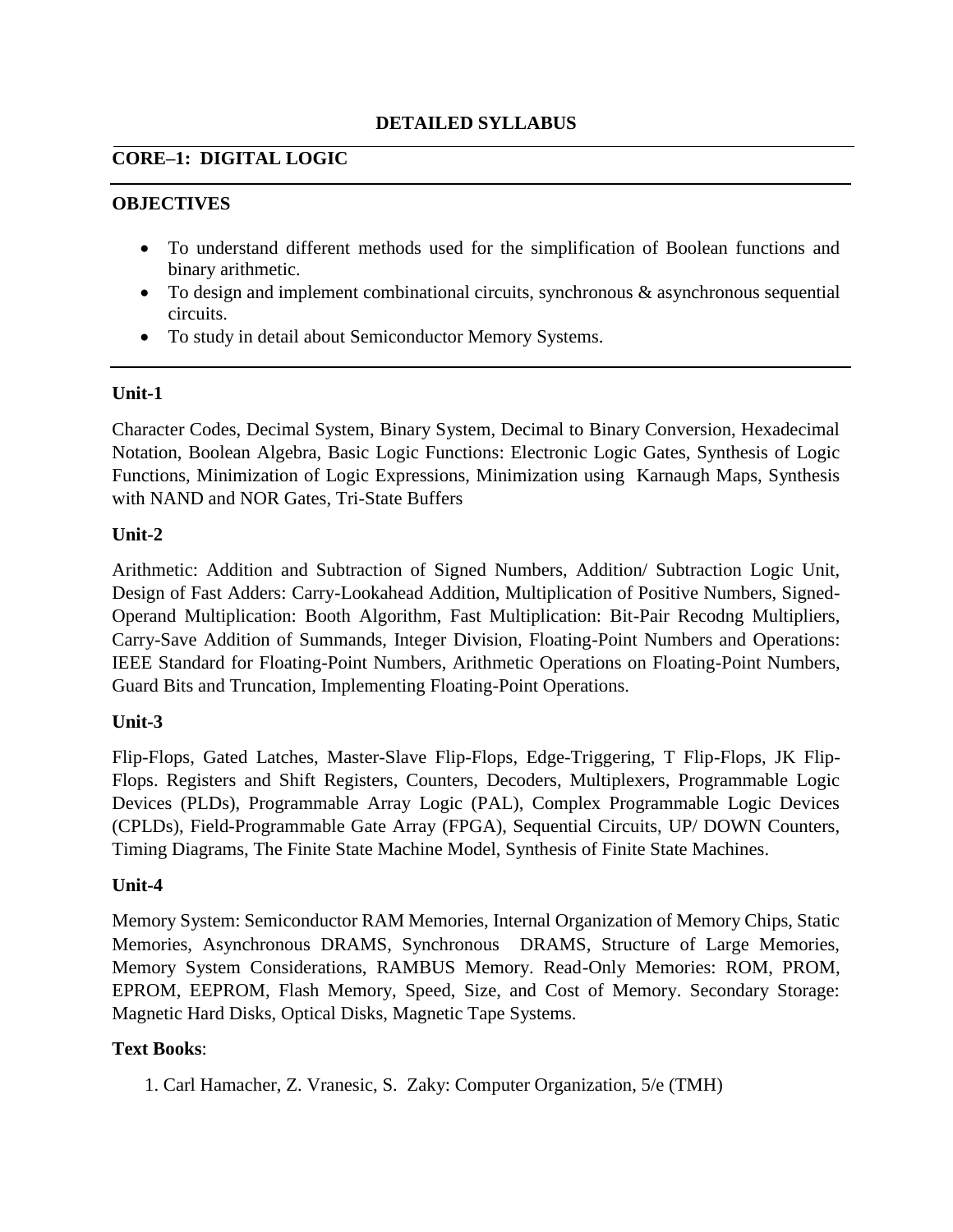#### **Reference Books:**

1. M. Morris Mano: Digital Logic and Computer Design, Pearson

### **CORE–2 PRACTICAL: DIGITAL LOGIC LAB**

1. Introduction to Xilinx software (VHDL)

#### **Write the VHDL code for**

- 2. Realizing all logic gates.
- 3. Combination Circuit.
- 4. ADDER.
- 5. SUBTRACTOR.
- 6. MUX.
- 7. DE-MUX.
- 8. Encoder.
- 9. Decoder.
- 10. PAL.
- 11. PLA.

#### **Write the VHDL program for the following Sequential Logic Circuits**

- 12. Flip Flops.
- 13. Shift Registers.
- 14. Counters.
- 15. Memory Elements.

#### **CORE–2: PROGRAMMING USING C**

#### **OBJECTIVES:**

- To learn basics of C programming language.
- To be able to develop logics to create programs/ applications in C.

#### **Unit-1**

**Introduction**: Introduction to Programming Language, Introduction to C Programming, Keywords & Identifiers, Constants, Variables, Input and Output Operations, Compilation and preprocessing, **Data types**: Different data types, Data types qualifier, modifiers, Memory representation, size and range, **Operators:** Operators (Arithmetic, Relational, Logical, Bitwise,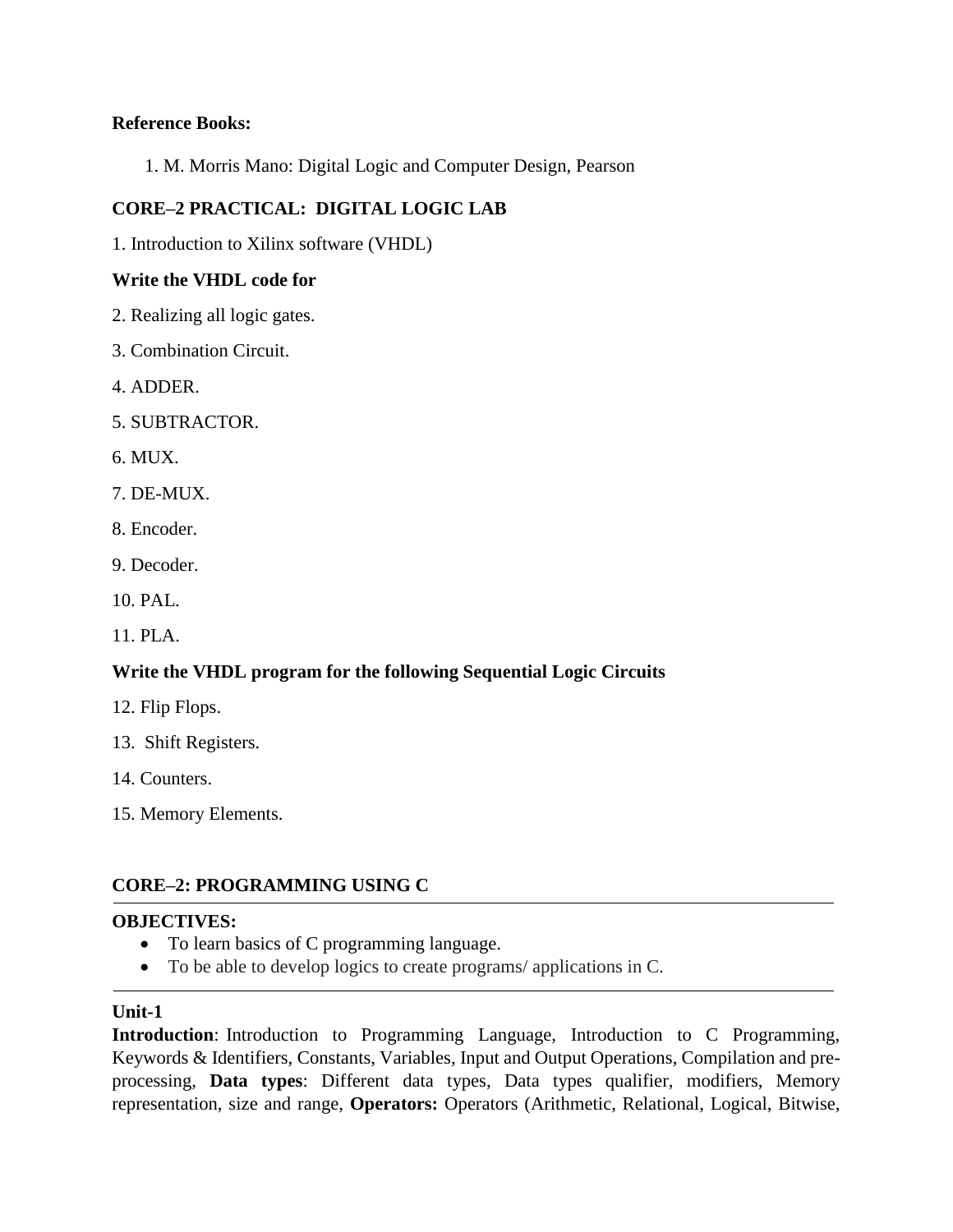Assignment & compound assignment, Increment & Decrement, Conditional), Operator types (unary, binary, ternary). Expressions, Order of expression (Precedence and associativity) **Control structures**: Decision Making and Branching (Simple IF Statement, IF…ELSE Statement, Nesting IF… ELSE Statement, ELSE IF Ladder), Selection control structure (Switch Statement).

#### **Unit-2**

**Loops:** The WHILE Statement, The DO…WHILE Statement, The FOR Statement, Jumps in Loops, **Array:** Concept of Array, Array Declaration, types of array (one and multiple dimension), Character Arrays and Strings, Subscript and pointer representation of array, Array of Pointers, Limitation of array, **Pointers**: Concept of Pointer (null pointer, wild pointer, dangling pointer, generic pointer), Pointer Expressions, Accessing the Address of a Variable, Declaring Pointer Variables, Initializations of Pointer Variable, Accessing a Variable through its Pointer, Pointer arithmetic.

#### **Unit-3 Storage**

**class**: Types (auto, register, static, extern), scope rules, declaration and definition. **Function**: Function & types (User defined function, library function) Function Definition, Declaration, Function Calls, Header file and library, Function Arguments, string handling function (strlen, strcmp, strcpy, strncpy, strcat, strstr), Function recursion, Functions Returning Pointers, Pointers to Functions, Command line arguments, Application of pointer (dynamic memory allocation).

### **Unit-4**

**Structure and Union:** Defining, Declaring, Accessing, Initialization Structure, nested structure, self-referential structure, bit-field, Arrays of Structures, Structures and Functions, Unions, difference between structure and union, active data member, structure within union, Selfreferential Structure.

**File**: File Management in C, Defining and Opening a File, File opening modes (read, write, append), Closing a File, File operations, file and stream, Error Handling During I/O Operations, sequential and random access file, low level and high level file.

#### **Text Books**:

1. E. Balagurusamy, "Programming in ANSI C", 4/e, (TMH)

# **Reference Books:**

- 1. B. Kernighan & Dennis Ritchie, "The C Programming Language", 2/e PHI
- 2. Paul Deitel, Harvey Deitel, "C: How to Program", 8/e, Prentice Hall.
- 3. P.C. Sethi, P.K. Behera, "Programming using C", Kalyani Publisher, Ludhiana

# **Core-2 PRACTICAL: PROGRAMMING USING C LAB**

- 1. Write a Program to find greatest among three numbers.
- 2. Write a Program to all arithmetic operation using switch case.
- 3. Write a Program to print the sum and product of digits of an integer.
- 4. Write a Program to reverse a number.
- 5. Write a Program to compute the sum of the first n terms of the following series

 $S = 1 + 1/2 + 1/3 + 1/4 + \ldots$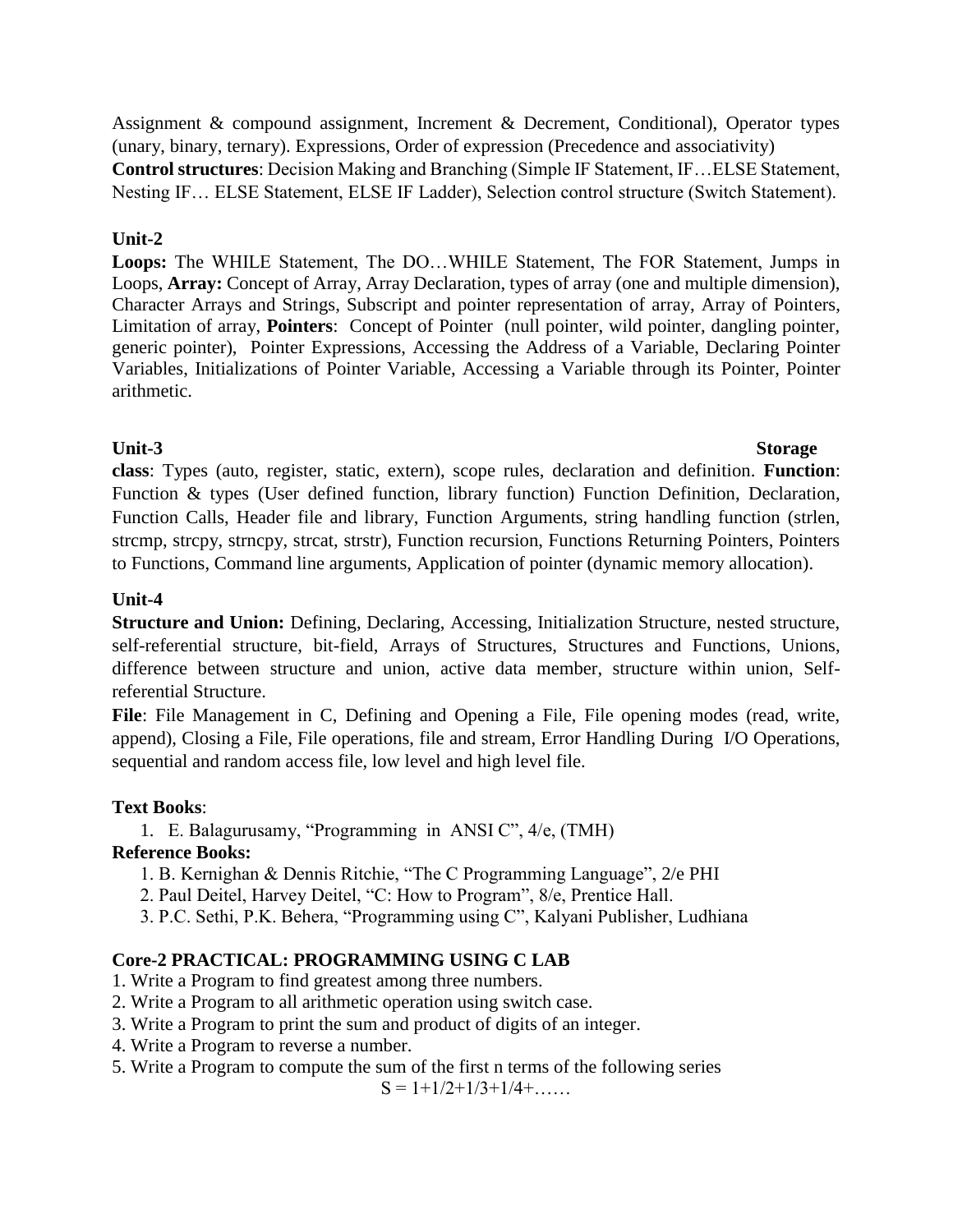6. Write a Program to compute the sum of the first n terms of the following series

S =1-2+3-4+5…………….

- 7. Write a function that checks whether a given string is Palindrome or not. Use this function to find whether the string entered by user is Palindrome or not.
- 8. Write a function to find whether a given no. is prime or not. Use the same to generate the prime numbers less than 100.
- 9. Write a Program to compute the factors of a given number.
- 10. Write a program to swap two numbers using macro.
- 11. Write a Program to print a triangle of stars as follows (take number of lines from user):

```
*
```

```
***
```

```
*****
```
\*\*\*\*\*\*\*

- 12. Write a Program to perform following actions on an array entered by the user:
	- a) Print the even-valued elements
	- b) Print the odd-valued elements
	- c) Calculate and print the sum and average of the elements of array
	- d) Print the maximum and minimum element of array
	- e) Remove the duplicates from the array
	- f) Print the array in reverse order

The program should present a menu to the user and ask for one of the options. The menu should also include options to re-enter array and to quit the program.

- 13. Write a Program that prints a table indicating the number of occurrences of each alphabet in the text entered as command line arguments.
- 14. Write a program that swaps two numbers using pointers.
- 15. Write a program in which a function is passed address of two variables and then alter its contents.
- 16. Write a program which takes the radius of a circle as input from the user, passes it to another function that computes the area and the circumference of the circle and displays the value of area and circumference from the main( ) function.
- 17. Write a program to find sum and average of n elements entered by the user. To write this program, allocate memory dynamically using malloc( ) / calloc( ) functions.
- 18. Write a menu driven program to perform following operations on strings:
	- a) Show address of each character in string
	- b) Concatenate two strings without using strcat function.
	- c) Concatenate two strings using strcat function.
	- d) Compare two strings
	- e) Calculate length of the string (use pointers)
	- f) Convert all lowercase characters to uppercase
	- g) Convert all uppercase characters to lowercase
	- h) Calculate number of vowels
	- i) Reverse the string
- 19. Given two ordered arrays of integers, write a program to merge the two-arrays to get an ordered array.
- 20. Write a program to copy the content of one file to other.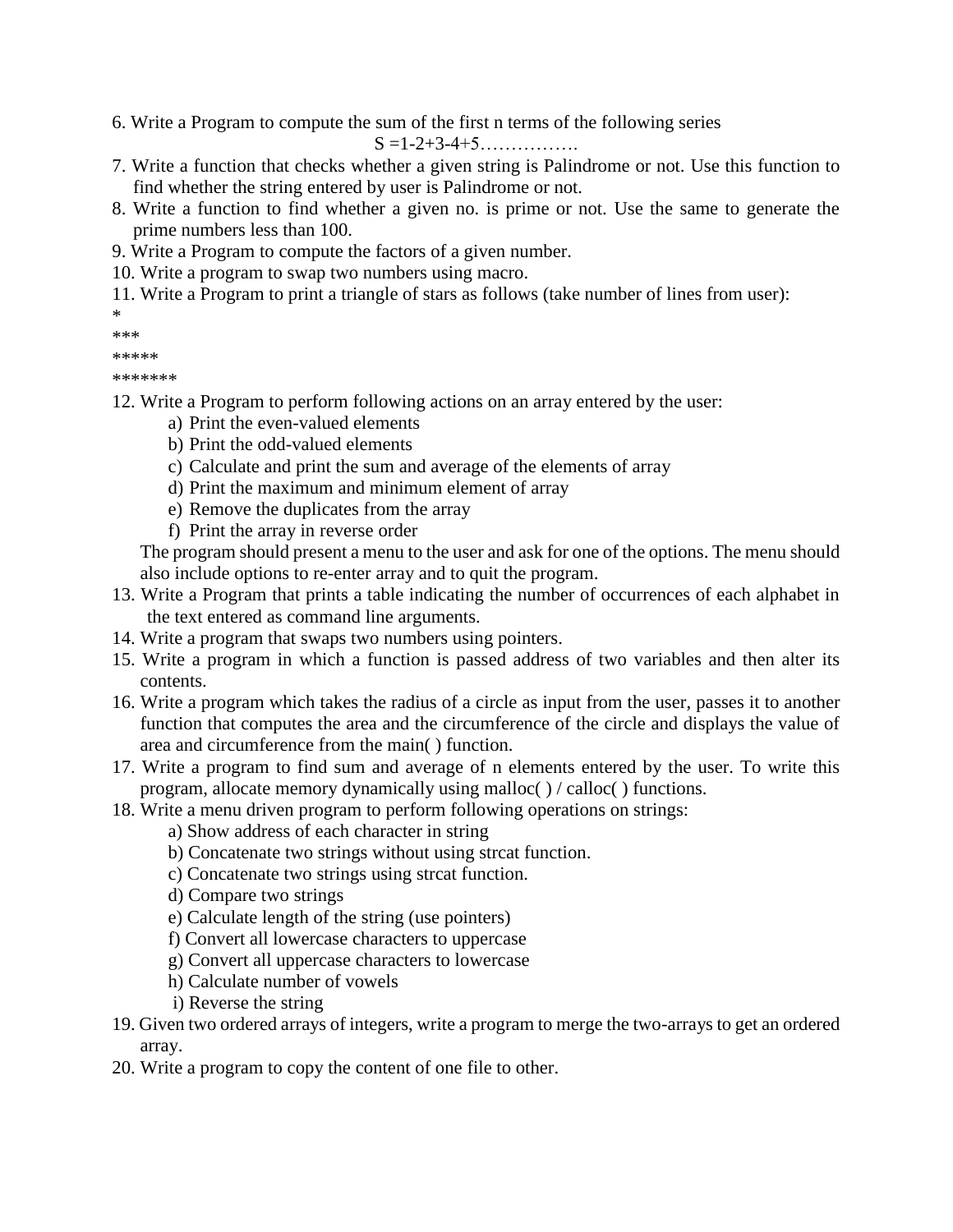### **CORE–3: PROGRAMMING USING C++**

#### **OBJECTIVES**

- To know about the Object Oriented Programming concepts.
- To learn basics of C++ programming language.
- To be able to develop logics to create programs/ applications in **C++.**

#### **Unit-1**

Principles of Object-Oriented Programming: Object-Oriented Programming (OOP) Paradigm, Basic Concepts of OOP, Benefits of OOP, Characteristics of OOPS, Object Oriented Languages, Applications of OOP.

Introduction to C++, Difference between C & C++, Tokens, Data types, Operators, Structure of C++ Program, C++ statements, Expressions and Control Structures.

Functions in C++: Argument passing in function, Inline Functions, Default Arguments, Const. Arguments, Friend function.

#### **Unit-2**

Classes and Objects: Defining Member Functions, Making an outside Function Inline, Nested Member Functions, Private Member Functions, Arrays within a Class, Memory Allocation for Objects, Static Data Members, Static Member Functions, Arrays of Objects, Objects as Function Arguments, Friend Functions.

Constructors & Destructors: Constructors, Parameterized Constructors, Constructors with Default Arguments, Dynamic Initialization of Objects, Copy Constructor, Dynamic Constructors, Destructors.

#### **Unit-3**

Inheritance: Basics of Inheritance, Type of Inheritance, Virtual Base Classes, Abstract Classes, Member Classes, Nesting of Classes. Polymorphism: Pointers, Pointers to Objects, this Pointer, Pointers to Derived Classes, Virtual Functions, Pure Virtual Functions, Function Overloading, Operator Overloading.

#### **Unit-4**

Managing Console I/O Operations: C++ Streams, C++ Stream Classes, Unformatted I/O Operations, Formatted Console I/O Operations, Managing Output with Manipulators. Files: Classes for File Stream Operations, Opening and Closing a File, Detecting end-of-file, File Modes, File Pointers and their Manipulations, Sequential Input and Output Operations, Updating a File: Random Access, Error Handling during File Operations, Command-line Arguments.

#### **Text Books**

- 1. E. Balgurusawmy, Object Oriented Programming with C++, 4/e (TMH).
- 2. Paul Deitel, Harvey Deitel, "C++: How to Program", 9/e. Prentice Hall.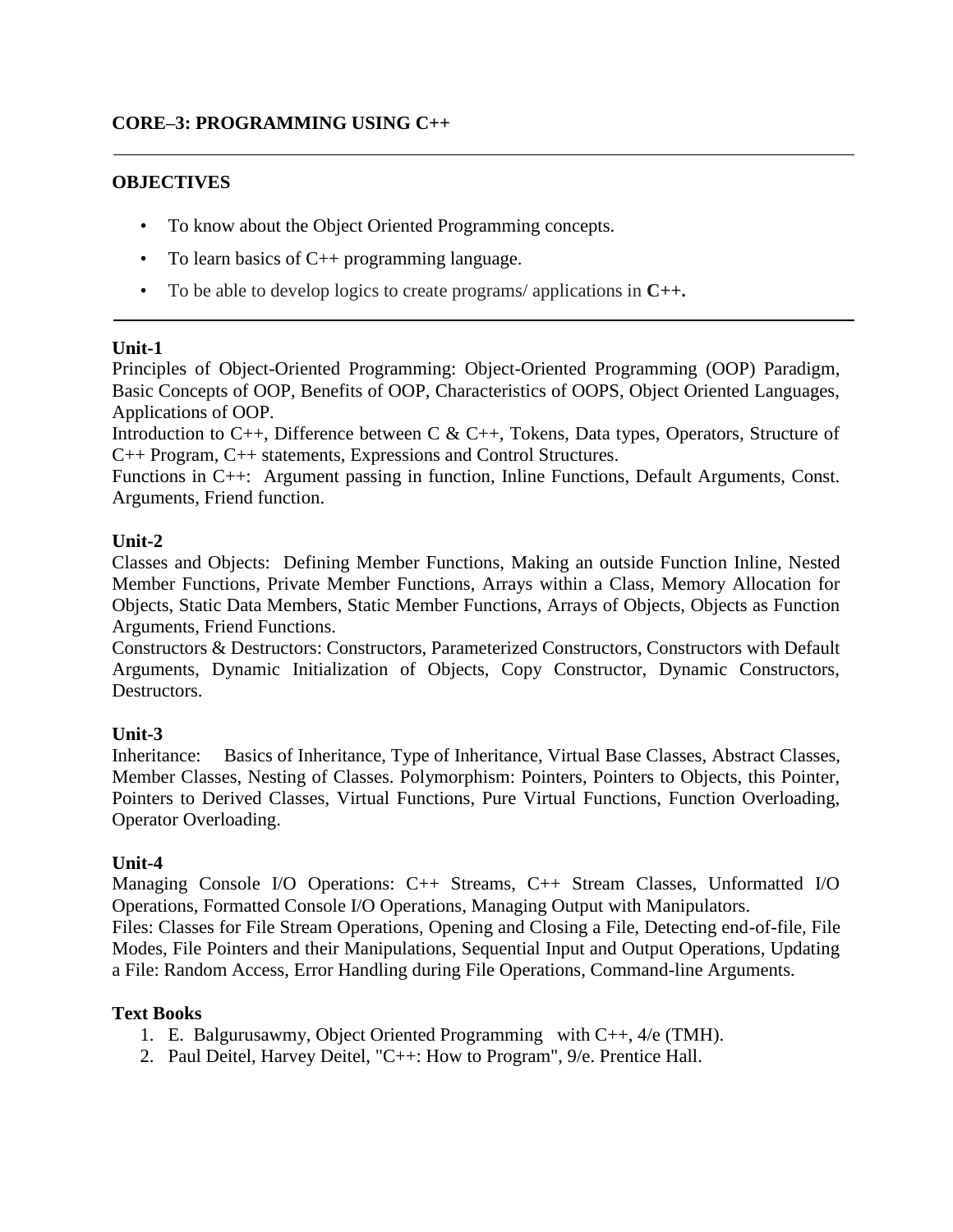#### **Reference Books:**

- 1. Bjarne Stroustroup, Programming Principles and Practice using C++, 2/e, Addison-Wesley 2014
- 2. Herbtz Schildt, C++: The Complete reference, MGH, 4/ed.
- 3. P. C. Sethi, P. K. Behera, "Programming in C++"- Kalyani Publisher, Ludhiana

#### **CORE–3 PRACTICAL: PROGRAMMING USING C++ LAB**

- 1. Write a Program to find greatest among three numbers using nested if…else statement.
- 2. Write a Program to check a number is prime or not.
- 3. Write a Program to find the GCD and LCM of two numbers.
- 4. Write a program to print the result for following series:  $1! + 2! + 3! + \dots$
- 5. Write a program to print multiplication table from 1 to 10.
- 6. Write a Program for Swapping of two numbers using pass by value.
- 7. Write a Program for Swapping of two numbers using pass by address.
- 8. Write a Program for Swapping of two numbers using pass by reference.
- 9. Write a Program to find sum of four numbers using default argument passing.
- 10. Write a Program to find square and cube of a number using inline function.
- 11. Write a Program to find the factorial of a number.
- 12. Write a Program to find reverse of a number.
- 13. Write a program to find sum of four numbers using default argument passing in member function.
- 14. Write a Program to find area of circle, triangle and rectangle using function overloading.
- 15. Write a program to distinguish the properties of static and non-static ata members.
- 16. Write a program to show the method of accessing static private member function.
- 17. Write a program to show the ways of calling constructors and destructors.
- 18. Write a program to perform ++ operator overloading using member function.
- 19. Write a program to perform ++ operator overloading using friend function.
- 20. Write a program to perform + operator overloading for two complex number addition.
- 21. Write a program to perform + operator overloading for string concatenation.
- 22. Write a program to perform single inheritance.
- 23. Write a program to perform multiple inheritance.
- 24. Write a program to create an integer array using new operator and find the sum and average of array elements.
- 25. Write a program to implement virtual destructor.
- 26. Create the Person class. Create some objects of this class (by taking information from the user). Inherit the class Person to create two classes Teacher and Student class. Maintain the respective information in the classes and create, display and delete objects of these two classes (Use Runtime Polymorphism).
- 27. Write a program to Copy the contents of one file to other.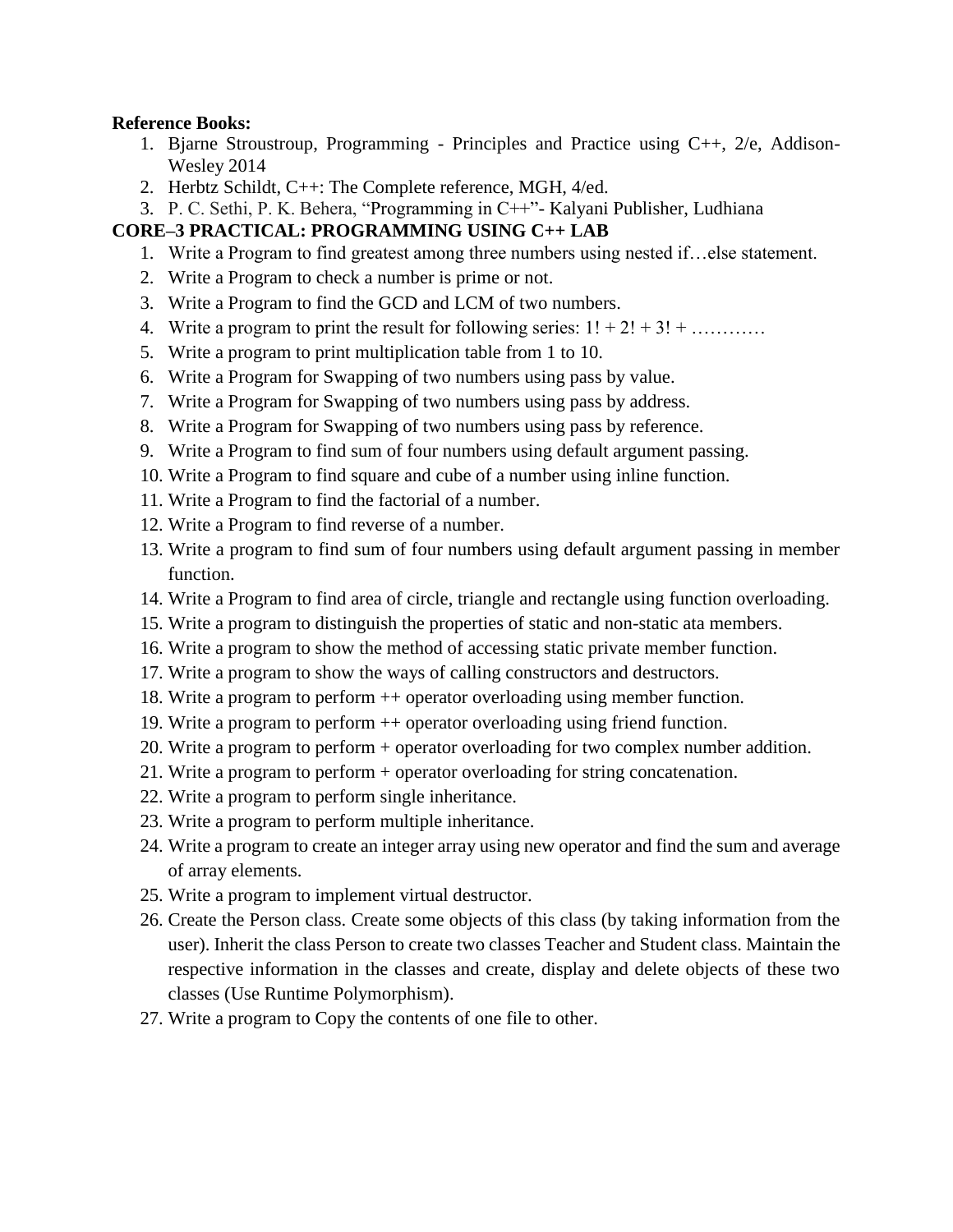#### **CORE–4: DATA STRUCTURE**

#### **OBJECTIVES**

- To learn how the choice of data structures impacts the performance of programs.
- To study specific data structures such as arrays, linear lists, stacks, queues, hash tables, binary trees, binary search trees, heaps and AVL trees.
- To learn efficient searching and sorting techniques.

#### **Unit-1**

**Introduction:** Basic Terminology, Data structure, Time and space complexity, Review of Array, Structures, Pointers.

**Linked Lists:** Dynamic memory allocation, representation, Linked list insertion and deletion, Searching, Traversing in a list, Doubly linked list, Sparse matrices.

#### **Unit-2**

**Stack:** Definition, Representation, Stack operations, Applications (Infix–Prefix–Postfix Conversion & Evaluation, Recursion).

**Queues:** Definition, Representation, Types of queue, Queue operations, Applications.

#### **Unit-3**

**Trees:** Tree Terminologies, General Tree, Binary Tree, Representations, Traversing, BST, Operations on BST, Heap tree, AVL Search Trees, M-way search tree, Applications of all trees.

#### **Unit-4**

**Sorting:** Exchange sorts, Selection Sort, Bubble sort, Insertion Sorts, Merge Sort, Quick Sort, Radix Sort, Heap sort.

**Searching:** Linear search, Binary search.

#### **Text book**

1. Classic Data Structure , D. Samanta , PHI , 2/ed.

#### **REFERENCES**

- 1. Ellis Horowitz, Sartaj Sahni, "Fundamentals of Data Structures", Galgotia Publications, 2000.
- 2. Sastry C.V., Nayak R, Ch. Rajaramesh, Data Structure & Algorithms, I. K. International Publishing House Pvt. Ltd, New Delhi.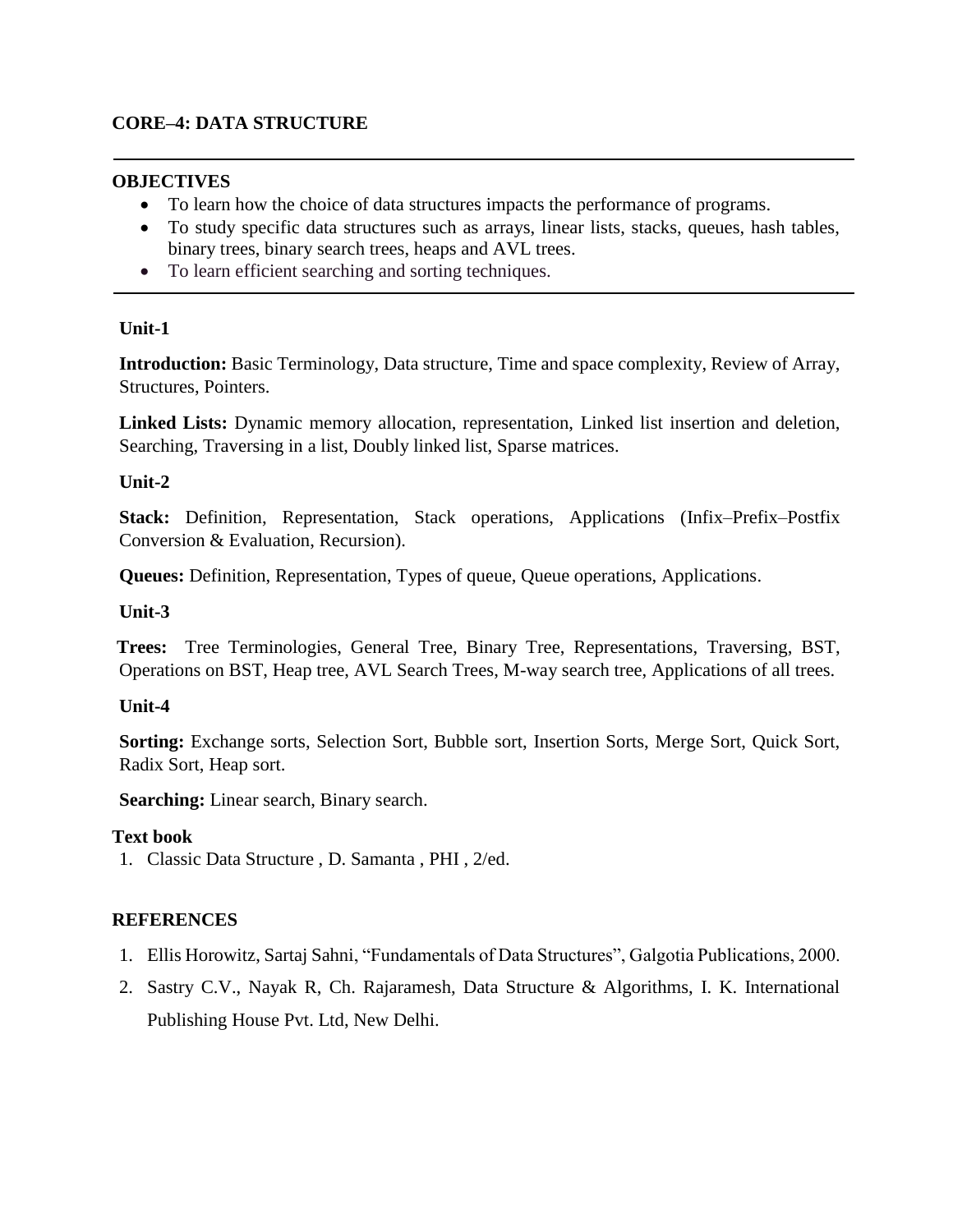# **CORE – 4 PRACTICAL: DATA STRUCTURE LAB**

#### **Write a C/ C++ Program for the followings**

- 1. To insert and delete elements from appropriate position in an array.
- 2. To search an element and print the total time of occurrence in the array.
- 3. To delete all occurrence of an element in an array.
- 4. Array implementation of Stack.
- 5. Array implementation of Linear Queue.
- 6. Array implementation of Circular Queue.
- 7. To implement linear linked list and perform different operation such as node insert and delete, search of an item, reverse the list.
- 8. To implement circular linked list and perform different operation such as node insert and delete.
- 9. To implement double linked list and perform different operation such as node insert and delete.
- 10. Linked list implementation of Stack.
- 11. Linked list implementation of Queue.
- 12. Polynomial representation using linked list.
- 13. To implement a Binary Search Tree.
- 14. To represent a Sparse Matrix.
- 15. To perform binary search operation.
- 16. To perform Bubble sort.
- 17. To perform Selection sort.
- 18. To perform Insertion sort.
- 19. To perform Quick sort.
- 20. To perform Merge sort.

# **CORE–5: COMPUTER ORGANIZATION**

#### **OBJECTIVES**

- To study the basic organization of digital computers (CPU, memory, I/O, software).
- To have a better understanding and utilization of digital computers.
- To be familiar with Assembly Language Programming (ALP)

#### **Unit-1**

Basic Structure of Computers: Computer Types, Functional Units, Input Unit, Memory Unit, Arithmetic and Logic Unit, Output Unit, Control Unit, Basic Operational Concepts, Bus Structures, Software. Machine Instructions and Programs: Numbers, Arithmetic Operations, and Characters: Number Representation, Addition of Positive Numbers, Addition and Subtraction of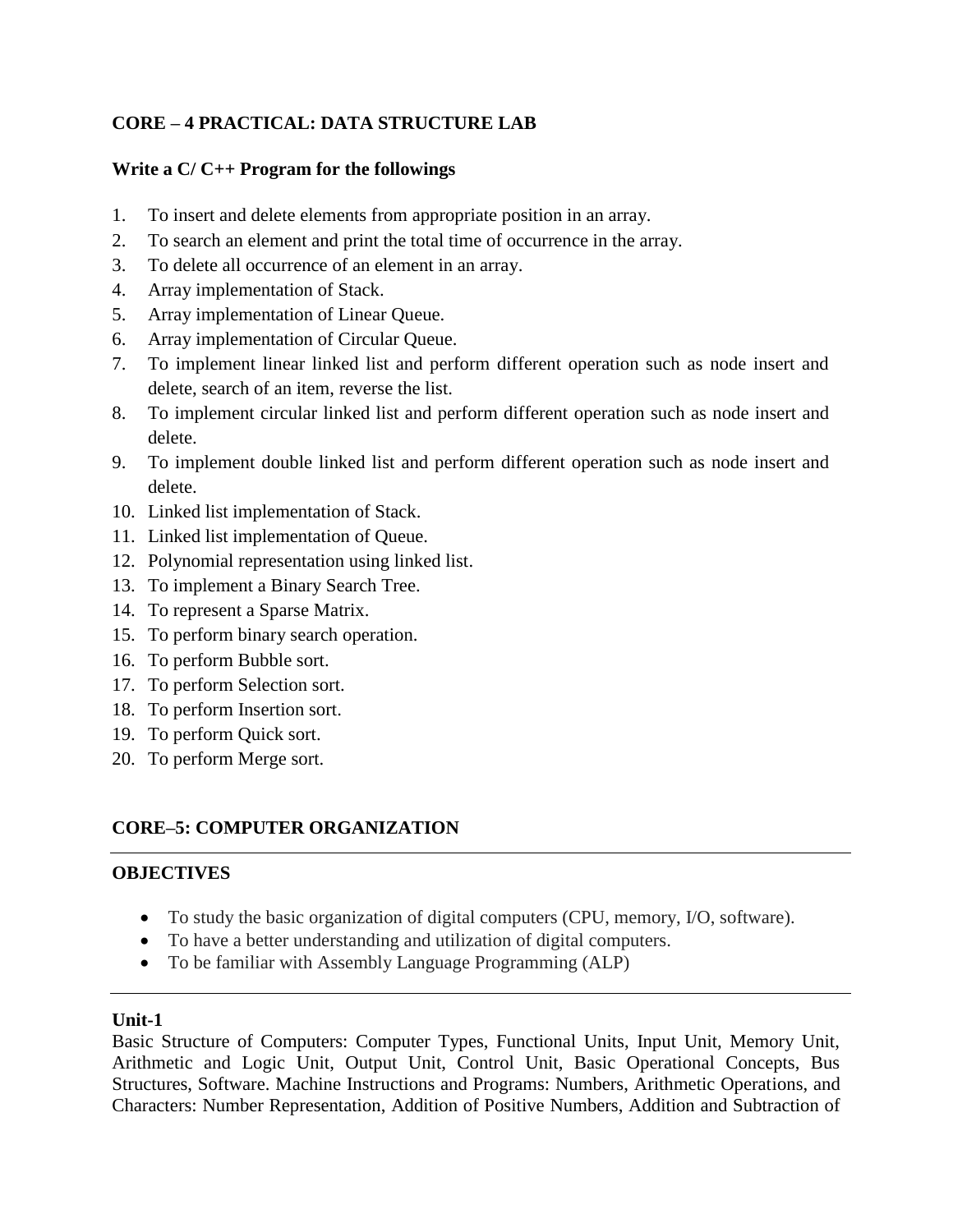Signed Numbers, Overflow of Integer Arithmetic, Floating-Point Numbers & Operations, Characters, Memory Locations and Addresses, Byte Addressability, Word Alignment, Accessing Numbers, Characters, and Character Strings, Memory Operations, Instructions and Instruction Sequencing, Register Transfer Notation, Basic Instruction Types, Instruction Execution and Straight-Line Sequencing, Branching, Condition Codes, Generating Memory Addresses, Addressing Modes, Implementation of Variables and Constants, Indirection and Pointers, Indexing and Arrays, Relative Addressing.

#### **Unit-2**

Basic Processing Unit: Register Transfers, Performance on Arithmetic or Logic Operation, fetching a Word from Memory, Storing a Word in Memory. Execution of a Complete Instruction, Branch Instruction, Multiple Bus Organization Hardwired Control, A Complete Processor. Microprogrammed Control: Microinstructions, Microprogram Sequencing, Wide-Branch Addressing, Microinstructions with Next-Address Field, Prefetching Microinstructions, Emulation. Cache Memories: Mapping Functions, Replacement Algorithms, Example of Mapping Technique. Performance Considerations: Interleaving, Hit Rate and Miss Penalty, Caches on Processor Chip, Other Enhancements, Virtual Memories: Address Translation.

#### **Unit-3**

Input/ Output Organization: Accessing I/O Devices, Interrupts, Interrupt Hardware, Enabling & Disabling Interrupts, Handling Multiple Devices, Controlling Device Requests, Exceptions. Direct Memory Access, Bus Arbitration, Buses, Synchronous Bus, Asynchronous Bus, Interface Circuits: Parallel Port, Serial Port, Standard I/O Interfaces, Peripheral Component Interconnect (PCI) Bus, SCSI Bus, Universal Serial Bus (USB)

#### **Unit-4**

Pipelining: Role of Cache Memory, Pipeline Performance, Data Hazards: Operand Forwarding, Handling Data Hazards in Software, Side Effects. Instruction Hazards: Unconditional Branches, Conditional Branches and Branch Prediction. Influence on Instruction Sets: Addressing Modes, Condition Codes, Data path and Control Considerations. Superscalar Operation: Out-of-Order Execution, Execution Completion, Dispatch Operation, RISC & CISC Processors.

#### **Text Books**

1. Carl Hamacher, Z. Vranesic, S. Zaky: Computer Organization, 5/Ed (TMH)

#### **Reference Books**

- 1. William Stallings: Computer Organization and Architecture (Design for Performance), 9/Ed
- 2. S. Brown, & Z. Vranesic, "Fundamentals of Digital Logic Design with VHDL", 2/Ed, McGraw-Hill

#### **CORE-5 PRACTICAL: COMPUTER ORGANIZATION LAB**

1. Study of the complete Architecture of 8085 Microprocessor along with its instruction set.

2. Introduction to GNU Simulator 8085, with its features.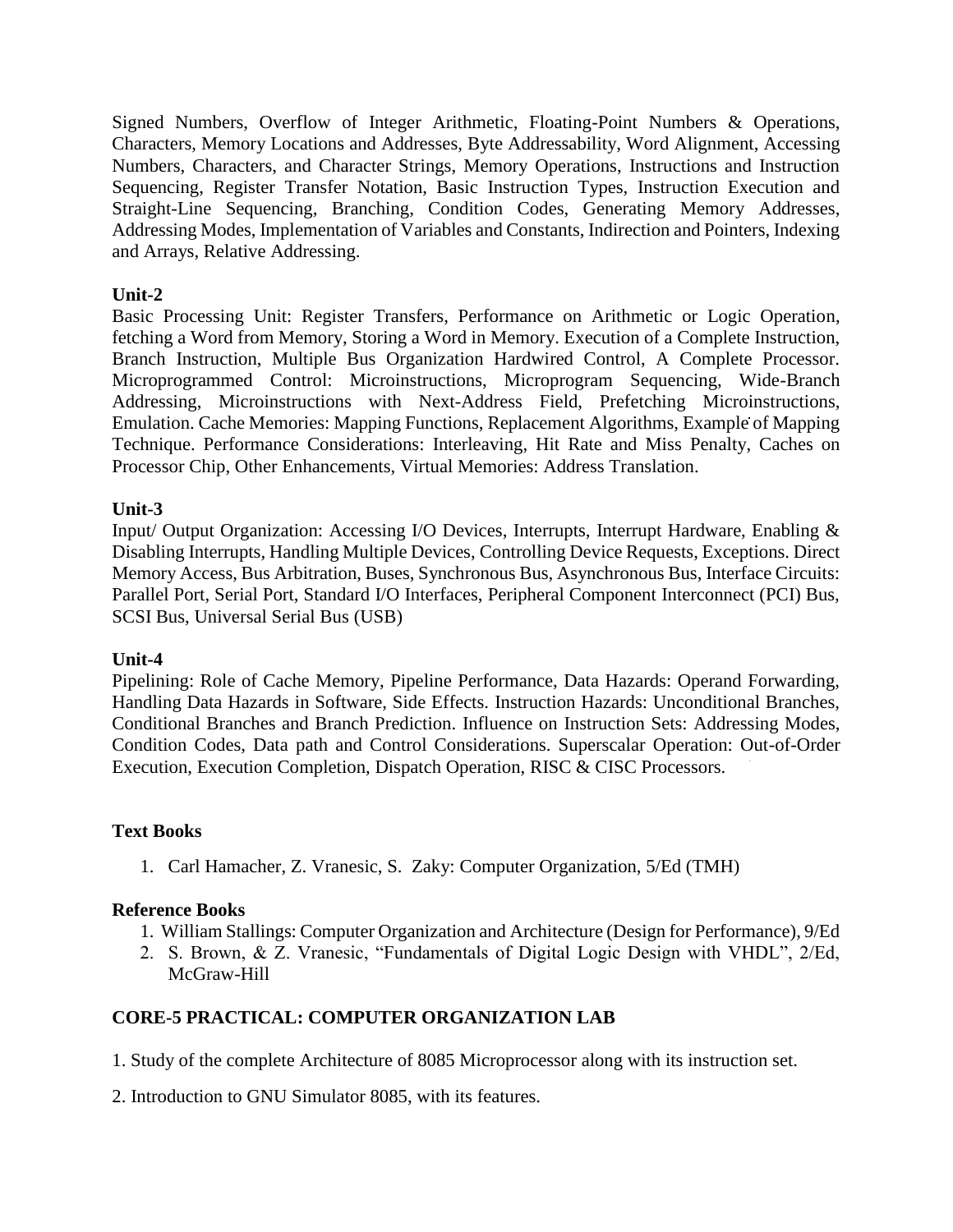- 3. Write an Assembly Language Program to add N consecutive numbers.
- 4. Write an Assembly Language Program to find the smallest and largest number from a given series.
- 5. Write an Assembly Language Program for subtraction of two 8-bit numbers.
- 6. Write an Assembly Language Program for displaying a Rolling message "Hello 123".
- 7. Write an Assembly Language Program to perform ASCII to Decimal conversion.
- 8. Write an Assembly Language Program to add two unsigned binary numbers.
- 9. Write an Assembly Language Program to subtraction of two unsigned binary numbers.

#### **CORE – 6: JAVA PROGRAMMING**

#### **OBJECTIVES**

- 1. To learn the fundamentals of Object Oriented Programming in Java environment.
- 2. To learn the use of Java language and the Java Virtual Machine.
- 3. To write simple Java programming applications.

#### **Unit-1**

Introduction to Java: Java History, Architecture and Features, Understanding the semantic and syntax differences between C++ and Java, Compiling and Executing a Java Program, Variables, Constants, Keywords (super, this, final, abstract, static, extends, implements, interface) , Data Types, Wrapper class, Operators (Arithmetic, Logical and Bitwise) and Expressions, Comments, Doing Basic Program Output, Decision Making Constructs (conditional statements and loops) and Nesting, Java Methods (Defining, Scope, Passing and Returning Arguments, Type Conversion and Type and Checking, Built-in Java Class Methods). Input through keyboard using Command line Argument, the Scanner class, BufferedReader class.

#### **Unit-2**

Object-Oriented Programming Overview: Principles of Object-Oriented Programming, Defining & Using Classes, Class Variables & Methods, Objects, Object reference, Objects as parameters, final classes, Garbage Collection.

Constructor- types of constructor, this keyword, super keyword. Method overloading and Constructor overloading. Aggregation vs Inheritance, Inheritance: extends vs implements, types of Inheritance, Interface, Up-Casting, Down-Casting, Auto-Boxing, Enumerations, Polymorphism, Method Overriding and restrictions. Package: Pre-defined packages and Custom packages.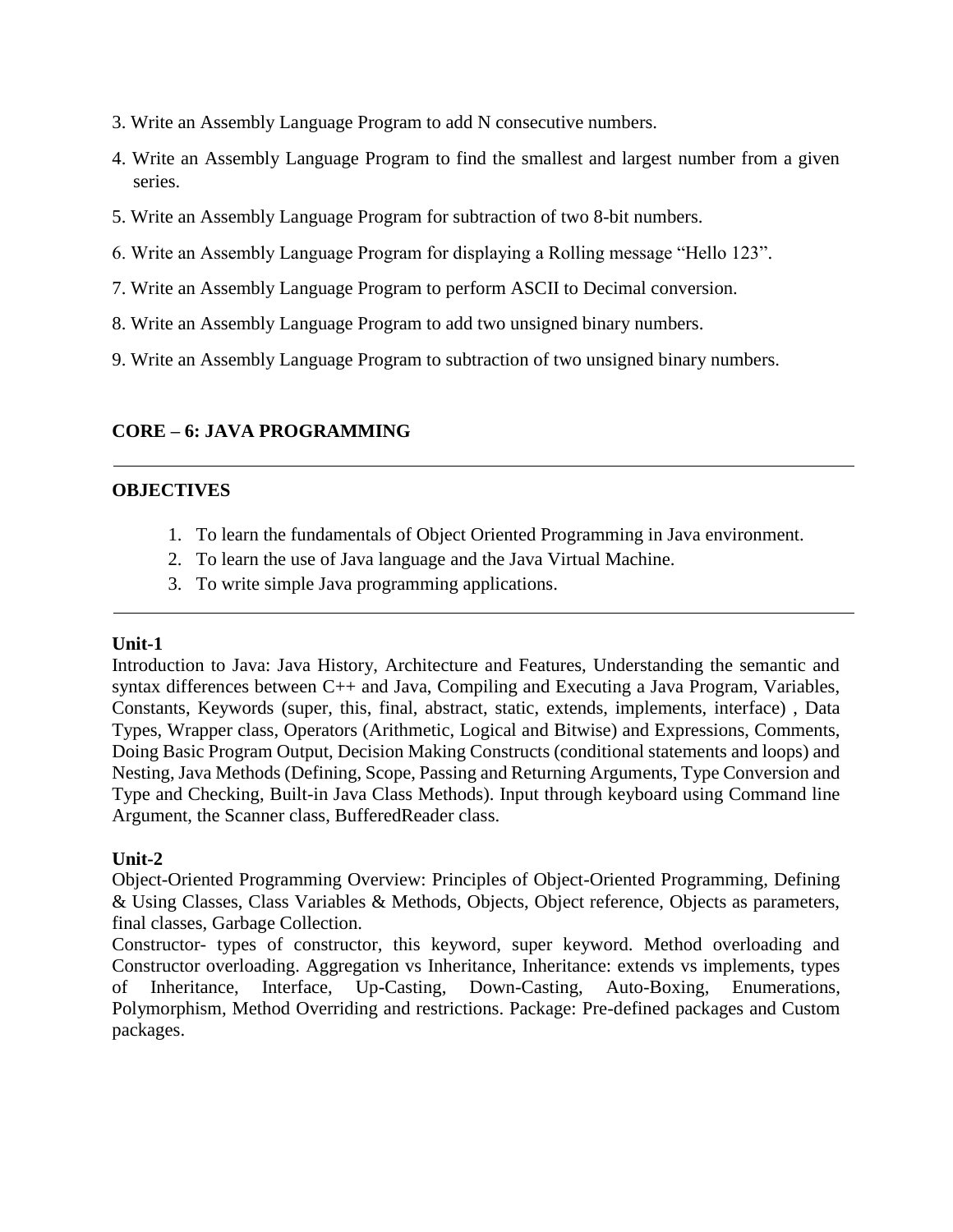Arrays: Creating & Using Arrays ( 1D, 2D, 3D and Jagged Array), Array of Object, Referencing Arrays Dynamically. Strings and I/O: Java Strings: The Java String class, Creating & Using String Objects, Manipulating Strings, String Immutability& Equality, Passing Strings To & From Methods, StringBuffer Classes and StringBuilder Classes. IO package: Understanding StreamsFile class and its methods, Creating, Reading, Writing using classes: Byte and Character streams, FileOutputStream, FileInputStream, FileWriter, FileReader, InputStreamReader, PrintStream, PrintWriter. Compressing and Uncompressing File.

#### **Unit-4**

Exception Handling, Threading, Networking and Database Connectivity: Exception types, uncaught exceptions, throw, built-in exceptions, Creating your own exceptions; Multi-threading: The Thread class and Runnable interface, creating single and multiple threads, Thread prioritization, synchronization and communication, suspending/resuming threads. Using java.net package, Overview of TCP/IP and Datagram programming. Accessing and manipulating databases using JDBC.

#### **Text Books:**

1. E. Balagurusamy, "Programming with Java", TMH, 4/Ed,

# **Reference books:**

1. Herbert Schildt, "The Complete Reference to Java", TMH, 10/Ed.

# **CORE – 6 PRACTICAL: JAVA PROGRAMMING LAB**

- 1. To find the sum of any number of integers entered as command line arguments.
- 2. To find the factorial of a given number.
- 3. To convert a decimal to binary number.
- 4. To check if a number is prime or not, by taking the number as input from the keyboard.
- 5. To find the sum of any number of integers interactively, i.e., entering every number from the keyboard, whereas the total number of integers is given as a command line argument
- 6. Write a program that show working of different functions of String and StringBufferclasss like setCharAt(), setLength(), append(), insert(), concat() and equals().
- 7. Write a program to create a "distance" class with methods where distance is computed in terms of feet and inches, how to create objects of a class and to see the use of this pointer
- 8. Modify the "distance" class by creating constructor for assigning values (feetandinches) to the distance object. Create another object and assign second object as reference variable to another object reference variable. Further create a third object which is a clone of the first object.
- 9. Write a program to show that during function overloading, if no matching argument is found, then Java will apply automatic type conversions (from lower to higher data type)
- 10. Write a program to show the difference between public and private access specifiers. The program should also show that primitive data types are passed by value and objects are passed by reference and to learn use of final keyword.
- 11. Write a program to show the use of static functions and to pass variable length arguments in a function.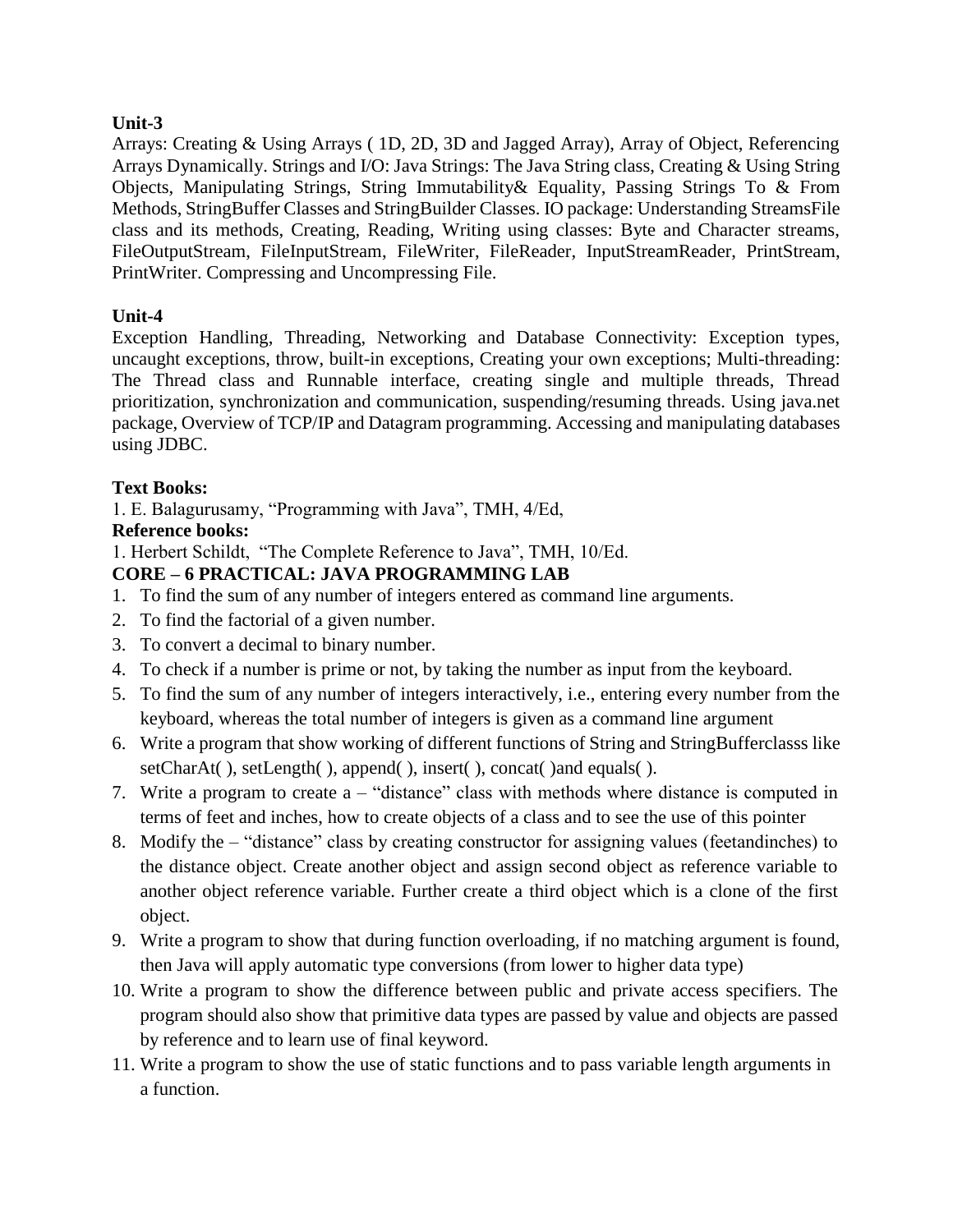- 14. Write a program to demonstrate the concept of boxing and unboxing.
- 15. Create a multi-file program where in one file a string message is taken as input from the user and the function to display the message on the screen is given in another file (make use of Scanner package in this program).
- 16. Write a program to create a multilevel package and also creates a reusable class to generate Fibonacci series, where the function to generate Fibonacci series is given in a different file belonging to the same package.
- 17. Write a program that creates illustrates different levels of protection in classes/subclasses belonging to same package or different packages
- 18. Write a program "DivideByZero" that takes two numbers a and b as input, computes a/b, and invokes Arithmetic Exception to generate a message when the denominator is zero.
- 19. Write a program to show the use of nested try statements that emphasizes the sequence of checking for catch handler statements.
- 20. Write a program to create your own exception types to handle situation specific to your application (Hint: Define a subclass of Exception which itself is a subclass of Throwable).
- 21. Write a program to demonstrate priorities among multiple threads.
- 22. Write a program to demonstrate different mouse handling events like mouseClicked( ), mouseEntered(), mouseExited(), mousePressed(), mouseReleased() & mouseDragged().
- 23. Write a program to demonstrate different keyboard handling events.

# **CORE – 7: DISCRETE MATHEMATICAL STRUCTURES**

#### **OBJECTIVES**

- To learn the mathematical foundations for Computer Science.
- Topics covered essential for understanding various courses.

#### **Unit-1**

**Logics and Proof:** Propositional Logic, Propositional Equivalences, Predicates and Quantifiers Nested Quantifiers, Rules inference, Mathematical Induction.

**Sets and Functions:** Sets, Relations, Functions, Closures of Equivalence Relations, Partial ordering well ordering, Lattice, Sum of products and product of sums principle of Inclusions and Exclusions

#### **Unit-2**

**Combinatory**: Permutations, Combinations, Pigeonhole principle **Recurrence Relation:** Linear and Non-linear Recurrence Relations, Solving Recurrence Relation using Generating Functions.

#### **Unit-3**

**Graphs**: Introduction to graphs, graphs terminologies, Representation of graphs, Isomorphism,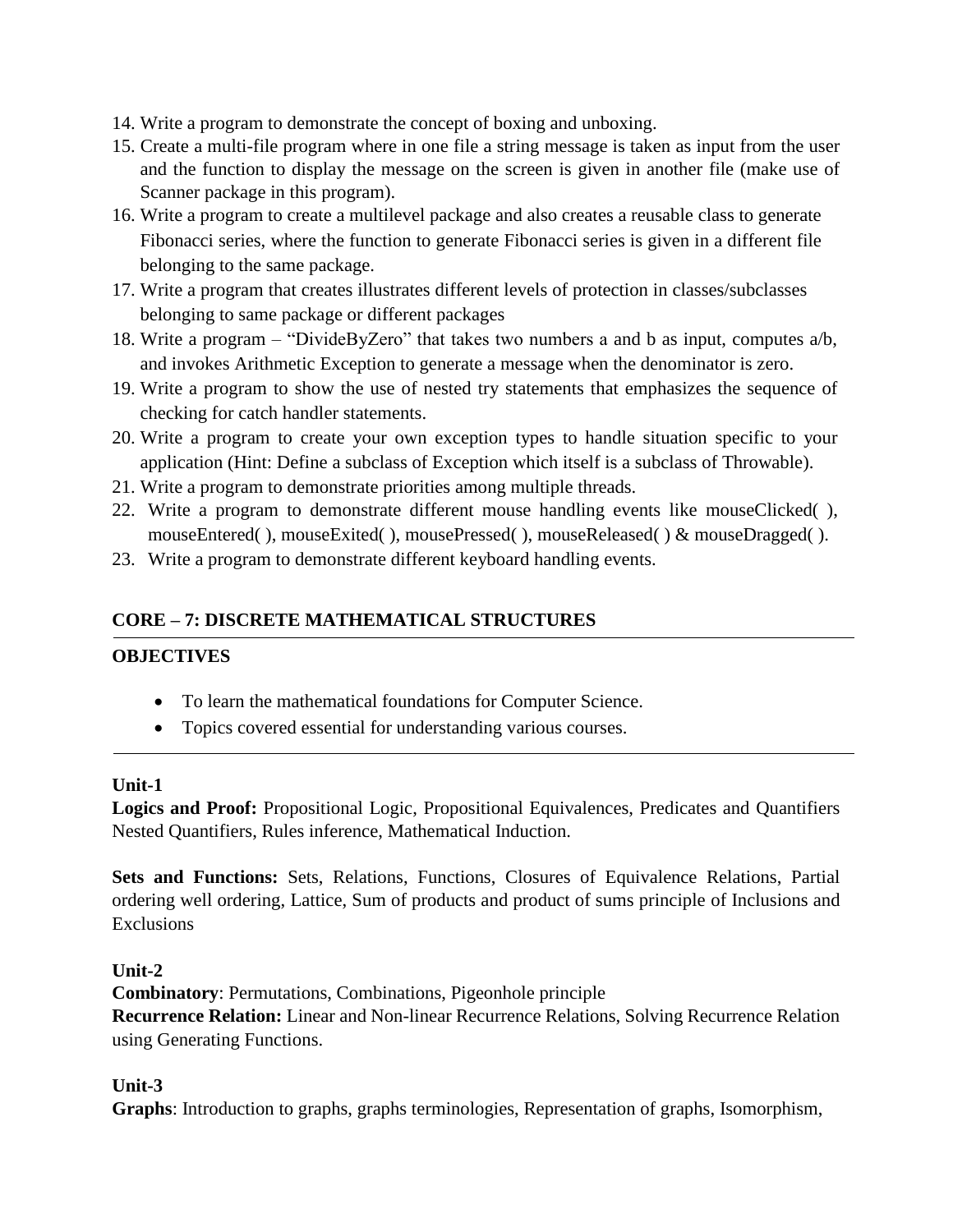**Connectivity & Paths:** Connectivity, Euler and Hamiltonian Paths, Introduction to tree, tree traversals, spanning tree and tree search: Breadth first search, Depth first search, cut-set, cutvertex.

#### **Unit-4**

**Modeling Computation:** Finite State Machine, Deterministic Finite Automata (DFA), Non-Deterministic Finite Automata (NFA), Grammars and Language, Application of Pumping Lemma for Regular Language.

#### **Text Books:**

1. "Discrete Mathematics and its Applications with Combinatory and Graph Theory" 7th edition by Kenneth H. Rosen.

#### **Reference Books:**

- 1. Elements of Discrete Mathematics by C. L. Liu and D.P. Mohapatra, TMH, 2012
- 2. J. P Tremblay, R. Manohar, "Discrete Mathematical Structures with Applications to Computer Science", TMH, 1997.
- 3. A Modern Approach to Discrete Mathematics and Structure by J. K. Mantri & T. K Tripathy ,Laxmi Publication

### **CORE – 7 PRACTICAL: DISCRETE MATHEMATICAL STRUCTURES LAB**

#### **Write the following programs using C/ C++**

- 1. Tower of Hanoi
- 2. Graph representation using Adjacency List.
- 3. Graph representation using Adjacency Matrix.
- 4. String Matching using finite state machine.
- 5. Detecting whether a number is even or odd using Finite State Machine.
- 6. To identify keywords such as char, const, continue using Finite State Machine.
- 7. To find the power set for a given set.
- 8. To find GCD of two numbers using recursion.
- 9. To find Binomial coefficients.
- 10. To find Permutation and Combination result for a given pair of values n and r.
- 11. To check a number is prime or not.
- 12. To calculate the Euclidean distance between two points.
- 13. To find the Roots of polynomials.
- 14. Find the shortest path pair in a plane.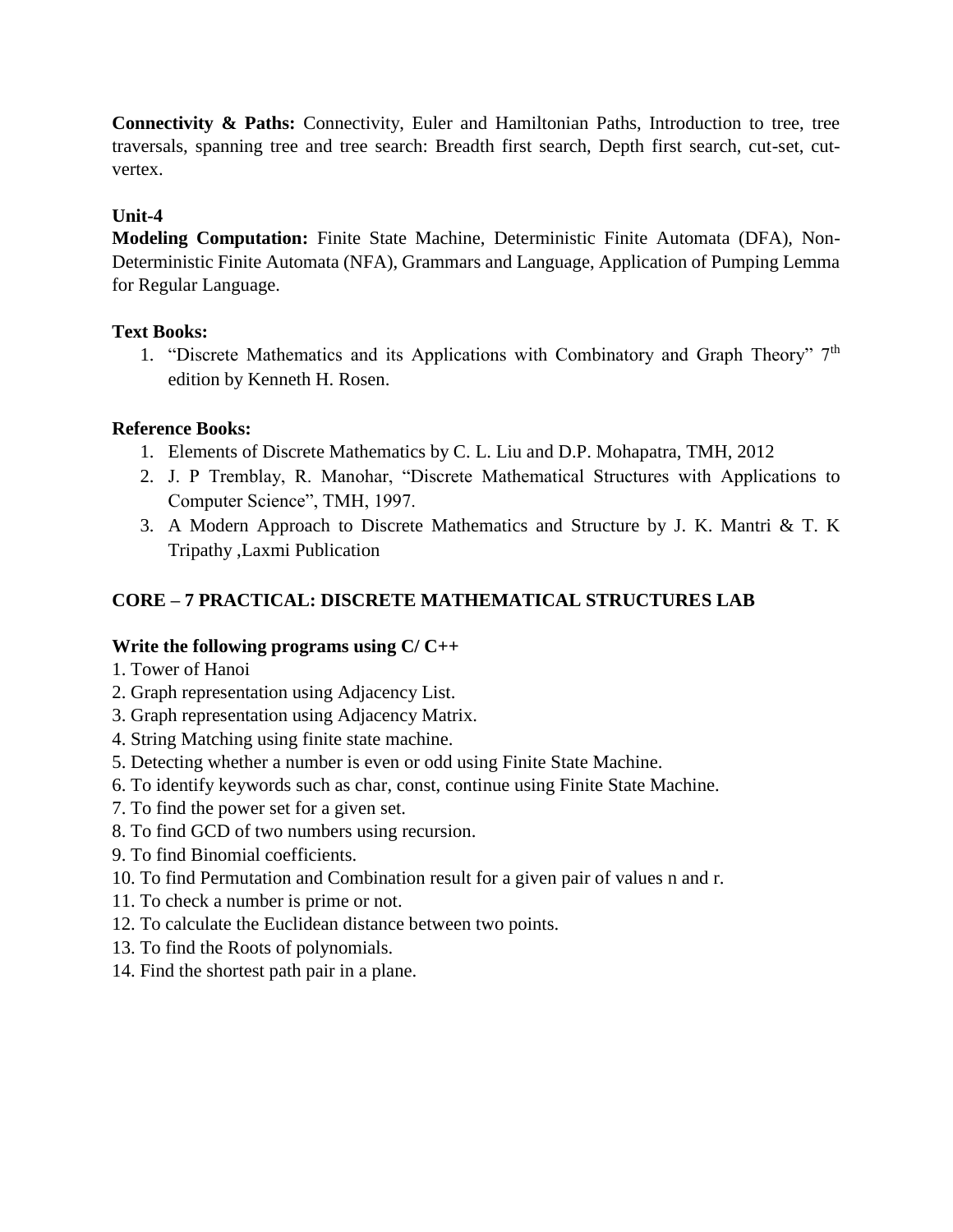#### **OBJECTIVES**

- To understand Operating system structure and services.
- To understand the concept of a Process, memory, storage and I/O management.

#### **Unit–1**

Introduction to Operating System, System Structures: Operating system services, system calls, system programs, Operating system design and implementation, Operating system structure.

#### **Unit–2**

Process Management: Process Concept, Operations on processes, Process scheduling and algorithms, Inter-process Communication, Concepts on Thread and Process, Deadlocks: Deadlock detection, deadlock prevention, and deadlock avoidance fundamentals.

#### **Unit-3**

Memory Management Strategies: Swapping, Contiguous Memory Allocation, Paging, Segmentation, Virtual Memory Management: Concepts, implementation (Demand Paging), Page Replacement, Thrashing.

#### **Unit–4**

Storage Management: File System concept, Access Methods, File System Mounting, File Sharing and File Protection, Implementing File Systems, Kernel I/O Systems.

#### **Text book:**

1. Operating System Concepts, Abraham Silberschatz, Peter B. Galvin, and Greg Gagne, Eighth Edition, Wiley Student Edition 2009.

#### **Reference book:**

- 1. Modern Operating System, Tanenbaum, Pearson, 4/Ed. 2014
- 2. Richard F Ashley, Linux with Operating System Concepts, Chapman and Hall/CRC Published August 26, 2014
- 3. Richard Blum, Linux Command Line and Shell Scripting Bible, O' Reilly

#### **CORE-8 PRACTICAL: OPERATING SYSTEM LAB**

- 1. Write a program (using *fork()* and/or *exec()* commands) where parent and child execute:
	- a) same program, same code.
	- b) same program, different code.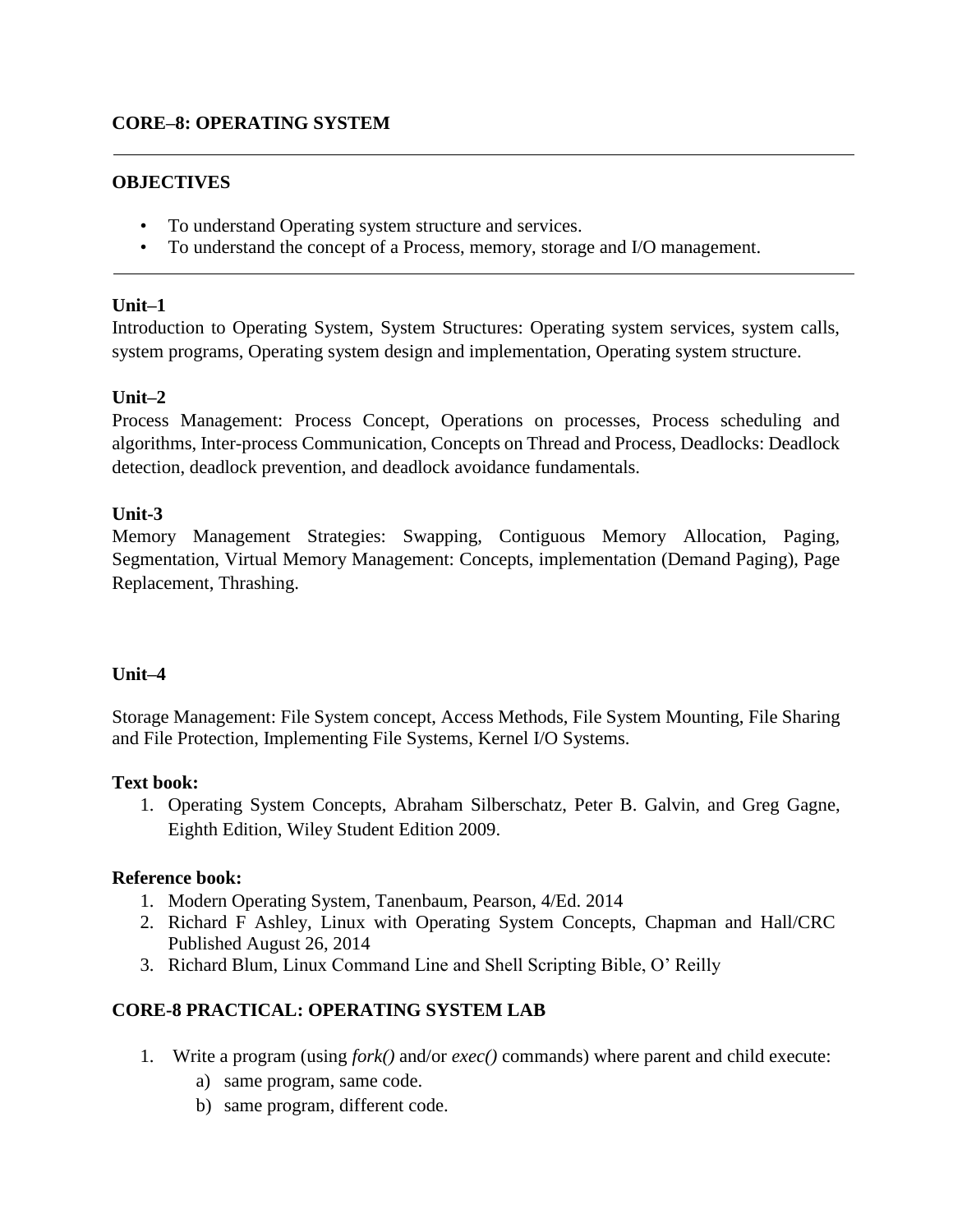- c) before terminating, the parent waits for the child to finish its task.
- 2. Write a program to report behavior of Linux kernel including kernel version, CPU type and model. (CPU information)
- 3. Write a program to report behavior of Linux kernel including information on configured memory, amount of free and used memory. (memory information)
- 4. Write a program to print file details including owner access permissions, file access time, where file name is given as argument.
- 5. Write a program to copy files using system calls.
- 6. Write a program using C to implement FCFS scheduling algorithm.
- 7. Write a program using C to implement Round Robin scheduling algorithm.
- 8. Write a program using C to implement SJF scheduling algorithm.
- 9. Write a program using C to implement non-preemptive priority based scheduling algorithm.
- 10. Write a program using C to implement preemptive priority based scheduling algorithm.
- 11. Write a program using C to implement SRTF scheduling algorithm.
- 12. Write a program using C to implement first-fit, best-fit and worst-fit allocation strategies.

#### **CORE – 9: COMPUTER NETWORKS OBJECTIVES**

- To learn how do computers and terminals actually communicate with each other.
- To understand the parts of a communication network and how they work together.

#### **Unit-1**

Introduction to Data Communications and Network Models: Protocols and Standards, Layers in OSI Models, Analog and Digital Signals, Transmission Modes, Transmission Impairment, Data Rate Limits, Performance, Digital Transmission, Network Devices & Drivers: Router, Modem, Repeater, Hub, Switch, Bridge (fundamental concepts only).

#### **Unit-2**

Signal Conversion: Digital-to-Digital Conversion, Analog-to-Digital Conversion, Digital-toanalog Conversion, Analog-to-analog Conversion.

Transmission Media: Guided Media, Unguided Media, Switching Techniques: Packet Switching, Circuit Switching, Datagram Networks, Virtual-Circuit Networks, and Structure of a Switch.

#### **Unit-3**

Error Detection and Correction: Checksum, CRC, Data Link Control: Framing, Flow and Error Control, Noiseless Channels, Noisy channels, (Stop and Wait ARQ, Slidding Window Protocol , Go Back N, Selective Repeat) HDLC, Point-to-Point Protocol. Access Control: TDM, CSMA/CD, and Channelization (FDMA, TDMA, and CDMA).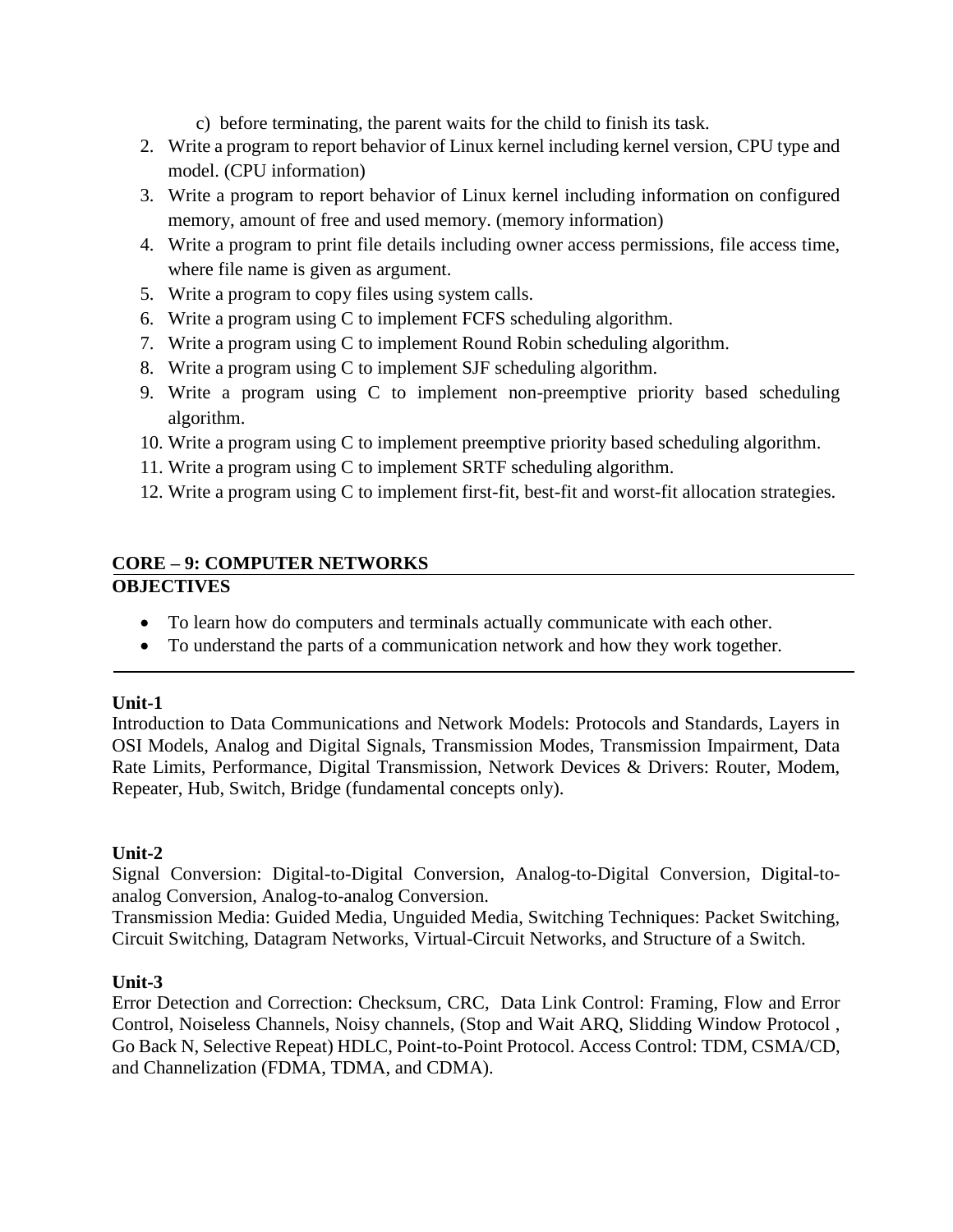Network Layer: Logical Addressing, IPv4 Addresses, IPv6 Addresses, Virtual-Circuit Networks: Frame Relay and ATM, Transport Layer: Process-Process Delivery: UDP, TCP. Application layers: DNS, SMTP, POP, FTP, HTTP, Basics of WiFi (Fundamental concepts only), Network Security: Authentication, Basics of Public Key and Private Key, Digital Signatures and Certificates (Fundamental concepts only).

#### **Text Books:** 1.

Data Communications and Networking, Fourth Edition by Behrouza A. Forouzan,TMH.

#### **Reference Books:** 1.

Computer Networks, A. S. Tanenbaum, 4th edition, Pearson Education.

# **CORE – 9 PRACTICAL: COMPUTER NETWORKS LAB**

#### **Use C/C++/ any Network Simulator**

- 1. Simulate Even Parity generator and checker.
- 2. Simulate two dimensional Parity generator and checker.
- 3. Simulate checksum generator and checker.
- 4. Simulate Hamming code method.
- 5. Simulate Cyclic Redundancy Check (CRC) error detection algorithm for noisy channel.
- 6. Simulate and implement stop and wait protocol for noisy channel.
- 7. Simulate and implement go back n sliding window protocol.
- 8. Simulate and implement selective repeat sliding window protocol.
- 9. Simulate and implement distance vector routing algorithm.

#### **CORE-10: DATABASE SYSTEMS**

#### **OBJECTIVES**

- To learn the fundamental elements of database system.
- To learn the basic concepts of relational database management systems.
- To learn various SQL commands.

#### **Unit-1**

Introduction to Database and Database Users, Database System Concepts and Architecture: data Models, schema, and instances, Conceptual Modeling and Database Design: Entity Relationship (ER) Model: Entity Types, Entity Sets, Attributes, Keys, Relationship Types, Relationship Sets, Roles and Structural Constraints, Weak Entity Types, ER Naming Conventions. Enhanced Entity-Relationship (EER) Model.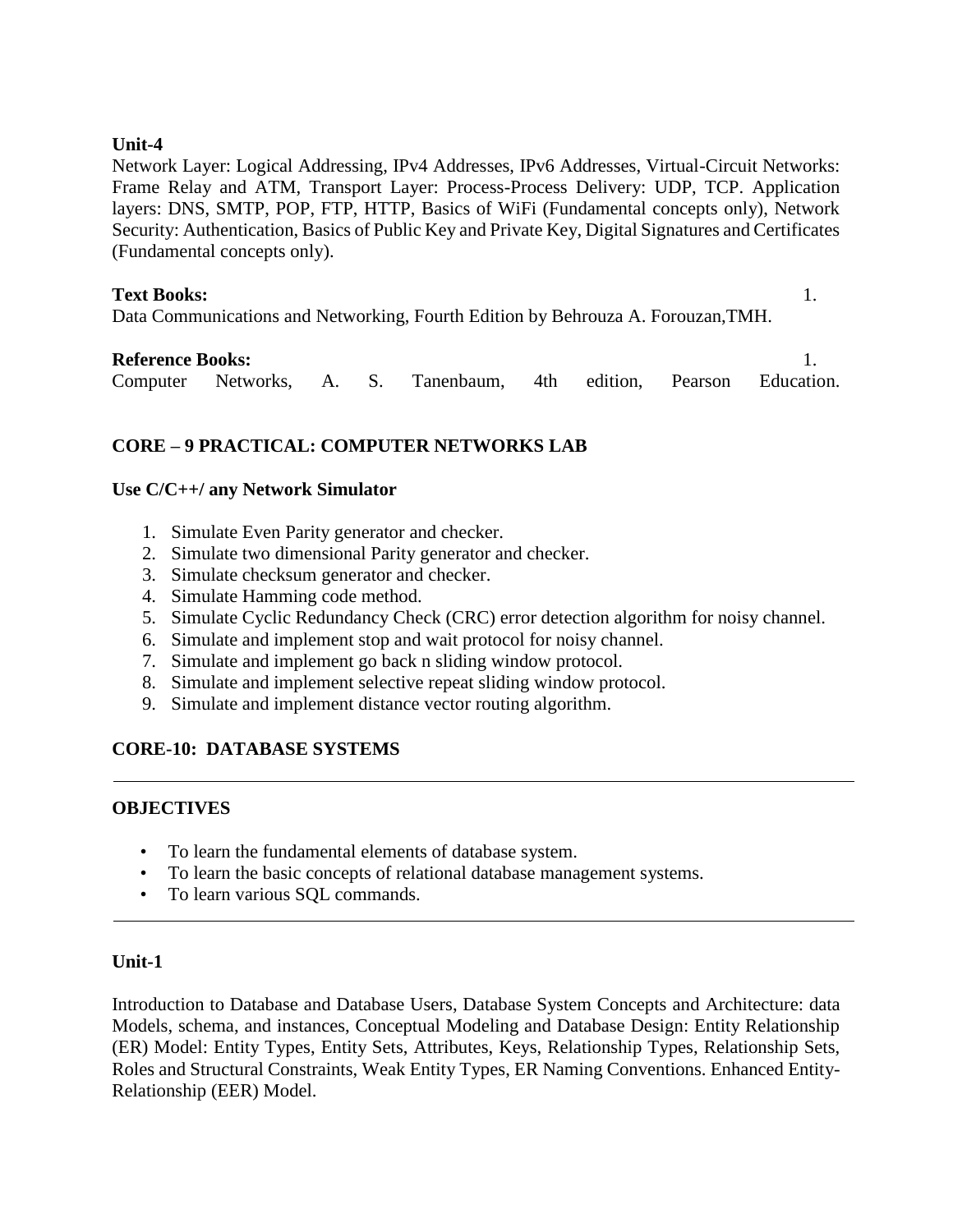Database Design Theory and Normalization: Functional Dependencies, Normal Forms based on Primary Keys, Second and third Normal Forms, Boyce-Codd Normal Form, Multivalued Dependency and Fourth Normal Form, Join Dependencies and Fifth Normal Form.

#### **Unit-3**

Relational data Model and SQL: Relational Model Concepts, Basic SQLs, SQL Data Definition and Data types, Constraints in SQL, Retrieval Queries in SQL, INSERT, DELETE, UPDATE Statements in SQL, Relational Algebra and Relational Calculus: Unary Relational Operations: SELECT and PROJECT, Binary Relation: JOIN and DIVISION.

#### **Unit-4**

Introduction to Transaction Processing Concepts and Theory: Introduction to Transaction Processing, Transaction and System Concepts, Properties of Transactions, Recoverability, Serializability, Concurrency Control Techniques, Locking techniques for Concurrency Control, Concurrency Control based on Time-Stamp Ordering.

#### **Text Book:**

1. Fundamentals of Database Systems, 6th edition, Ramez Elmasri, Shamkant B. Navathe, Pearson Education

#### **Reference Book:**

1. An Introduction to Database System, Date C. J. - Pearson Education, New Delhi - 2005

#### **CORE-10 PRACTICAL: DATABASE SYSTEMS LABS**

Create and use the following database schema to answer the given queries.

#### **EMPLOYEE Schema**

| <b>Field</b> | <b>Type</b>      |                |     | <b>NULL KEY DEFAULT</b> |
|--------------|------------------|----------------|-----|-------------------------|
| Eno          | Char(3)          | NO             | PRI | NIL                     |
| Ename        | Varchar $(50)$   | N <sub>O</sub> |     | NIL                     |
| Job_type     | Varchar $(50)$   | N <sub>O</sub> |     | <b>NIL</b>              |
| Manager      | Char(3)          | Yes            | FK  | <b>NIL</b>              |
| Hire date    | Date             | N <sub>O</sub> |     | <b>NIL</b>              |
| Dno          | Integer          | <b>YES</b>     | FK  | <b>NIL</b>              |
| Commission   | Decimal $(10,2)$ | <b>YES</b>     |     | <b>NIL</b>              |
| Salary       | Decimal(7,2)     | NO             |     | $\rm NIL$               |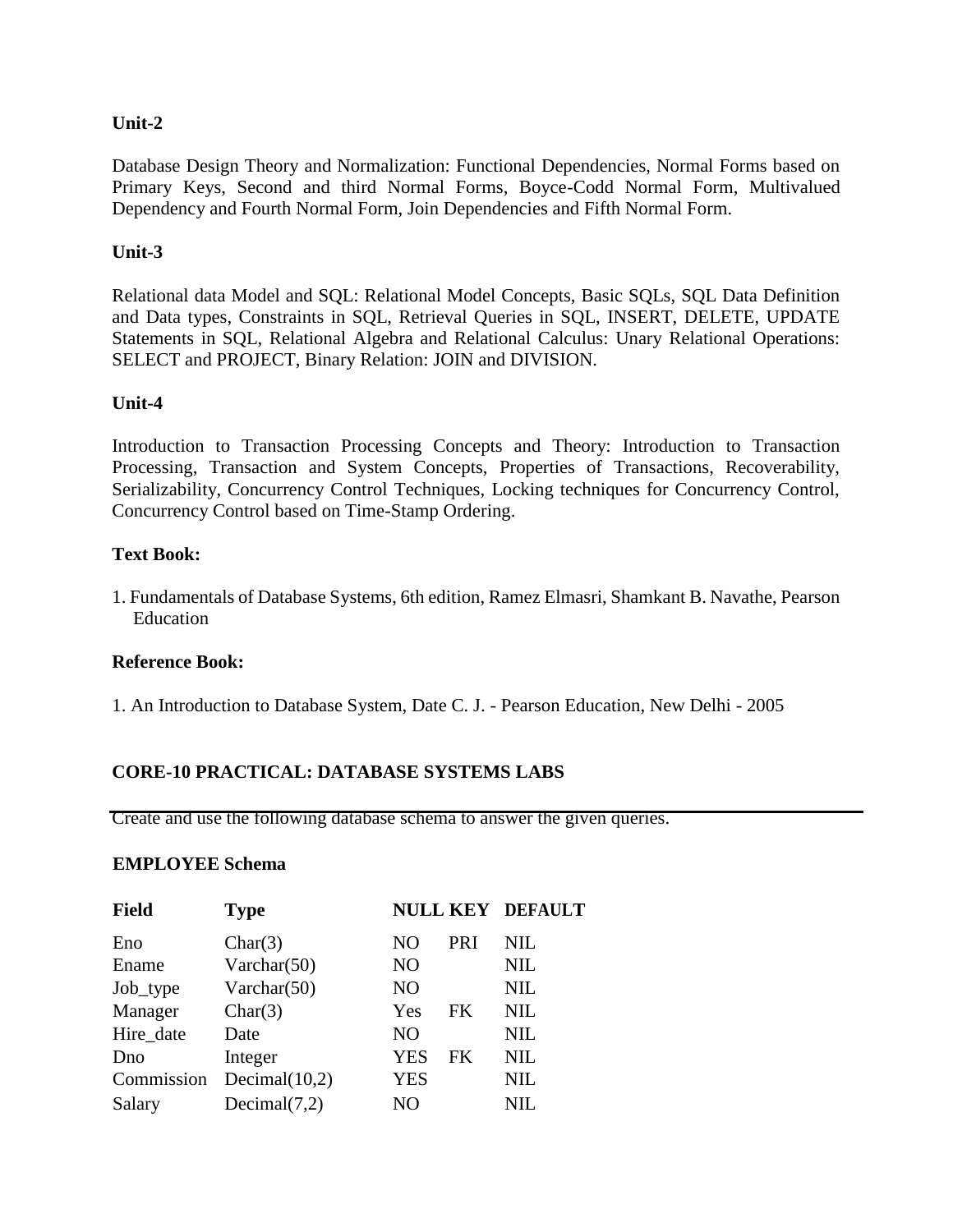#### **DEPARTMENT Schema**

| Field    | <b>Type</b>    | <b>NULL KEY DEFAULT</b> |           |
|----------|----------------|-------------------------|-----------|
| Dno      | Integer        | No PRI                  | NULL.     |
| Dname    | Varchar $(50)$ | Yes                     | NULL      |
| Location | Varchar(50)    | Yes                     | New Delhi |

#### **Query List**

- 1. Query to display Employee Name, Job, Hire Date, Employee Number; for each employee with the Employee Number appearing first.
- 2. Query to display unique Jobs from the Employee Table.
- 3. Query to display the Employee Name concatenated by a Job separated by a comma.
- 4. Query to display all the data from the Employee Table. Separate each Column by a comma and name the said column as THE\_OUTPUT.
- 5. Query to display the Employee Name and Salary of all the employees earning more than Rs2850.
- 6. Query to display Employee Name and Department Number for the Employee No= 7900.
- 7. Query to display Employee Name and Salary for all employees whose salary is not in the range of Rs.1500 and Rs.2850.
- 8. Query to display Employee Name and Department No. of all the employees in Dept 10 and Dept 30 in the alphabetical order by name.
- 9. Query to display Name and Hire Date of every Employee who was hired in 1981.
- 10. Query to display Name and Job of all employees who don't have a current Manager.
- 11. Query to display the Name, Salary and Commission for all the employees who earn commission.
- 12. Sort the data in descending order of Salary and Commission.
- 13. Query to display Name of all the employees where the third letter of their name is 'A'.
- 14. Query to display Name of all employees either have two 'R's or have two 'A's in their name and are either in Dept No =  $30$  or their Mangers Employee No =  $7788$ .
- 15. Query to display Name, Salary and Commission for all employees whose Commission Amount is 14 greater than their Salary increased by 5%.
- 16. Query to display the Current Date.
- 17. Query to display Name, Hire Date and Salary Review Date which is the 1<sup>st</sup> Monday after six months of employment.
- 18. Query to display Name and calculate the number of months between today and the date each employee was hired.
- 19. Query to display the following for each employee <E-Name> earns <Salary> monthly but wants <3\*Current Salary>. Label the Column as Dream Salary.
- 20. Query to display Name with the  $1<sup>st</sup>$  letter capitalized and all other letter lower case and length of their name of all the employees whose name starts with 'J', 'A' and 'M'.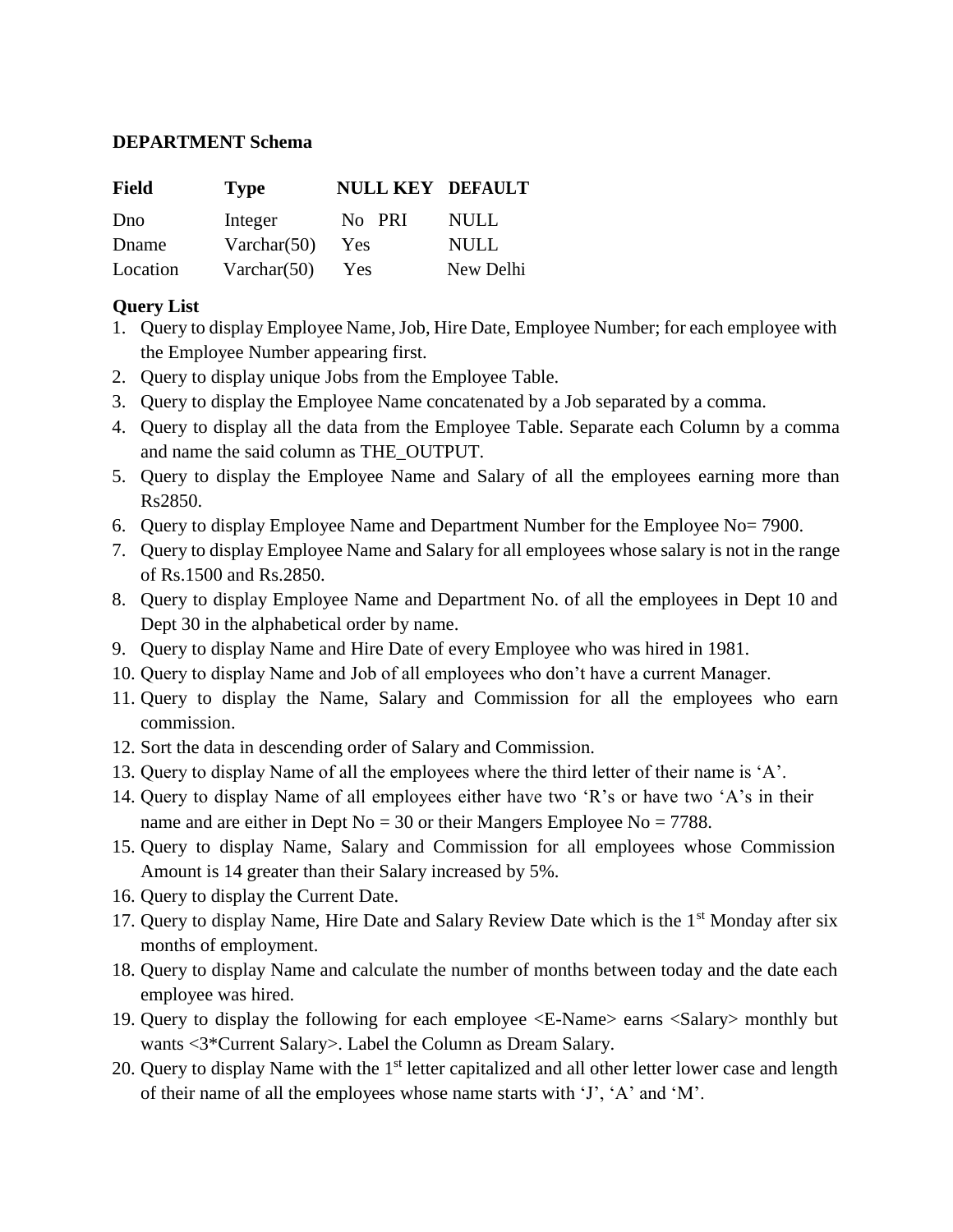- 21. Query to display Name, Hire Date and Day of the week on which the employee started.
- 22. Query to display Name, Department Name and Department No for all the employees.
- 23. Query to display Unique Listing of all Jobs that are in Department # 30.
- 24. Query to display Name, Department Name of all employees who have an 'A' in their name.
- 25. Query to display Name, Job, Department No. and Department Name for all the employees working at the Dallas location.
- 26. Query to display Name and Employee no. Along with their Manger's Name and the Manager's employee no; along with the Employees Name who do not have a Manager.
- 27. Query to display Name, Department No. And Salary of any employee whose department No. and salary matches both the department no. And the salary of any employee who earns a commission.
- 28. Query to display Name and Salaries represented by asterisks, where each asterisk (\*) signifies Rs100.
- 29. Query to display the Highest, Lowest, Sum and Average Salaries of all the employees.
- 30. Query to display the number of employees performing the same Job type functions.
- 31. Query to display the no. of managers without listing their names.
- 32. Query to display the Department Name, Location Name, No. of Employees and the average salary for all employees in that department.
- 33. Query to display Name and Hire Date for all employees in the same dept. as Blake.
- 34. Query to display the Employee No. And Name for all employees who earn more than the average salary.
- 35. Query to display Employee Number and Name for all employees who work in a department with any employee whose name contains a 'T'.
- 36. Query to display the names and salaries of all employees who report to King.
- 37. Query to display the department no, name and job for all employees in the Sales department.

# **CORE – 11: WEB TECHNOLOGY**

#### **OBJECTIVES**

- To learn the fundamentals of web designing.
- To design and develop standard and interactive web pages.
- To learn some popular web scripting languages.

#### **Unit-1**

Web Essentials: Clients, Servers and Communication:

The Internet – Basic Internet protocols – The WWW, HTTP request message – response message, web clients web servers – case study.

Introduction to HTML: HTML, HTML domains, basic structure of an HTML document –creating an HTML document, mark up tags, heading, paragraphs, line breaks, HTML tags. Elements of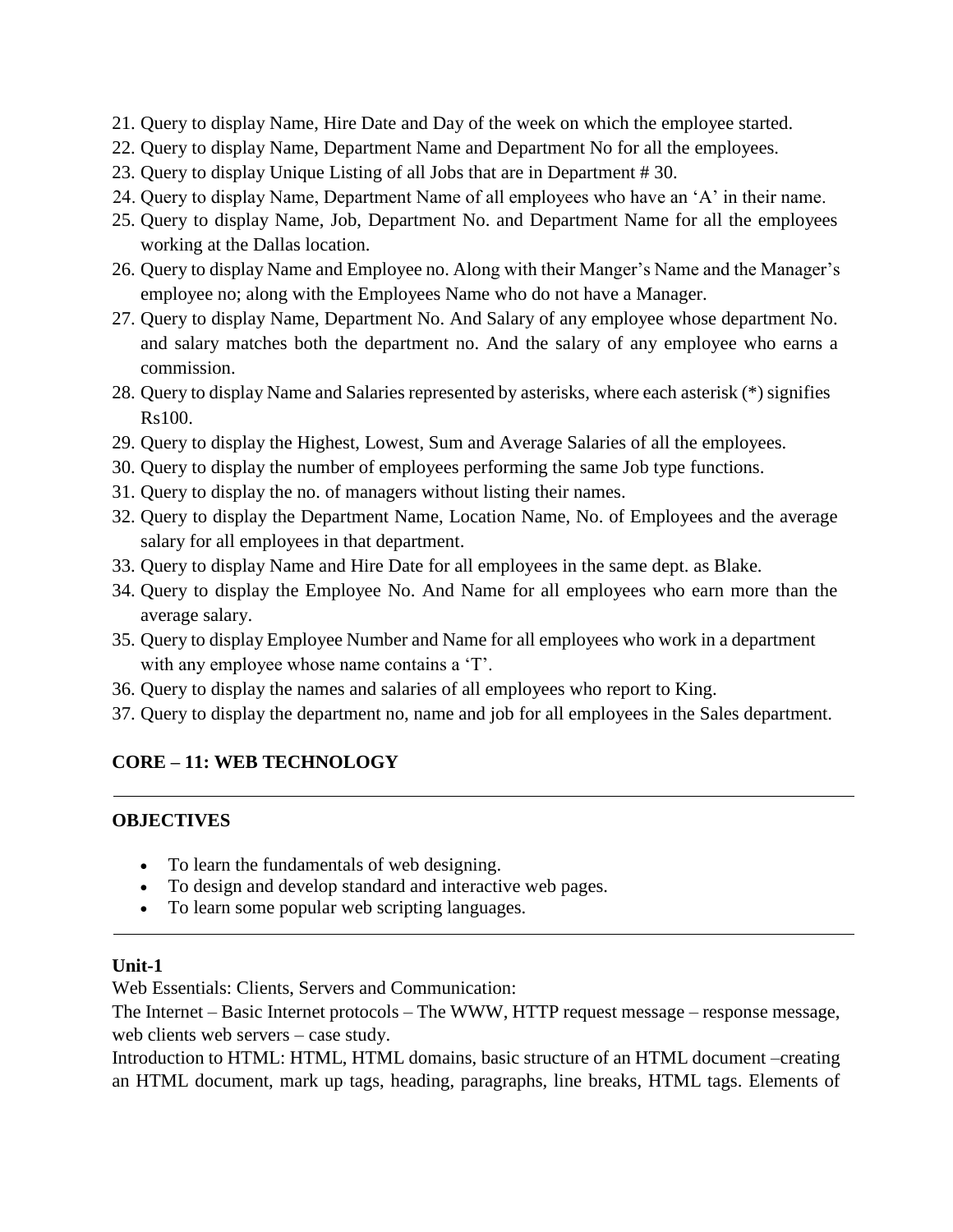HTML, working with text, lists, tables and frames, working with hyperlink, images and multimedia, forms and controls

# **Unit-2**

Introduction to cascading style sheets: Concepts of CSS, creating style sheet, CSS properties, CSS styling (background, text format, controlling fonts), working with the block elements and objects. Working who lists and tables, CSS ID and class. Box model (introduction, border properties, padding properties, margin properties), CSS colour, groping, Dimensions, display, positioning, floating, align, pseudo class, Navigation bar, image sprites.

### **Unit-3**

Java scripts: Client side scripting, what is java script, simple java script, variables, functions, conditions, loops and repetitions. Java scripts and objects, java script own objects, the DOM and web browser environment, forms and validations.

DHTML: Combining HTML, CSS, java scripts, events and buttons, controlling your browser.

#### **Unit-4**

PHP: Starting to script on server side, PHP basics, variables, data types, operators, expressions, constants, decisions and loop making decisions. Strings – creating, accessing strings, searching, replacing and formatting strings. Arrays: Creation, accessing array, multidimensional arrays, PHP with Database.

#### **Text Book:**

- 1. Web Technologies Black Book DreamTech Press
- 2. Matt Doyle, Beginning PHP 5.3 (wrox-Willey publishing)
- 3. John Duckett, Beginning HTML, XHTML, CSS and Java script.

#### **Reference Book**:

1. HTML, XHTML and CSS Bible, 5ed, Willey India-Steven M. Schafer.

# **CORE – 11 PRACTICAL: WEB TECHNOLOGY LAB**

- 1. Acquaintance with elements, tags and basic structure of HTML files.
- 2. Practicing basic and advanced text for formatting.
- 3. Practice use of image, video and sound in HTML documents.
- 4. Designing of web pages- Document layout, list, tables.
- 5. Practicing Hyperlink of web pages, working with frames.
- 6. Working with forms and controls.
- 7. Acquaintance with creating style sheet, CSS properties and styling.
- 8. Working with background, text, font, list properties.
- 9. Working with HTML elements box properties in CSS.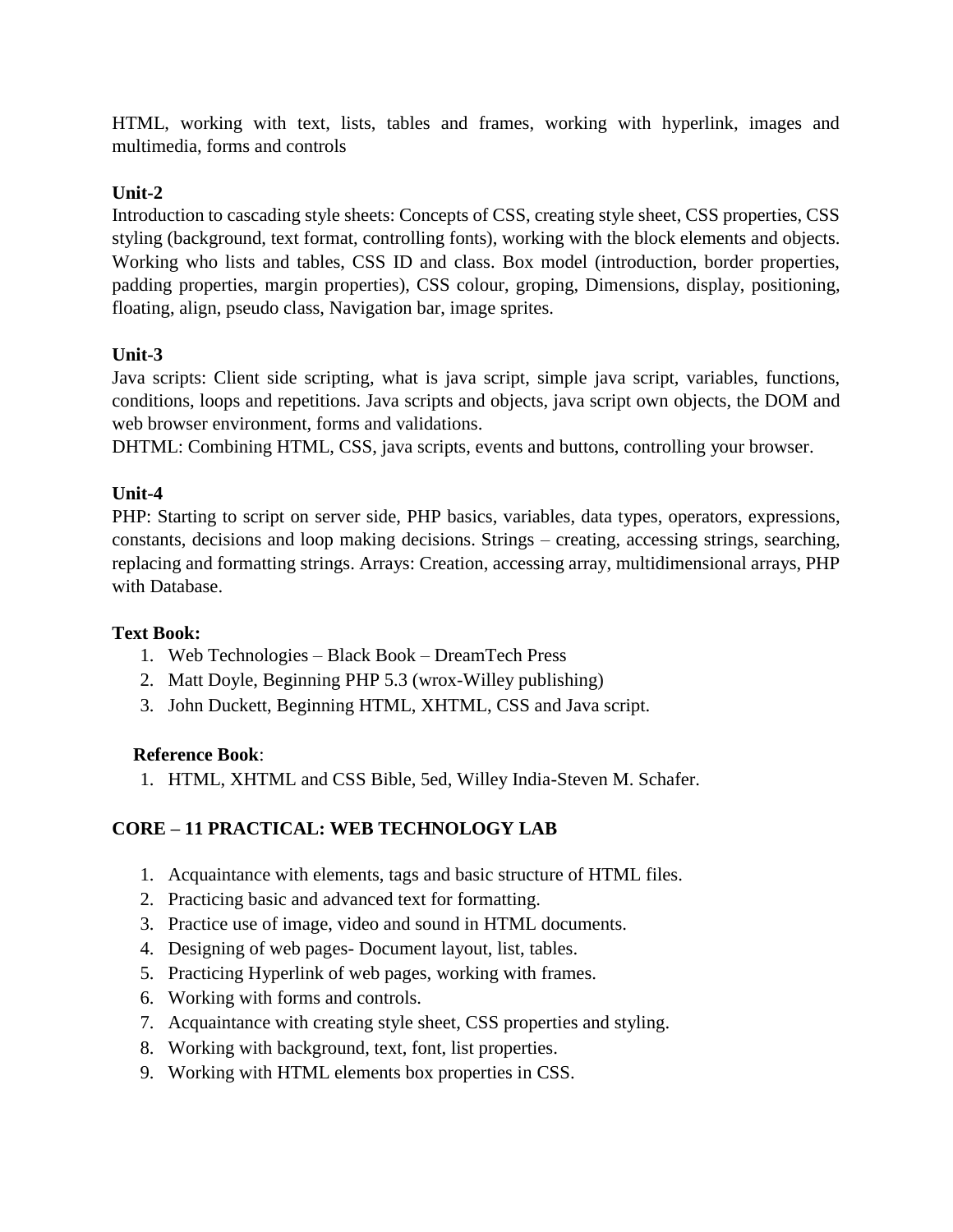- 10. Develop simple calculator for addition, subtraction, multiplication and division operation using java script.
- 11. Create HTML page with java script which takes integer number as a input and tells whether the number is odd or even.
- 12. Create HTML page that contains form with fields name, Email, mobile number, gender, favorite colour and button; now write a java script code to validate each entry. Also write a code to combine and display the information in text box when button is clicked.
- 13. Write a PHP program to check if number is prime or not.
- 14. Write a PHP program to print first ten Fibonacci numbers.
- 15. Create a MySQL data base and connect with PHP.
- 16. Write PHP script for string and retrieving user information from my SQL table.
	- a. Write a HTML page which takes Name, Address, Email and Mobile number from user (register PHP).
	- b. Store this data in MySQL data base.
	- c. Next page display all user in HTML table using PHP (display .PHP).
- 17. Using HTML, CSS, Javascript, PHP, MySQL, design a authentication module of a web page.

# **CORE – 12: SOFTWARE ENGINEERING**

#### **OBJECTIVES:**

- To learn the way of developing software with high quality and the relevant techniques.
- To introduce software engineering principles for industry standard.
- To focus on Project management domain and Software risks management.

#### **Unit-1**

Introduction: Evolution of Software to an Engineering Discipline, Software Development Projects, Exploratory Style of Software Development, Emergence of Software Engineering, Changes in Software Development Practices, Computer Systems Engineering.

Software Lifecycle Models: Waterfall Model and its Extensions, Rapid Application Development (RAD), Agile Development Models, Spiral Model.

#### **Unit-2**

Software Project Management: Software Project Management Complexities, Responsibilities of a Software Project Manager, Project Planning, Metrics for Project Size Estimation, Project Estimation Techniques, Empirical Estimation Techniques, COCOMO, Halstead's Software Science, Staffing Level Estimation, Scheduling, Organization and Team Structures, Staffing, Risk Management, Software Configuration Management.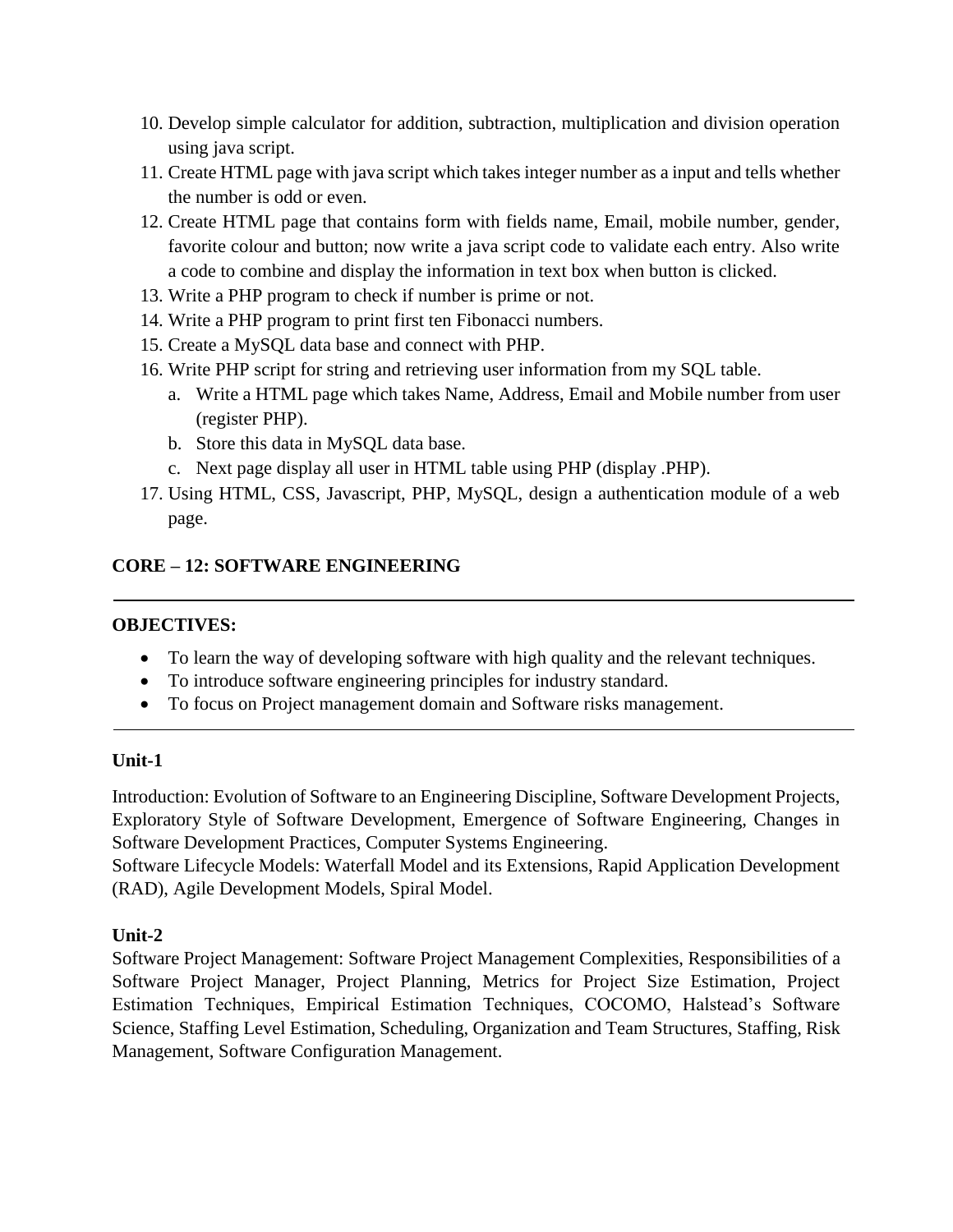Requirement Analysis and Specification: Requirements Gathering and Analysis, Software Requirement Specifications, Formal System Specification Axiomatic Specification, Algebraic Specification, Executable Specification and 4GL.

Software Design: Design Process, Characterize a Good Software Design, Cohesion and Coupling, Layered Arrangements of Modules, Approaches to Software Design (Function Oriented & Object-Oriented).

# **Unit-4**

Coding and Testing: Coding: Code Review, Software Documentation, Testing, Unit Testing, Black Box and White Box Testing, Debugging, Program Analysis Tools, Integration Testing, System Testing, Software Maintenance.

### **Text Book**:

1. Fundamental of Software Engineering, Rajib Mall, Fifth Edition, PHI Publication, India.

### **Reference Books:**

1. Software Engineering– Ian Sommerville, 10/Ed, Pearson.

- 2. Software Engineering Concepts and Practice Ugrasen Suman, Cengage Learning India Pvt, Ltd.
- 3. R. Misra, C. Panigrahi, B. Panda: Principles of Software Engineering & System Design, YesDee Publication

# **CORE – 12 PRACTICAL: SOFTWARE ENGINEERING LAB**

| S. No. | <b>Practical Title</b> |  |
|--------|------------------------|--|
|        |                        |  |

- 1. Problem Statement,
	- Process Model
- 2. Requirement Analysis:
	- Creating a Data Flow
	- Data Dictionary, Use Cases
- 3. Project Management:
	- Computing FP
	- Effort
	- Schedule, Risk Table, Timeline chart
- 4. Design Engineering:
	- Architectural Design
	- Data Design, Component Level Design
- 5. Testing:
	- Basis Path Testing

#### **Sample Projects:**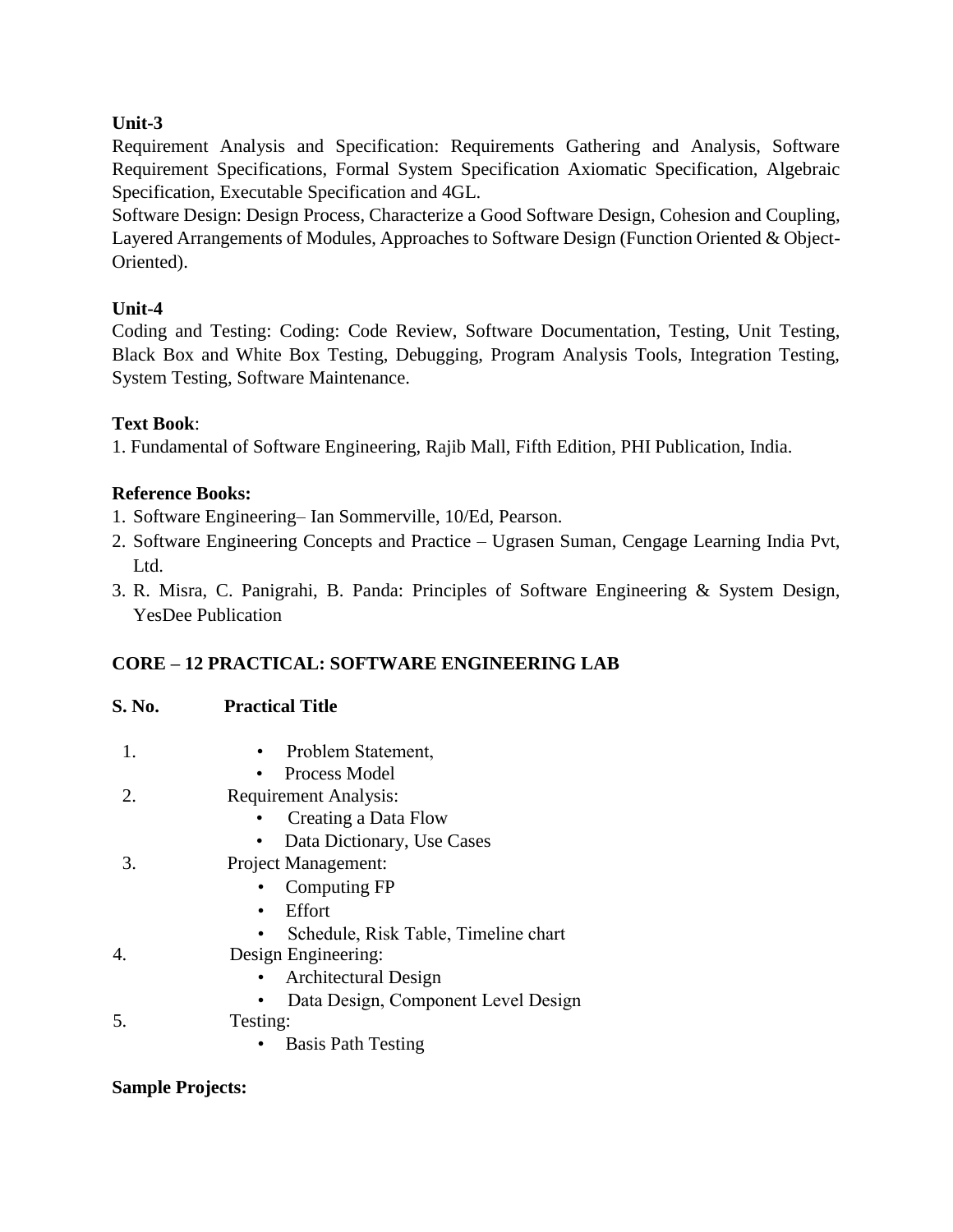- 1. **Criminal Record Management:** Implement a criminal record management system for jailers, police officers and CBI officers.
- 2. **Route Information**: Online information about the bus routes and their frequency and fares
- 3. **Car Pooling**: To maintain a web based intranet application that enables the corporate employees within an organization to avail the facility of carpooling effectively.
- 4. Patient Appointment and Prescription Management System
- 5. Organized Retail Shopping Management Software
- 6. Online Hotel Reservation Service System
- 7. Examination and Result computation system
- 8. Automatic Internal Assessment System
- 9. Parking Allocation System
- 10. Wholesale Management System

# **CORE – 13: COMPUTER GRAPHICS OBJECTIVES**

- To be able to learn the core concepts of Computer Graphics.
- To be able to create effective programs for solving graphics problems.

#### **Unit-1**

Computer Graphics: A Survey of Computer graphics, Overview of Graphics System: Video Display Devices, Raster-Scan Systems, Input Devices, Hard-Copy Devices, Graphics Software.

# **Unit-2**

Graphics Output Primitives: Point and Lines, Algorithms for line, circle & ellipse generation, Filled-Area Primitives. Attributes of Graphics Primitives: Point, line, curve attributes, fill area attributes, Fill methods for areas with irregular boundaries.

#### **Unit-3**

Geometric Transformations (both 2-D & 3-D): Basic Geometric Transformations, Transformation Matrix, Types of transformation in 2-D and 3-D Graphics: Scaling, Reflection, shear transformation, rotation, translation. 2-D, 3-D transformation using homogeneous coordinates.

#### **Unit-4**

Two Dimensional Viewing: Introduction to viewing and clipping, Viewing transformation in 2-D, Viewing pipeline, Clipping Window, Clipping Algorithms: Point clipping, Line clipping and Polygon clipping.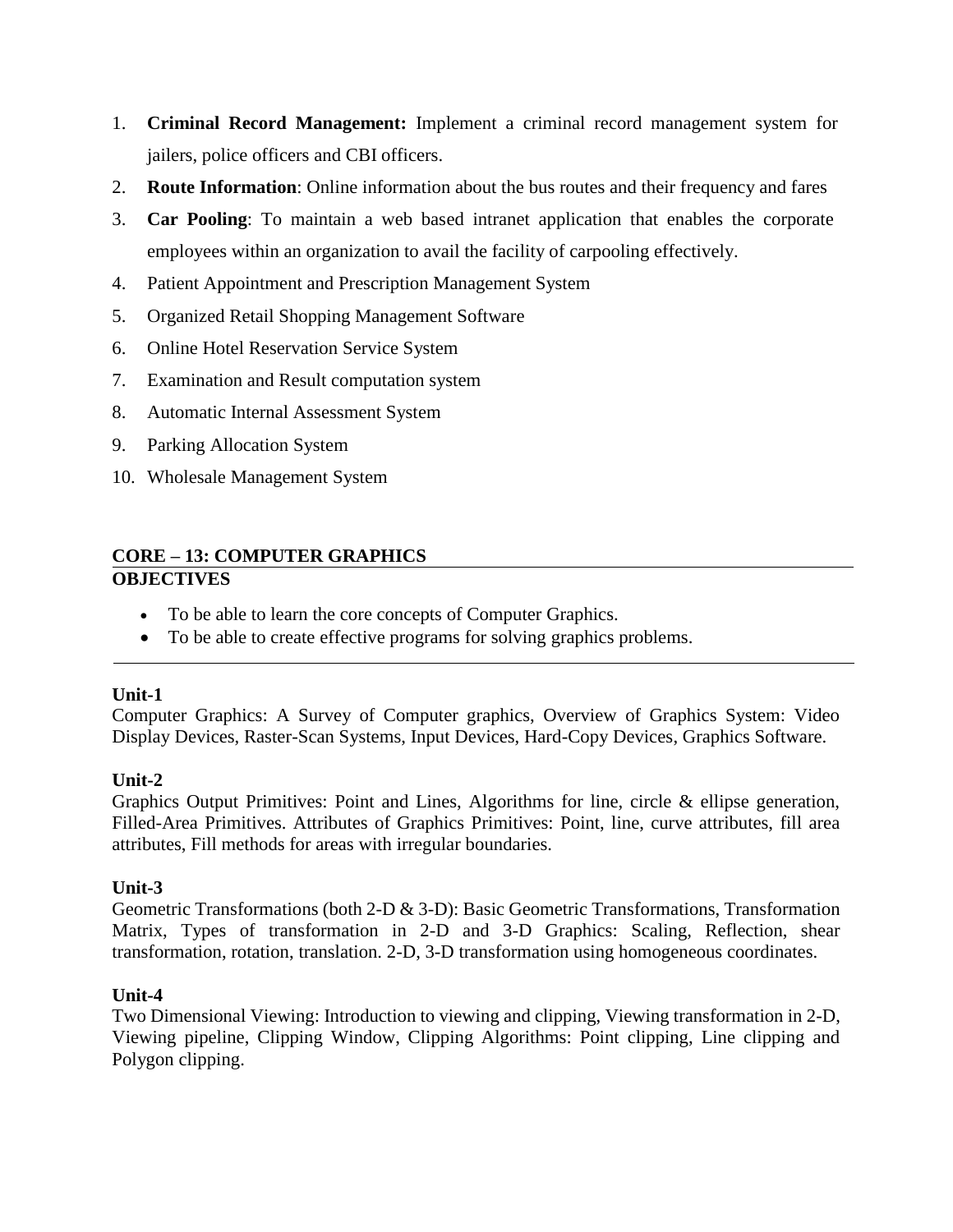#### **Text books**

- 1. Mathematical Elements for Computer Graphics, D. F. Rogers & J. A. Adams, MGH, 2/ed.
- 2. Donald Hearn & M. Pauline Baker, "Computer Graphics with OpenGL", Pearson Education.

#### **Reference books**

- 1. D. Hearn and M. Baker, "Computer Graphics with Open GL", Pearson, 2/ed.
- 2. D. F. Rogers, "Procedural Elements for Computer Graphics", MGH

#### **CORE – 13 PRACTICAL: COMPUTER GRAPHICS LAB**

#### **Develop the programs using C/C++ or Java**

- 1. Write a program to implement Bresenham's line drawing algorithm.
- 2. Write a program to implement mid-point circle drawing algorithm.
- 3. Write a program to clip a line using Cohen and Sutherland line clipping algorithm.
- 4. Write a program to clip a polygon using Sutherland Hodgeman algorithm.
- 5. Write a program to fill a polygon using Scan line fill algorithm.
- 6. Write a program to apply various 2D transformations on a 2D object (use homogenous coordinates).
- 7. Write a program to apply various 3D transformations on a 3D object and then apply parallel and perspective projection on it.

#### **CORE – 14: NUMERICAL TECHNIQUES**

#### **OBJECTIVES:**

- To learn various numerical techniques.
- To be able to implement different numerical techniques using programming language.

#### **Unit-1**

Floating point representation and computer arithmetic, Significant digits, Errors: Round-off error, Local truncation error, Global truncation error, Order of a method, Convergence and terminal conditions, Efficient computations.

#### **Unit-2**

Bisection method, Secant method, Regula−Falsi method Newton−Raphson method, Newton's method for solving nonlinear systems.

#### **Unit-3**

Interpolation: Lagrange's form and Newton's form Finite difference operators, Gregory Newton forward and backward differences Interpolation Piecewise polynomial interpolation: Linear interpolation.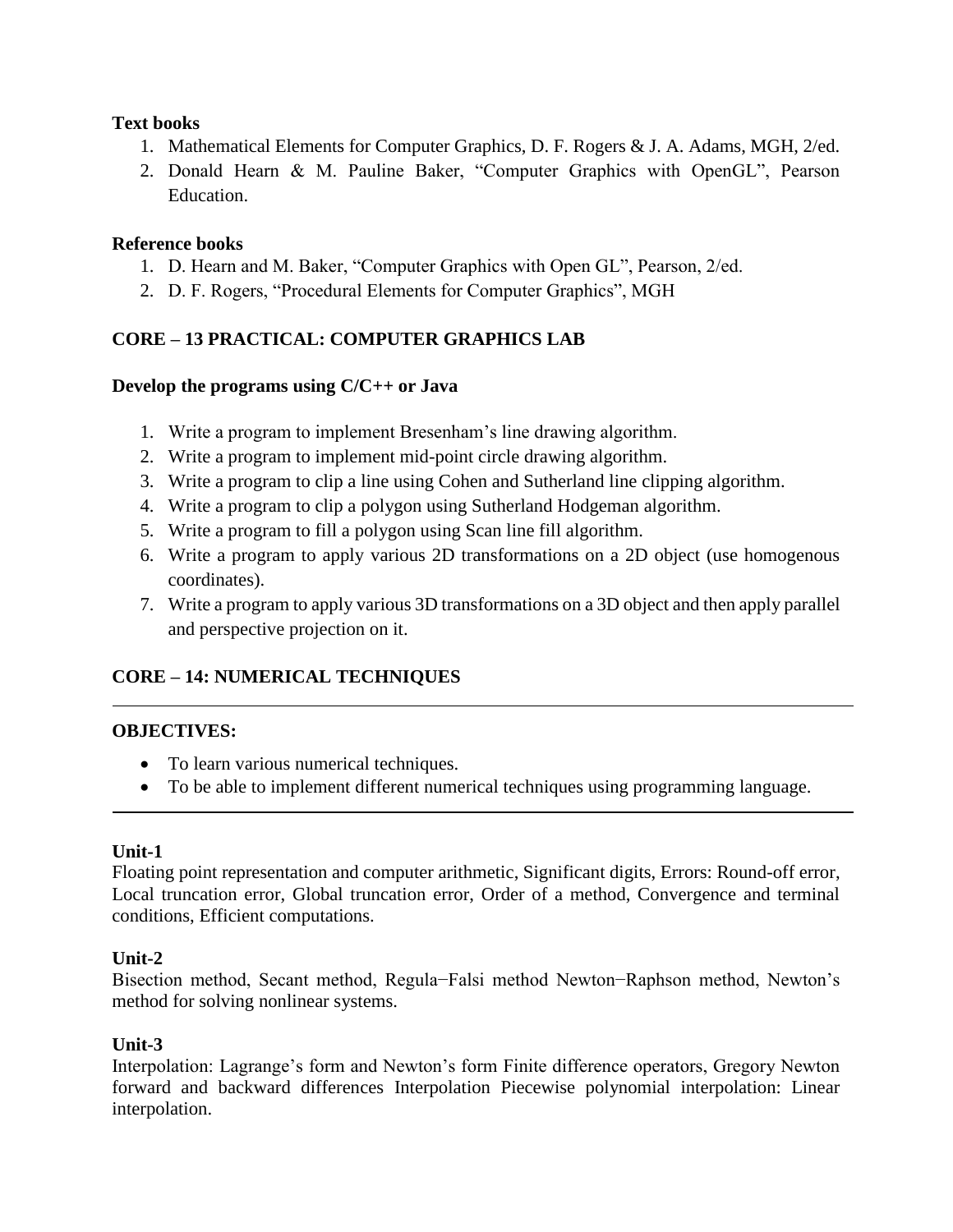Numerical integration: Trapezoid rule, Simpson's rule (only method), Newton−Cotes formulas, Gaussian quadrature, Ordinary differential equation: Euler's method Modified Euler's methods, Runge-Kutta second methods

#### **Text books**

- 1. S.S. Sastry, "Introductory Methods of Numerical Analysis", EEE , 5/ed.
- 2. M.K. Jain, S.R.K. Iyengar and R.K. Jain, Numerical Methods for Scientific and Engineering Computation, New Age International Publisher, 6/e (2012)

#### **Reference books**

- 1. Numerical Analysis: J. K. Mantri & S. Prahan, Laxmi Publication.
- 2. Introduction to Numerical Analysis, Josef Stoer and Roland Bulirsch, Springer.

#### **CORE – 14 PRACTICAL: NUMERICAL TECHNIQUES LAB**

#### **Implement using C/ C++ or MATLAB/ Scilab**

- 1. Find the roots of the equation by bisection method.
- 2. Find the roots of the equation by secant/Regula−Falsi method.
- 3. Find the roots of the equation by Newton's method.
- 4. Find the solution of a system of nonlinear equation using Newton's method.
- 5. Find the solution of tri-diagonal system using Gauss Thomas method.
- 6. Find the solution of system of equations using Jacobi/Gauss-Seidel method.
- 7. Find the cubic spline interpolating function.
- 8. Evaluate the approximate value of finite integrals using Gaussian/Romberg integration.
- 9. Solve the boundary value problem using finite difference method.

#### **DSE-1: UNIX PROGRAMMING**

#### **OBJECTIVES:**

- To learn the basics of UNIX OS, UNIX commands and File system.
- To familiarize students with the Linux environment.
- To learn fundamentals of shell scripting and shell programming.
- To be able to write simple programs using UNIX.

#### **Unit-1**

**Introduction:** Unix Operating systems, Difference between Unix and other operating systems, Features and Architecture, Installation, Booting and shutdown process, System processes (an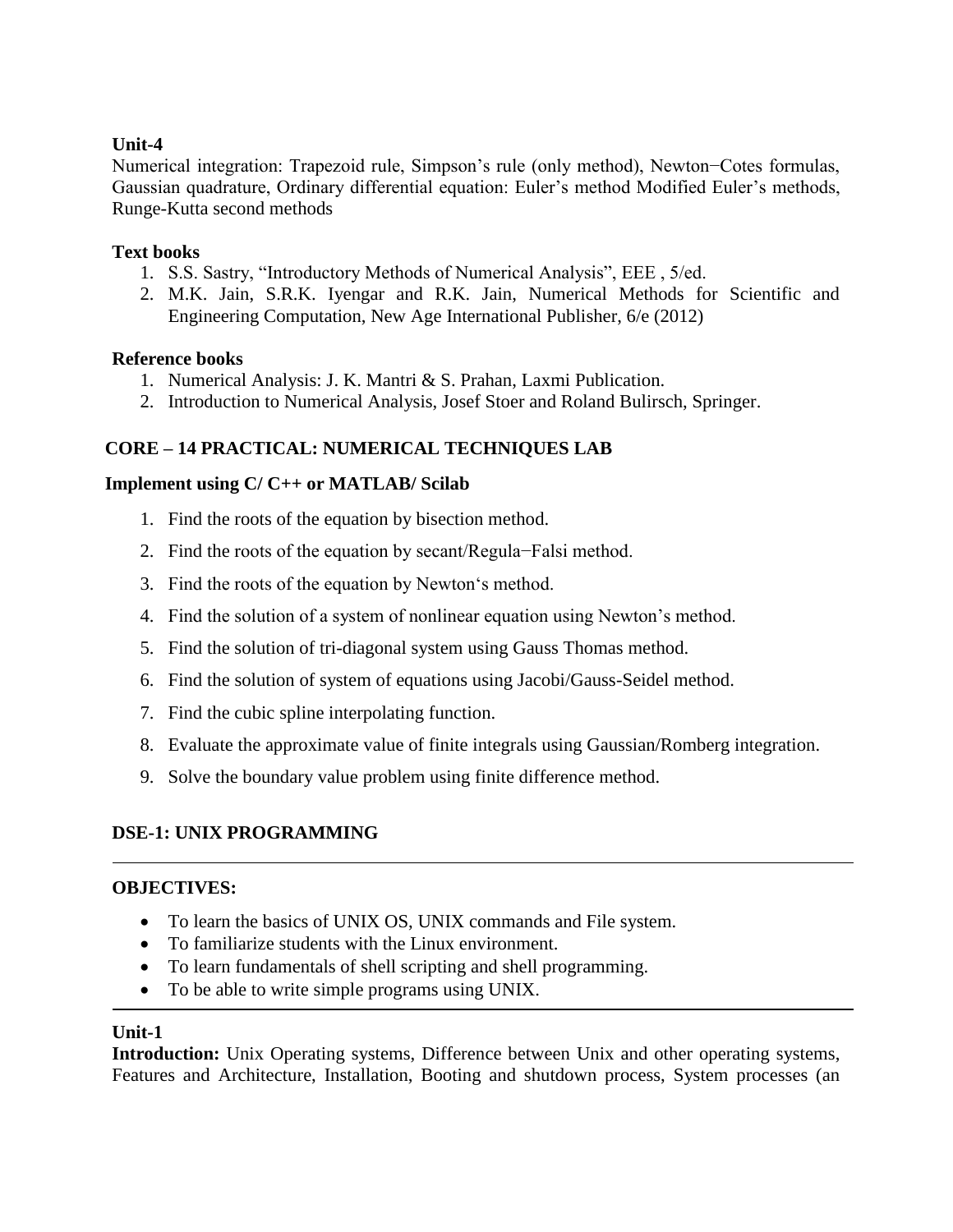overview), External and internal commands, Creation of partitions in OS, Processes and its creation phases – Fork, Exec, wait, exit.

#### **Unit-2**

**User Management and the File System:** Types of Users, Creating users, Granting rights, User management commands, File quota and various file systems available, File System Management and Layout, File permissions, Login process, Managing Disk Quotas, Links (hard links, symbolic links)

#### **Unit-3**

**Shell introduction and Shell Scripting:** Shell and various type of shell, Various editors present in Unix, Different modes of operation in vi editor, Shell script, Writing and executing the shell script, Shell variable (user defined and system variables), System calls, Using system calls, Pipes and Filters.

#### **Unit-4**

**Unix Control Structures and Utilities:** Decision making in Shell Scripts (If else, switch), Loops in shell, Functions, Utility programs (cut, paste, join, tr, uniq utilities), Pattern matching utility (grep).

#### **Text Books:**

1. Sumitabha, Das, Unix Concepts And Applications, Tata McGraw-Hill Education, 2017, 4/Ed.

#### **Reference Books:**

1. Nemeth Synder & Hein, Linux Administration Handbook, Pearson Education, 2010, 2/ Ed.

# **DSE–1 PRACTICAL: UNIX PROGRAMMING LAB**

- 1. Write a shell script to check if the number entered at the command line is prime or not.
- 2. Write a shell script to modify "cal" command to display calendars of the specified months.
- 3. Write a shell script to modify "cal" command to display calendars of the specified range of months.
- 4. Write a shell script to accept a login name. If not a valid login name display message "Entered login name is invalid".
- 5. Write a shell script to display date in the mm/dd/yy format.
- 6. Write a shell script to display on the screen sorted output of "who" command along with the total number of users.
- 7. Write a shell script to display the multiplication table of any number.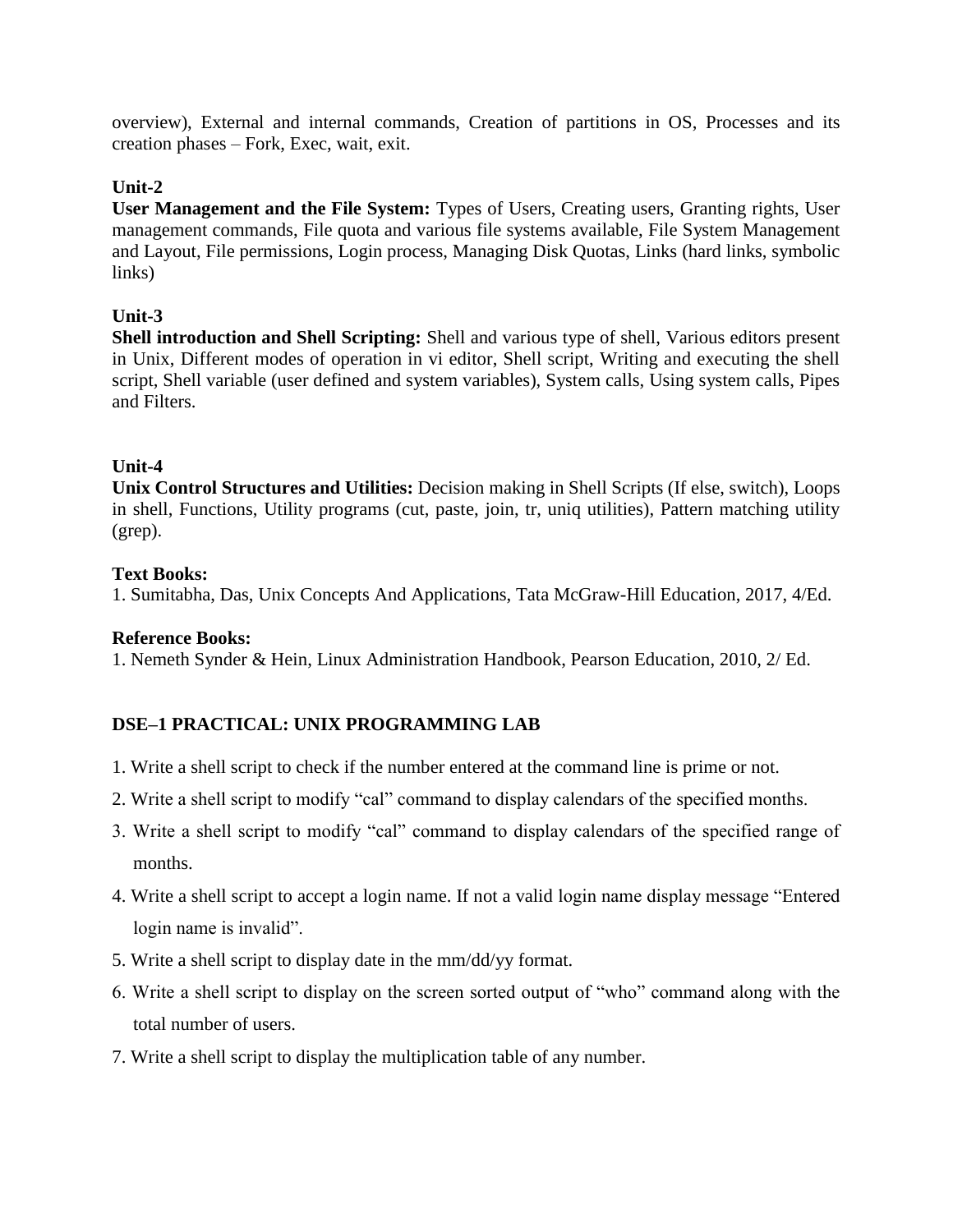- 8. Write a shell script to compare two files and if found equal asks the user to delete the duplicate file.
- 9. Write a shell script to find the sum of digits of a given number.
- 10. Write a shell script to merge the contents of three files, sort the contents and then display them page by page.
- 11. Write a shell script to find the LCD (least common divisor) of two numbers.
- 12. Write a shell script to perform the tasks of basic calculator.
- 13. Write a shell script to find the power of a given number.
- 14. Write a shell script to find the greatest number among the three numbers.
- 15. Write a shell script to find the factorial of a given number.
- 16. Write a shell script to check whether the number is Armstrong or not.

#### **DSE–2: DATA MINING**

#### **OBJECTIVES:**

- To introduce the basic concepts of data warehousing, data mining, Issues, and Implication.
- To learn the core topics like Association rules, Classification & Prediction and Clustering techniques.
- To make a study on the Applications and Trends in Data Mining.

#### **Unit-1**

**Data Warehouse Fundamentals:** Introduction to Data Warehouse, OLTP Systems, OLAP, Differences between OLTP and OLAP, Characteristics of Data Warehouse, Functionality of Data Warehouse, Advantages and Applications of Data Warehouse, Advantages, Applications, Top- Down and Bottom-Up Development Methodology, Tools for Data warehouse development, Data Warehouse Types, Data cubes

#### **Unit-2**

**Introduction to Data Mining:** Data mining, Functionalities, Data Preprocessing: Preprocessing the Data, Data cleaning, Data Integration and Transformation, Data reduction, Discretization and Concept hierarchies.

#### **Unit-3**

**Mining Association Rules:** Basics Concepts – Single Dimensional Boolean Association Rules from Transaction Databases, Multilevel Association Rules from transaction databases, Multi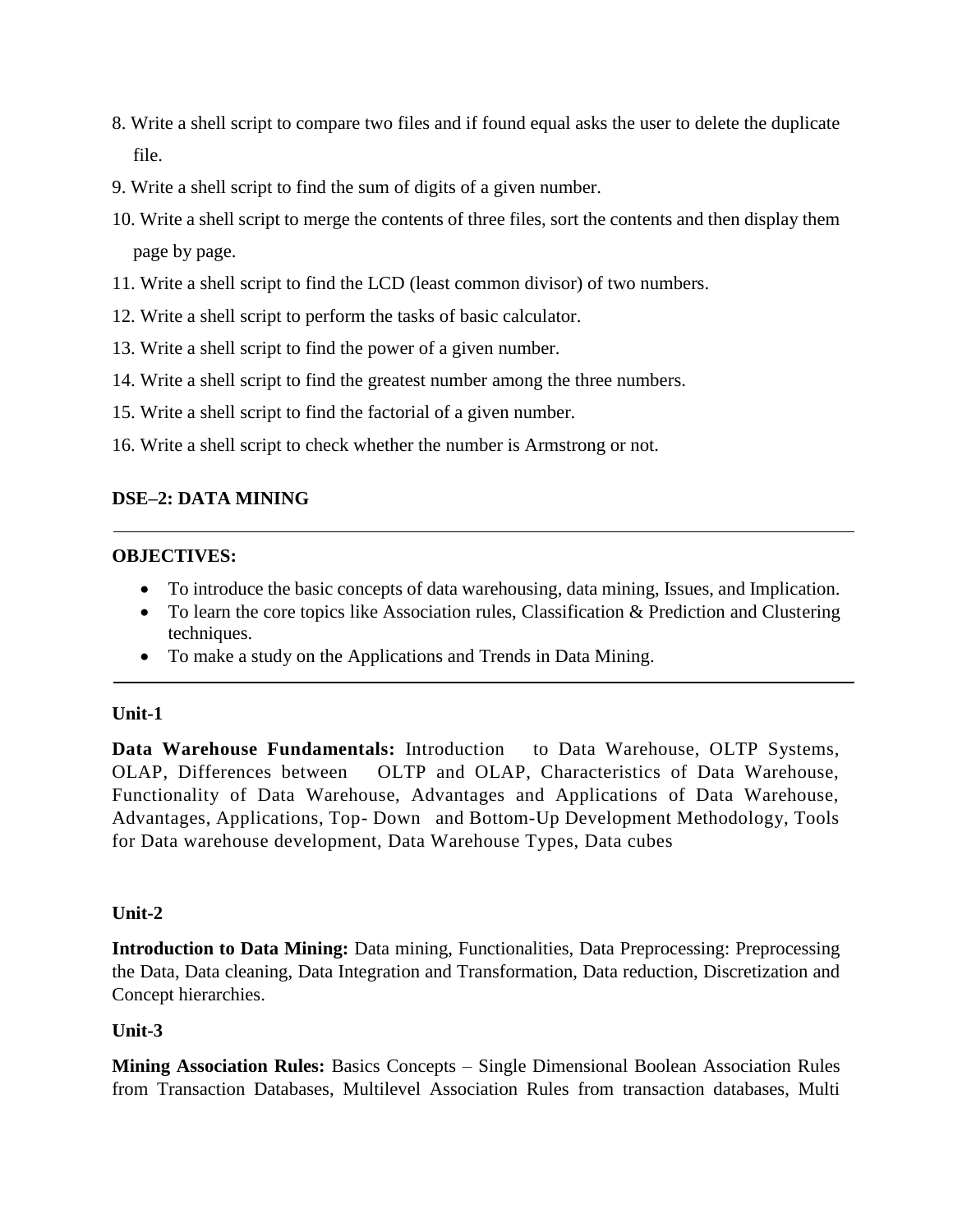dimension Association Rules from Relational Database and Data Warehouses. Apriori Algorithm, FP-Tree algorithm

#### **Unit-4**

**Classification and Prediction:** Introduction, Issues, Decision Tree Induction, Naïve Bayesian Classification, Classification based on Concepts from Association Rule Mining, Classifier Accuracy.

#### **Text Books:**

1. J. Han and M. Kamber, Data Mining Concepts and Techniques, Elsevier, 2011

#### **Reference Books:**

- 1. K.P. Soman ,Shyam Diwakar, V.Ajay ,2006, Insight into Data Mining Theory and Practice, Prentice Hall of India Pvt. Ltd - New Delhi.
- 2. Data Mining Techniques, Arun K. Pujari, Universities Press, 2006
- 3. Modern Approaches of Data Mining: Theory & Practice, M. Panda, S. Dehuri, M. R. Patra, Narosa Publishing House, 2018.

#### **DSE–2 PRACTICAL: DATA MINING LAB**

#### **Using Scilab/ MATLAB/ C/ Python/ R**

- 1. Build a Data Warehouse and perform its operations.
- 2. Perform data preprocessing tasks and Demonstrate performing association rule mining on data sets.
- 3. Demonstrate performing classification on data sets.
- 4. Demonstrate performing clustering on data sets.
- 5. Demonstrate performing Regression on data sets.
- 6. Credit Risk Assessment. Sample Programs using German Credit Data.
- 7. Sample Programs using Hospital Management System.

#### **DSE-3: DATA SCIENCE**

#### **OBJECTIVES:**

- To learn emerging issues related to various fields of data science.
- To understand the underlying principles of data science, exploring data analysis.
- To learn the basics of R Programming.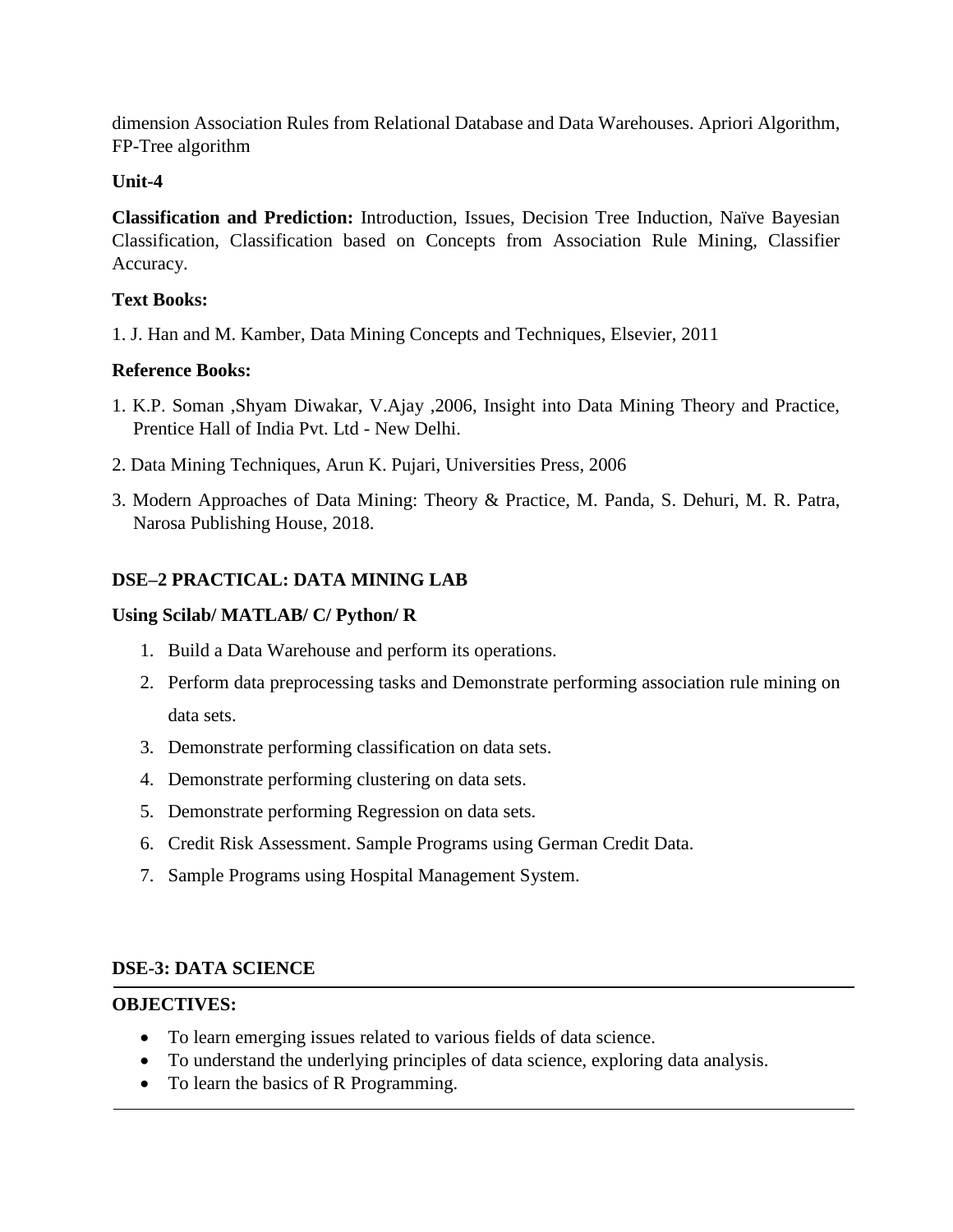Data Scientist's Tool Box: Turning data into actionable knowledge, introduction to the tools that will be used in building data analysis software: version control, markdown, git, GitHub, R, and RStudio.

#### **Unit-2**

**R Programming Basics**: Overview of R, R data types and objects, reading and writing data, Control structures, functions, scoping rules, dates and times, Loop functions, debugging tools, Simulation, code profiling.

#### **Unit-3**

**Getting and Cleaning Data**: Obtaining data from the web, from APIs, from databases and from colleagues in various formats, basics of data cleaning and making data "tidy".

#### **Unit-4**

**Exploratory Data Analysis**: Essential exploratory techniques for summarizing data, applied before formal modeling commences, eliminating or sharpening potential hypotheses about the world that can be addressed by the data, common multivariate statistical techniques used to visualize high-dimensional data.

#### **Text Books**

1. Rachel Schutt, Cathy O'Neil, "Doing Data Science: Straight Talk from the Frontiline" by Schroff/O'Reilly, 2013.

#### **Reference Books**

- 1. Foster Provost, Tom Fawcett, "Data Science for Business" What You Need to Know About Data Mining and Data-Analytic Thinking by O'Reilly, 2013.
- 2. John W. Foreman, "Data Smart: Using data Science to Transform Information into Insight" by John Wiley & Sons, 2013.
- 3. Eric Seigel, "Predictive Analytics: The Power to Predict who Will Click, Buy, Lie, or Die", 1st Edition, by Wiley, 2013.

#### **DSE-3 PRACTICAL: DATA SCIENCE LAB**

- 1. Write a program that prints "Hello World" to the screen.
- 2. Write a program that asks the user for a number n and prints the sum of the numbers 1 to n
- 3. Write a program that prints a multiplication table for numbers up to 12.
- 4. Write a function that returns the largest element in a list.
- 5. Write a function that computes the running total of a list.
- 6. Write a function that tests whether a string is a palindrome.
- 7. Implement linear search.
- 8. Implement binary search.
- 9. Implement matrices addition, subtraction and Multiplication
- 10. Fifteen students were enrolled in a course. There ages were: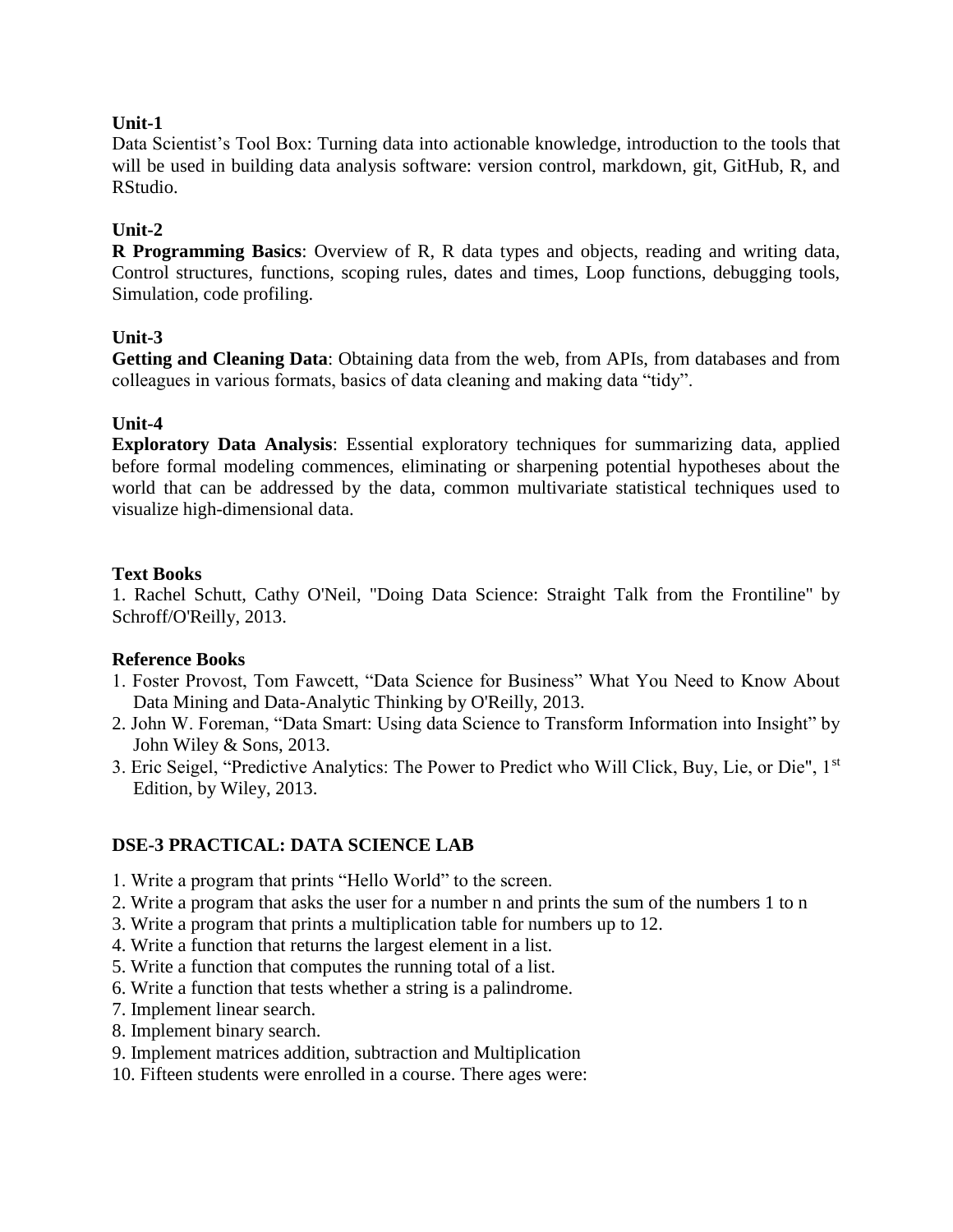#### 20 20 20 20 20 21 21 21 22 22 22 22 23 23 23

i. Find the median age of all students under 22 years

ii. Find the median age of all students

iii. Find the mean age of all students

iv. Find the modal age for all students

v. Two more students enter the class. The age of both students is 23. What is now mean, mode and median?

#### **DSE-4: PROJECT WORK / E-COMMERCE**

#### **DSE-4: E-COMMERCE**

#### **OBJECTIVES**

- To introduce the concepts *of electronic commerce.*
- To make the user understand how electronic *commerce* is affecting business enterprises, governments, consumers and people in general.

#### **Unit-1**

**Introduction to E-Commerce:** Definition and scope of E-Commerce and M-Commerce, E-Commerce trade cycle, Electronic Markets, Internet Commerce, Benefits and Impacts of E-Commerce.

**Elements of E-Commerce:** Various elements, e-visibility, e-shops, Delivery of goods and services, Online payments, After- sales services, Internet E-Commerce security.

#### **Unit-2**

**EDI and Electronic Payment Systems:** Introduction and definition of EDI, EDI layered Architecture, EDI technology and standards, EDI communications and transactions, Benefits and applications of EDI with example, Electronic Payment Systems: credit/debit/smart cards, e-credit accounts, e-money.

#### **Unit-3**

**Introduction to EC models:** Inter-organization and intra-organization E-Commerce, E-Commerce Models: B2B, B2C, C2B, C2C, G2C, C2G

**E-Business:** Introduction to Internet bookshops, Grocery Suppliers, Software Supplies and support, Electronic newspapers, Virtual auctions, Online share dealing, e-diversity.

#### **Unit-4**

**E-Security and Legal Issues:** Security concerns in E-Commerce, Privacy, integrity, authenticity, non-repudiation, confidentiality, SSL, Digital Signatures and fire walls, IT Act 2000, Cybercrimes and cyber laws

**Mobile Commerce and Future of E-Commerce:** Introduction to Mobile Commerce, Benefits of Mobile Commerce, Impediments of M-Commerce, M-Commerce framework, Emerging and future trends.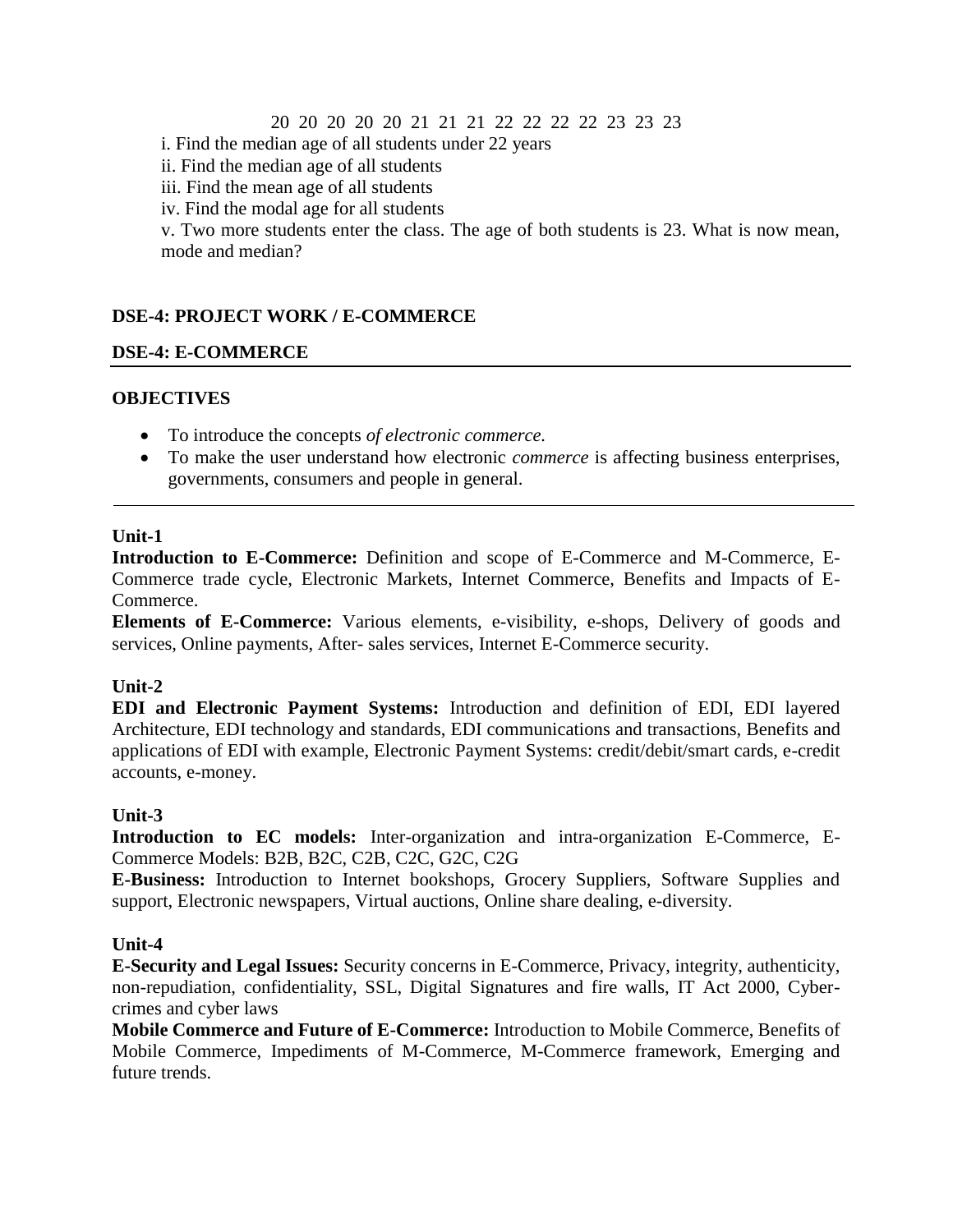#### **Text Books:**

- 1. G.S.V.Murthy, E-Commerce Concepts, Models, Strategies, Himalaya Publishing House.
- 2. Henry Chan, Raymond Lee, Tharam Dillon, Elizabeth Chang, "E-Commerce Fundamentals and Applications, Wiley Student Edition.

#### **Reference Books:**

1. Gray P. Schneider , Electronic commerce, International Student Edition.

#### **DSE-4 Practical: E-Commerce Tutorial**

#### **SEC – 1: PYTHON PROGRAMMING**

#### **OBJECTIVES:**

- To enable the students to understand the basic principles of the Python Language.
- To use the tools to do simple programs in python.

#### **Unit-1**

**Planning the Computer Program:** Concept of problem solving, Problem definition, Program design, Debugging, Types of errors in programming, Documentation.

#### **Unit-2**

**Techniques of Problem Solving:** Flowcharting, decision table, algorithms, Structured programming concepts, Programming methodologies viz. top-down and bottom-up programming.

#### **Unit-3**

**Overview of Programming:** Structure of a Python Program, Elements of Python

**Introduction to Python:** Python Interpreter, Using Python as calculator, Python shell, Indentation. Atoms, Identifiers and keywords, Literals, Strings, Operators (Arithmetic operator, Relational operator, Logical or Boolean operator, Assignment, Operator, Ternary operator, Bit wise operator, Increment or Decrement operator)

#### **Unit-4**

**Creating Python Programs:** Input and Output Statements, Control statements (Branching, Looping, Conditional Statement, Exit function, Difference between break, continue and pass.), Defining Functions, default arguments.

#### **Text Books**

1. T. Budd, Exploring Python, TMH, 1st Ed, 2011

#### **Reference Books**

1. Allen Downey, Jeffrey Elkner, Chris Meyers , How to think like a computer scientist : learning with Python , Freely available online.2012

#### **Online References:**

1. Python Tutorial/Documentation www.python.or 2015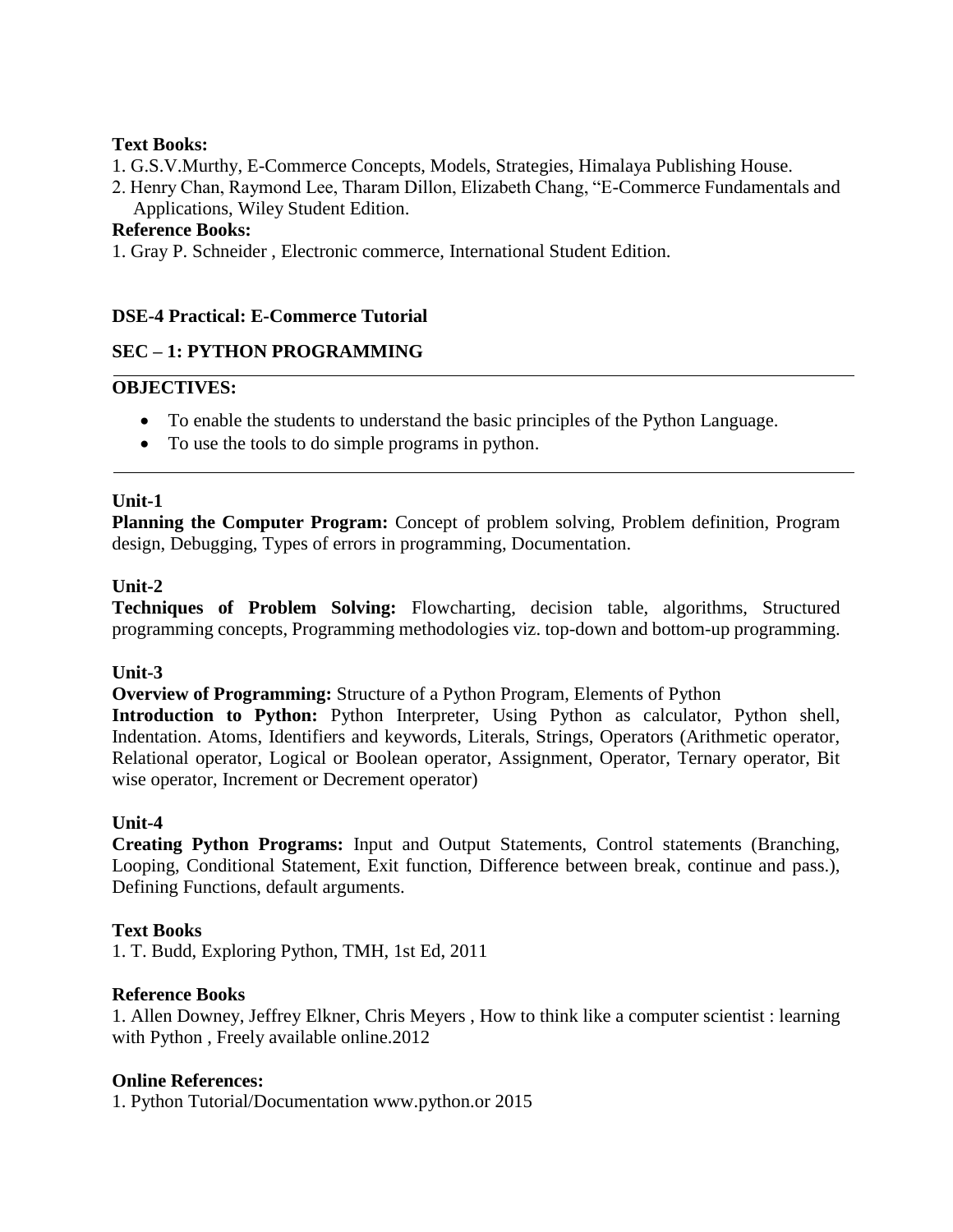- 2. http://docs.python.org/3/tutorial/index.html
- 3. http://interactivepython.org/courselib/static/pythonds
- 4. http://www.ibiblio.org/g2swap/byteofpython/read/

#### **Software Lab based on Python Programming:**

- 1. Write a menu driven program to convert the given temperature from Fahrenheit to Celsius and vice versa depending upon users choice.
- 2. Write a Program to calculate total marks, percentage and grade of a student. Marks obtained in each of the three subjects are to be input by the user. Assign grades according to the following criteria:

Grade A: Percentage >=80

Grade B: Percentage>=70 and <80

Grade C: Percentage>=60 and <70

Grade D: Percentage>=40 and <60

Grade E: Percentage<40

- 3. Write a menu-driven program, using user-defined functions to find the area of rectangle, square, circle and triangle by accepting suitable input parameters from user.
- 4. Write a Program to display the first n terms of Fibonacci series.
- 5. Write a Program to find factorial of the given number.
- 6. Write a Program to find sum of the following series for n terms:  $1 2/2! + 3/3! - - n/n!$
- 7. Write a Program to calculate the sum and product of two compatible matrices.

#### **SEC-2: ANDROID PROGRAMMING**

#### **OBJECTIVES:**

- To learn the basics of Android Programming.
- To *develop simple Android applications.*

#### **Unit-1**

**Introduction:** History of Android, Introduction to Android Operating Systems, Android Development Tools, Android Architecture.

#### **Unit-2**

**Overview of object oriented programming using Java:** OOPs Concepts: Inheritance, Polymorphism, Interfaces, Abstract class, Threads, Overloading and Overriding, Java Virtual Machine.

#### **Unit-3**

**Development Tools:** Installing and using Eclipse with ADT plug-in, Installing Virtual machine for Android sandwich/Jelly bean (Emulator), configuring the installed tools, creating an android project – Hello Word, run on emulator, Deploy it on USB-connected Android device.

**User Interface Architecture:** Application context, intents, Activity life cycle, multiple screen sizes.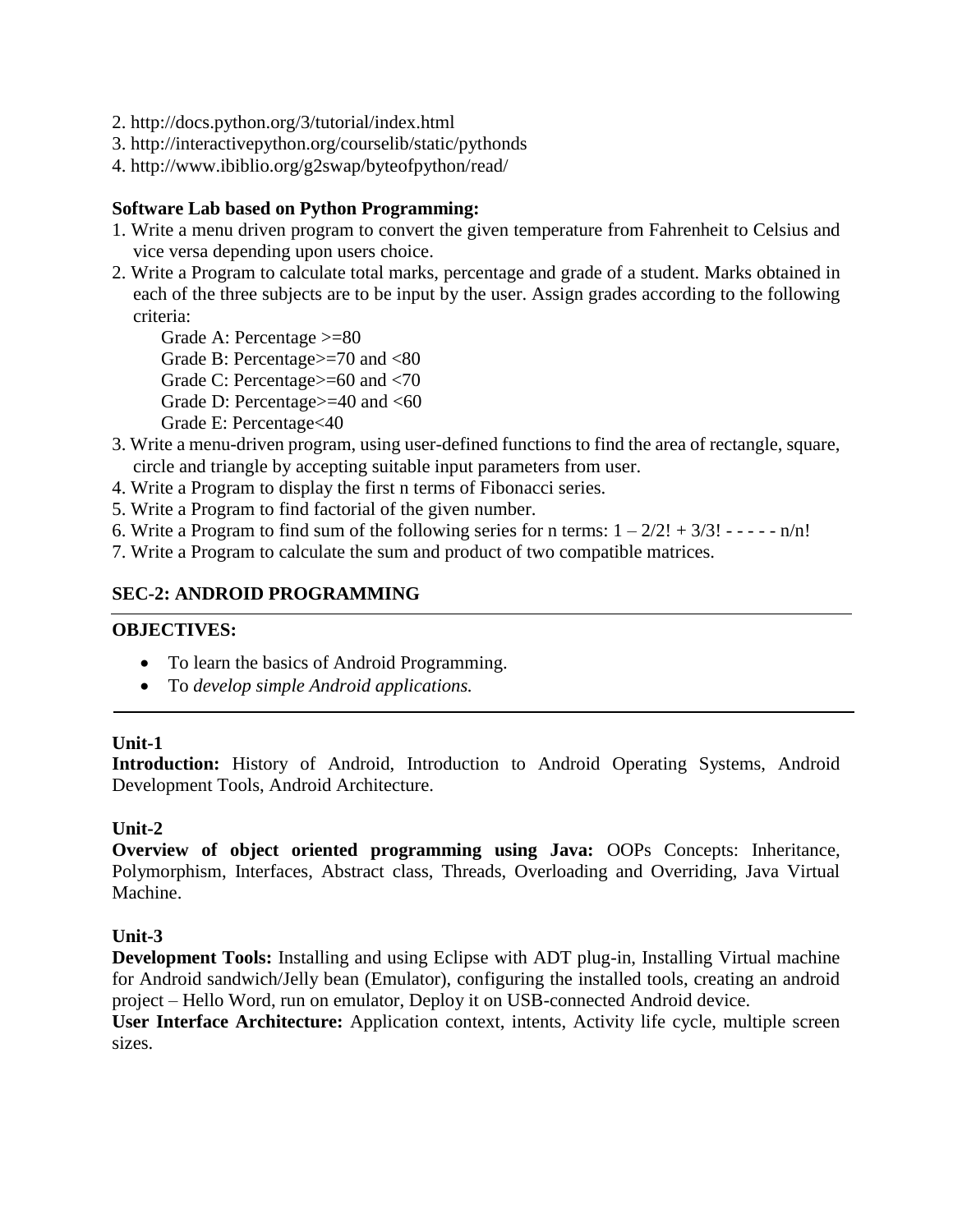**User Interface Design:** Form widgets, Text Fields, Layouts, Button control, toggle buttons, Spinners (Combo boxes), Images, Menu, Dialog.

**Database**: Understanding of SQLite database, connecting with the database.

#### **Text Books:**

1. Android application development for java programmers. By James C. Sheusi. Publisher: Cengage Learning, 2013.

#### **Reference Book:**

- 1. James C. Sheusi, "Android application Development for Java Programmers", Cengage Learning, 2013.
- 2. M. Burton, & D. Felker, "Android Application Development for Dummies", 2/e, Wiley India.

#### **Online References:**

- 1. http://www.developer.android.com
- 2. http://docs.oracle.com/javase/tutorial/index.htm (Available in the form of free downloadable ebooks also).
- 3. http://developer.android.com/guide/components/fundamentals.html
- 4. http://developer.android.com/training/multiscreen/screensizes.html
- 5. http://developer.android.com/guide/topics/ui/controls.html

### **Software Lab based on Android Programming:**

- 1. Create "Hello World" application. That will display "Hello World" in the middle of the screen in the emulator. Also display "Hello World" in the middle of the screen in the Android Phone.
- 2. Create an application with login module. (Check username and password).
- 3. Create spinner with strings taken from resource folder (res >> value folder) and on changing the spinner value, Image will change.
- 4. Create a menu with 5 options and selected option should appear in text box.
- 5. Create a list of all courses in your college and on selecting a particular course teacher-in-charge of that course should appear at the bottom of the screen.
- 6. Create an application with three option buttons, on selecting a button colour of the screen will change.
- 7. Create and Login application as above. On successful login, pop up the message.
- 8. Create an application to Create, Insert, update, Delete and retrieve operation on the database.

**AEC–1:** Environmental Science

**AEC–2:** English Communication/MIL

# **GE/IC–1: PRINCIPLES OF MANAGEMENT**

# **OBJECTIVES**

- To understand the basic principles of management.
- To provide a basis of understanding towards working of business organization through the process of management.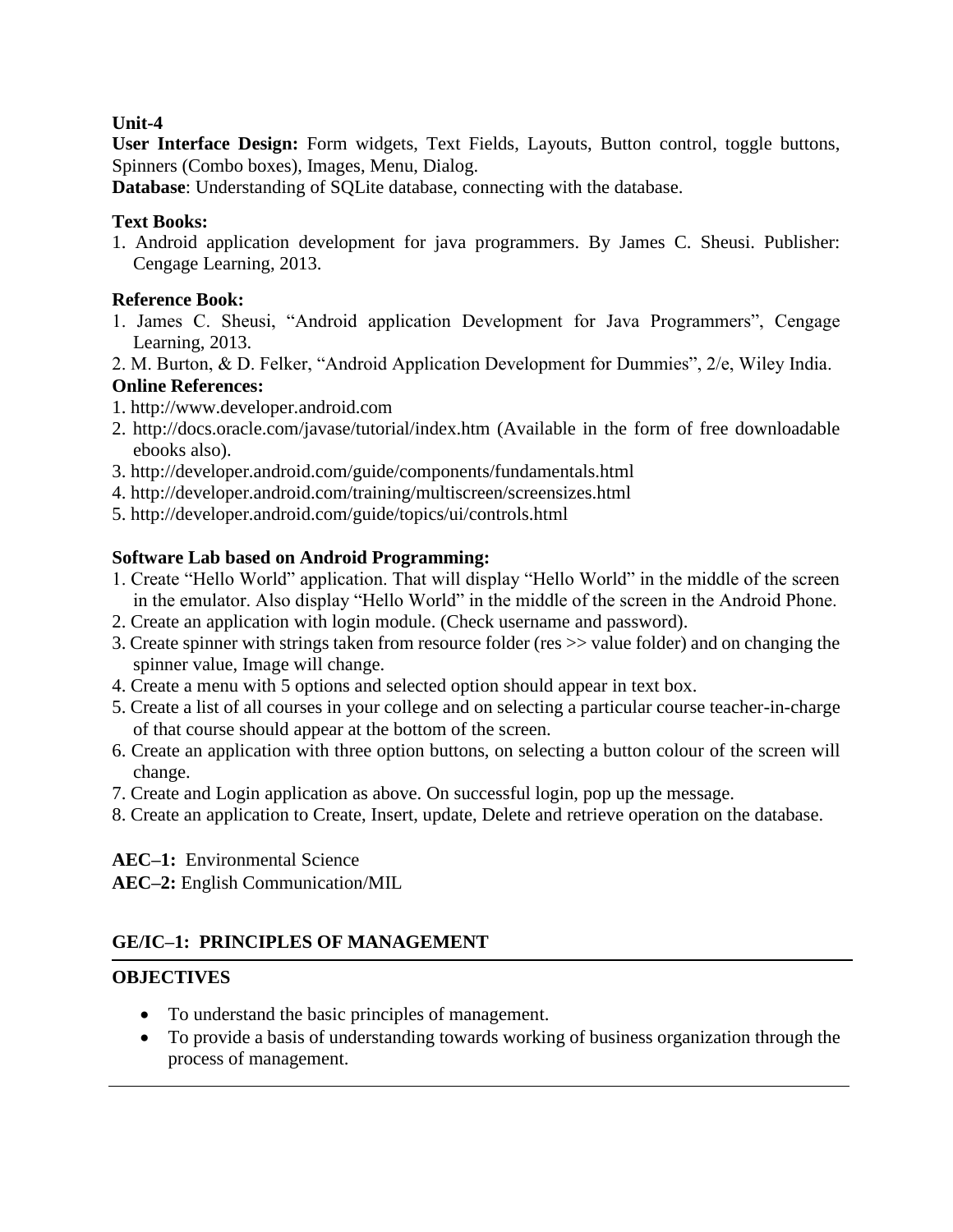**Nature of Management:** Meaning, Definition, it's nature purpose, importance & Functions, Management as Art, Science & Profession- Management as social System Concepts of management-Administration-Organization.

**Evolution of Management Thought**: Contribution of F.W.Taylor, Henri Fayol ,Elton Mayo, Chester Barhard & Peter Drucker to the management thought. Various approaches to management (i.e. Schools of management thought)Indian Management Thought.

#### **Unit-2**

#### **Functions of Management (Part-I)**

**Planning** - Meaning - Need & Importance, types levels– advantages & limitations, Forecasting - Need & Techniques, Decision making - Types - Process of rational decision making & techniques of decision making,

**Organizing** - Elements of organizing & processes: Types of organizations, Delegation of authority - Need, difficulties in delegation – Decentralization,

#### **Unit-3**

#### **Functions of Management (Part-II)**

**Staffing** - Meaning & Importance, Direction - Nature – Principles, Communication - Types & Importance, Motivation - Importance – theories, Leadership - Meaning - styles, qualities  $\&$ functions of leaders

**Controlling**-Need, Nature, importance, Process & Techniques, Coordination - Need, Importance.

#### **Unit-4**

#### **Strategic Management**

Definition, Classes of Decisions, Levels of Decision, Strategy, Role of different Strategist, Relevance of Strategic Management and its Benefits, Strategic Management in India.

#### **Text Books:**

1. Horold Koontz and Iteinz Weibrich, Essential of Management, McGrawhills International

2. K.Aswathapa, Essential of Business Administration, Himalaya Publishing House

#### **Reference Books:**

1. L.M.Parasad Principles & practice of management - Sultan Chand & Sons - New Delhi

2. Tripathi, Reddy, Principles of Management, Tata McGraw Hill

#### **GE/IC–1 TUTORIAL/PRACTICAL: PRINCIPLES OF MANAGEMENT TUTORIAL**

#### **GE/IC–2: STATISTICS**

#### **OBJECTIVES**

- To understand the concept of population and sample.
- To use frequency distribution to make decision.
- To understand and to calculate various types of averages and variation.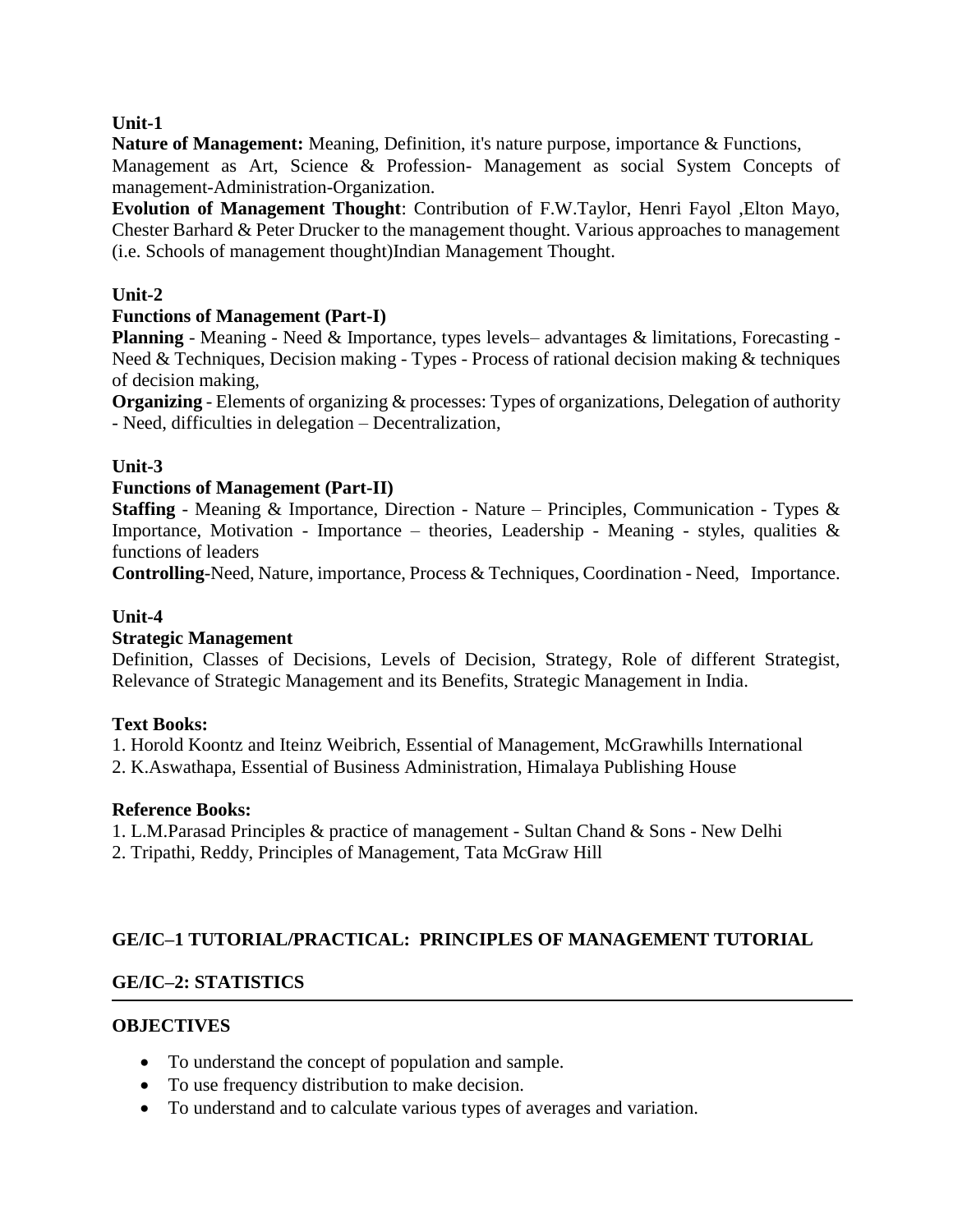**Statistical Methods:** Definition and scope of Statistics, concepts of statistical population and sample. **Data:** quantitative and qualitative, attributes, variables, scales of measurement nominal, ordinal, interval and ratio. **Presentation:** tabular and graphical, including histogram.

# **Unit-2**

**Measures of Central Tendency:** mathematical and positional. **Measures of Dispersion:** range, quartile deviation, mean deviation, standard deviation, coefficient of variation, Moments, absolute moments, factorial moments, skewness and kurtosis, Sheppard's corrections.

### **Unit-3**

**Bivariate data:** Definition, scatter diagram, simple, partial and multiple correlation (3-variables only), rank correlation. Simple linear regression.

### **Unit-4**

Principle of least squares and fitting of polynomials and exponential curves. Theory of attributes: Independence and association of attributes, consistency of data, measures of association and contingency, Yule's coefficient of colligation.

#### **Text Books:**

1. S.C. Gupta, Fundamentals of Statistics, Sultan chand & sons, Delhi.

2. A.M.Goon, M.K.Gupta and B. Dasgupta, Fundamentals of Statistics, The World Press, Kolkata.

#### **Reference Books:**

1. S.P. Gupta, Statistical Methods, Sultan Chand and sons New Delhi

# **GE/IC–2 TUTORIAL/PRACTICAL: STATISTICS LAB**

#### **List of Practicals**

- 1. Graphical representation of data.
- 2. Problems based on measures of central tendency.
- 3. Problems based on measures of dispersion.
- 4. Problems based on combined mean and variance and coefficient of variation.
- 5. Problems based on moments, skewness and kurtosis.
- 6. Fitting of polynomials, exponential curves.
- 7. Karl Pearson's correlation coefficient.
- 8. Correlation coefficient for a bivariate frequency distribution.
- 9. Lines of regression, angle between two lines of regression and estimated values of variables.
- 10. Spearman rank correlation with and without ties.
- 11. Partial and multiple correlations.
- 12. Planes of regression and variances of residuals for given simple correlations.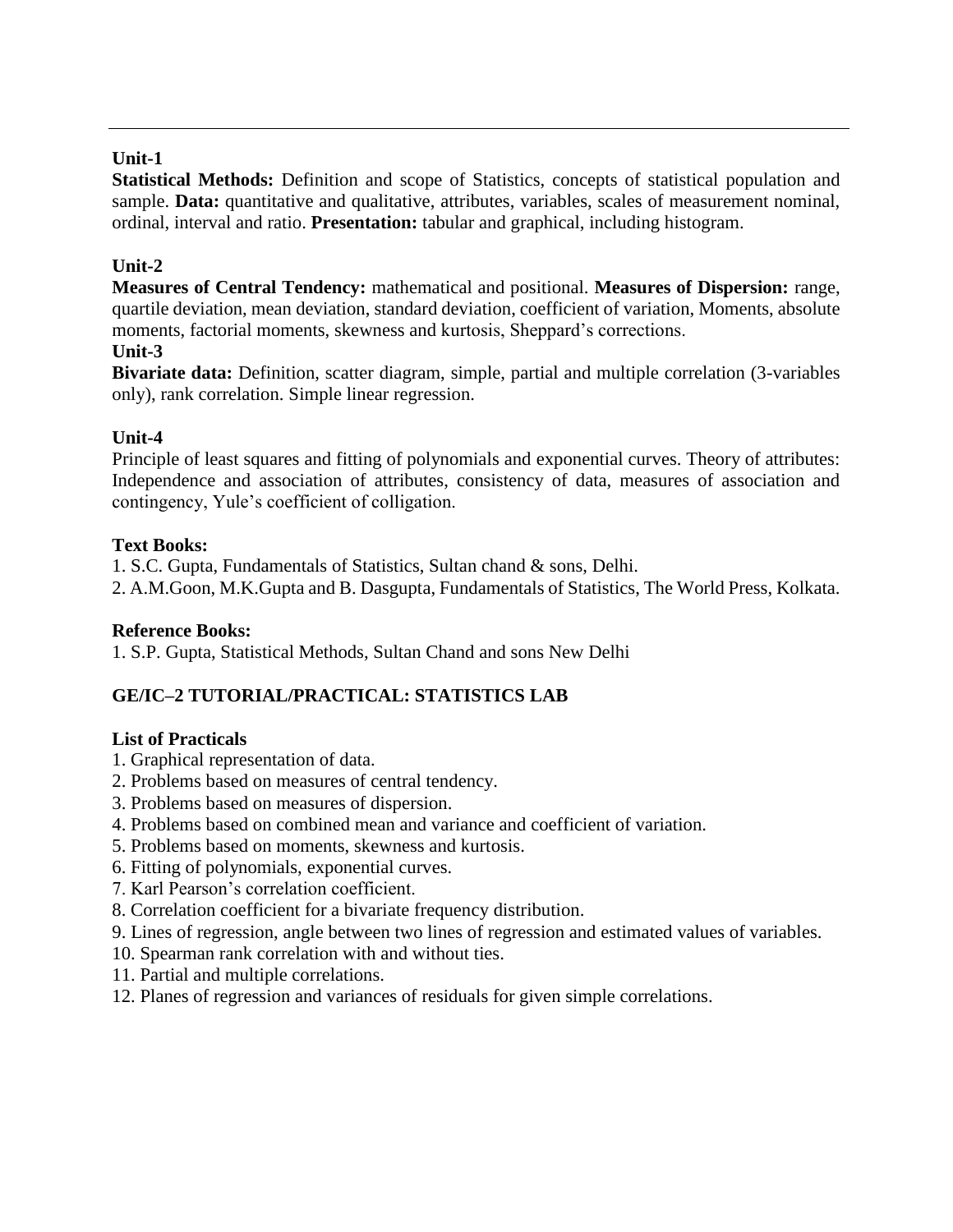#### **GE/IC–3: BUSINESS ACCOUNTING**

#### **OBJECTIVES**

• To impart the basic business accounting knowledge.

#### **Unit-1**

**Introduction:** Financial Accounting-definition and Scope, objectives of Financial Accounting, Accounting v/s Book Keeping terms used in accounting, users of accounting information and limitations of Financial Accounting.

**Conceptual Framework:** Accounting Concepts, Principles and Conventions, Accounting Standards concept, objectives, benefits, brief review of Accounting Standards in India, Accounting Policies, Accounting as a measurement discipline, valuation Principles, accounting estimates

#### **Unit-2**

**Recording of transactions:** Voucher system; Accounting Process, Journals, Subsidiary Books, Ledger, Cash Book, Bank Reconciliation Statement, Trial Balance.

**Depreciation:** Meaning, need & importance of depreciation, methods of charging depreciation.

#### **Unit-3**

**Preparation of final accounts:** Preparation of Trading and Profit & Loss Account and Balance Sheet of sole proprietary business

#### **Unit-4**

**Introduction to Company Final Accounts:** Important provisions of Companies Act, 1956 in respect of preparation of Final Accounts, Understanding of final accounts of a Company.

**Computerized Accounting:** Computers and Financial application, Accounting Software packages, An overview of computerized accounting system - Salient features and significance, Concept of grouping of accounts, Codification of accounts, Maintaining the hierarchy of ledger, Generating Accounting Reports.

#### **Text Books :**

1. Anil Chowdhry, "Fundamentals of Accounting & Financial Analysis", Pearson Education

2. Rajesh Agarwal, R. Srinivasan, "Accounting Made Easy", TMH

#### **Reference Books:**

1. Amrish Gupta, "Financial Accounting for Management", Pearson Education

2. S. N. Maheshwari, "Financial Accounting for Management: Vikas Publishing House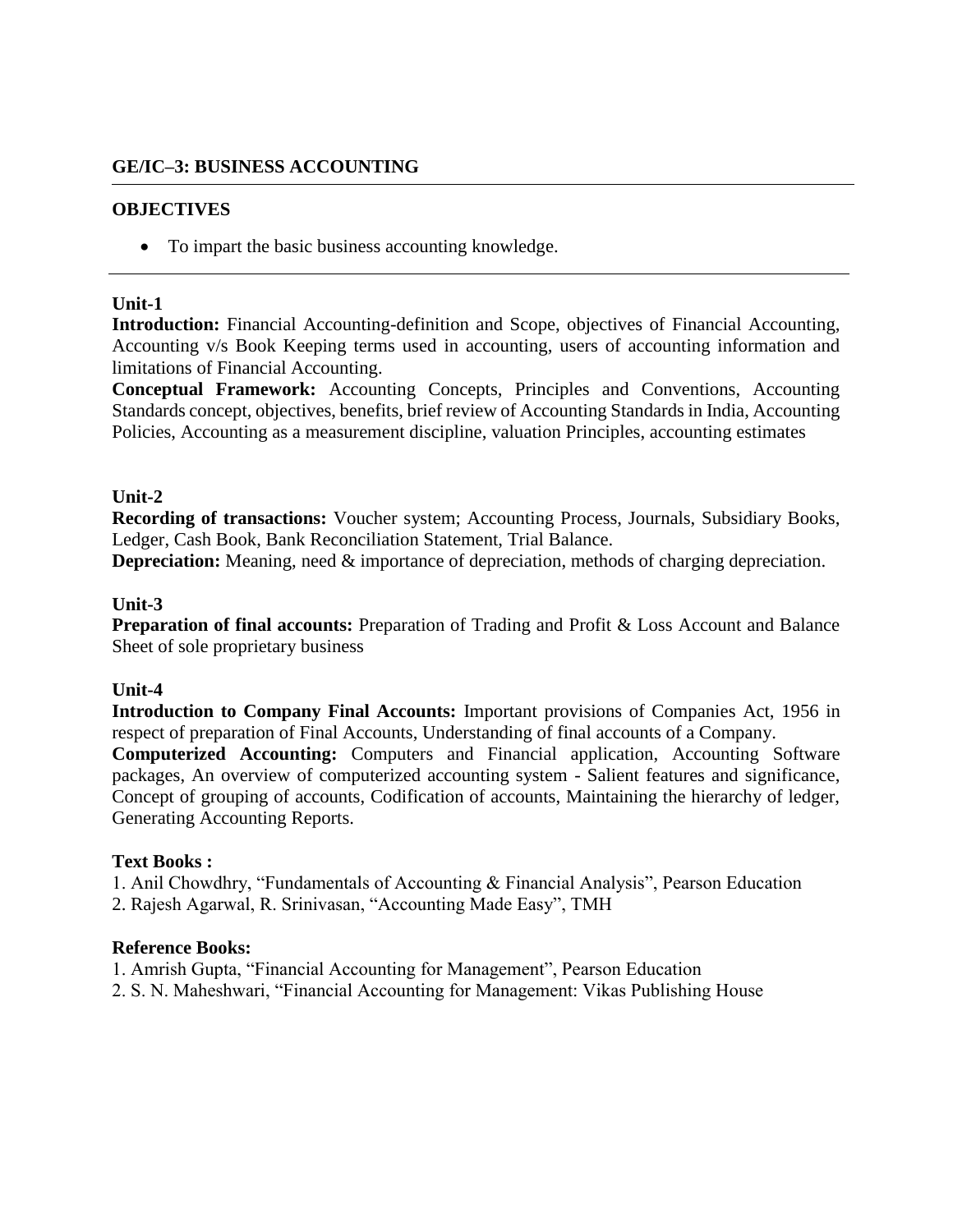# **GE/ IC-3 PRACTICAL/TUTORIAL: BUSINESS ACCOUNTING TUTORIAL**

#### **GE/IC-4: BUSINESS ECONOMICS**

#### **OBJECTIVES:**

- To introduce the economic concepts.
- To familiarize with the students the importance of economic approaches in managerial decision making.
- To understand the applications of economic theories in business decisions.

#### **Unit-1:**

Demand, Supply and Market equilibrium: individual demand, market demand, individual supply, market supply, market equilibrium; Elasticity of demand and supply: Price elasticity of demand, income elasticity of demand, cross price elasticity of demand, elasticity of supply; Theory of consumer behavior: cardinal utility theory, ordinal utility theory (indifference curves, budget line, consumer choice, price effect, substitution effect, income effect for normal, inferior and giffen goods), revealed preference theory.

#### **Unit-2:**

Producer and optimal production choice: optimizing behavior in short run (geometry of product curves, law of diminishing margin productivity, three stages of production), optimizing behavior in long run (isoquants, isocost line, optimal combination of resources) Costs and scale: traditional theory of cost (short run and long run, geometry of cot curves, envelope curves), modern theory of cost (short run and long run), economies of scale, economies of scope.

#### **Unit-3:**

Theory of firm and market organization: perfect competition (basic features, short run equilibrium of firm/industry, long run equilibrium of firm/industry, effect of changes in demand, cost and imposition of taxes); monopoly (basic features, short run equilibrium, long run equilibrium, effect of changes in demand, cost and imposition of taxes, comparison with perfect competition, welfare cost of monopoly), price discrimination, multiplant monopoly; monopolistic competition (basic features, demand and cost, short run equilibrium, long run equilibrium, excess capacity); oligopoly (Cournot's model, kinked demand curve model, dominant price leadership model, prisoner's dilemma)

#### **Unit-4:**

Factor market: demand for a factor by a firm under marginal productivity theory (perfect competition in the product market, monopoly in the product market), market demand for a factor, supply of labour, market supply of labour, factor market equilibrium.

#### **Text Books:**

1. Yogesh Maheswari, Managerial Economics, PHI Learning, New Delhi.

2. G. S. Gupta, Managerial Economics, Tata Mcgraw-Hill, New Delhi.

#### **Reference Books:**

1. Moyer &Harris, Managerial Economics, Cengage Learning, New Delhi.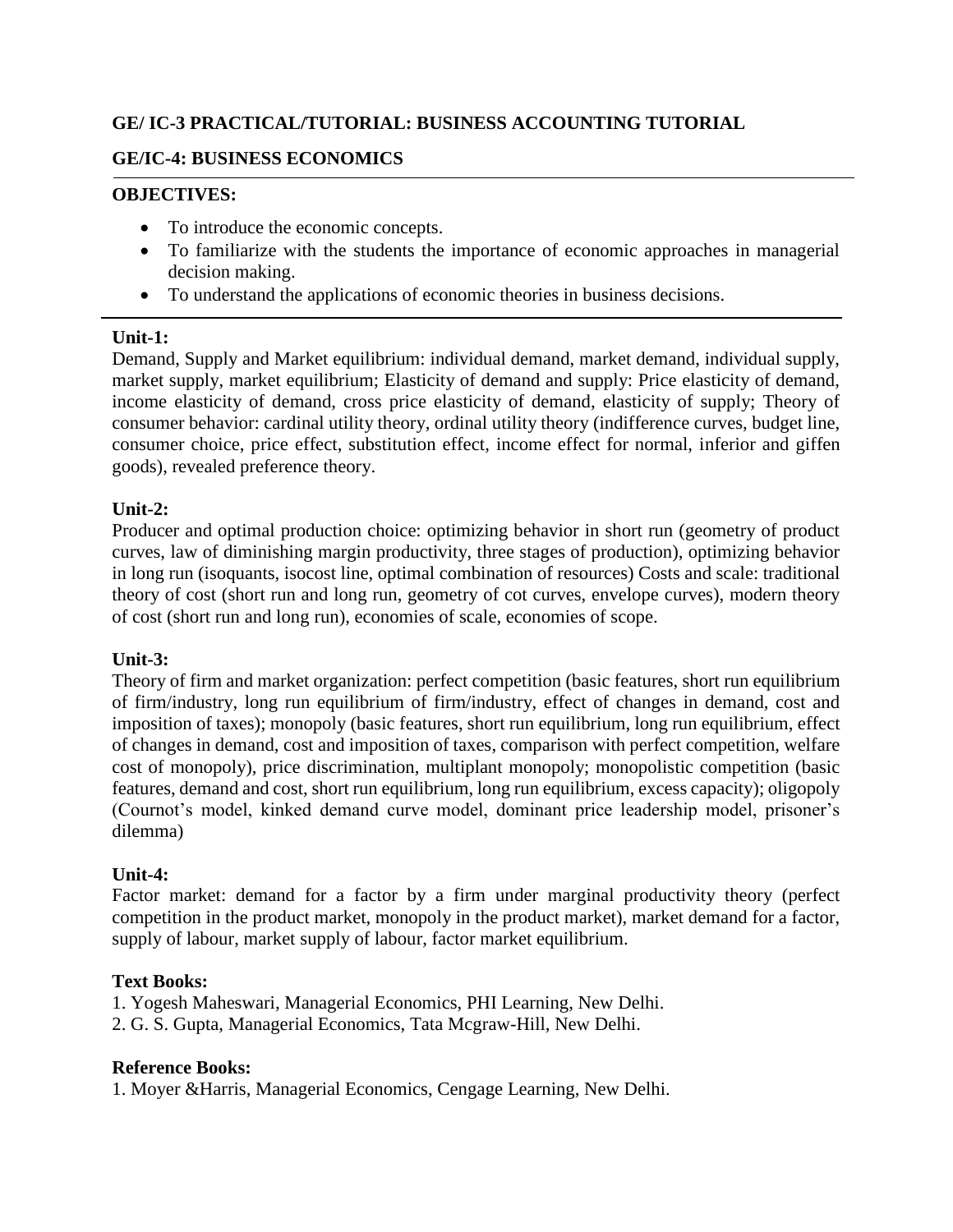2. Geetika, Ghosh & Choudhury, Managerial Economics, Tata Mcgrawhill, New Delhi.

3. Dominick Salvatore, Principles of Microeconomics, Oxford University Press, (5th Ed.)

#### **GE/IC-4 TUTORIAL/PRACTICAL: BUSINESS ECONOMICS TUTORIAL EQUIPMENT**

#### 1. **Desktop Computer**

Core i5 (minimum 8<sup>th</sup> Generation Processor, 8 GB RAM, 2 TB HDD)

Number of Desktops: 30 (or as per student strength). It must be connected through structured Local Area Network (LAN).

#### **2.Software**

LibreOffice, Scilab, C, C++, Java, Assembler, VHDL, Linux/ Unix Prolog etc. , preferably Open Source Software.

# **FACULTY TRAINING**

Most of the Colleges are offering BCA under self-financing mode. Faculty training is required for all Core Courses as well as Discipline Specific Elective Courses.

Faculty training may be organized for the following Courses in phased manner (six month before the beginning of the Subject in the concerned semester).

- i. Digital Logic
- ii. Computer Organization
- iii. Data Structure
- iv. Operating System
- v. Database Systems
- vi. Java Programming
- vii. Web Technology
- viii. Unix Shell Programming
- ix. Data Mining
- x. Data Science
- xi. Programming in Python
- xii. Android Programming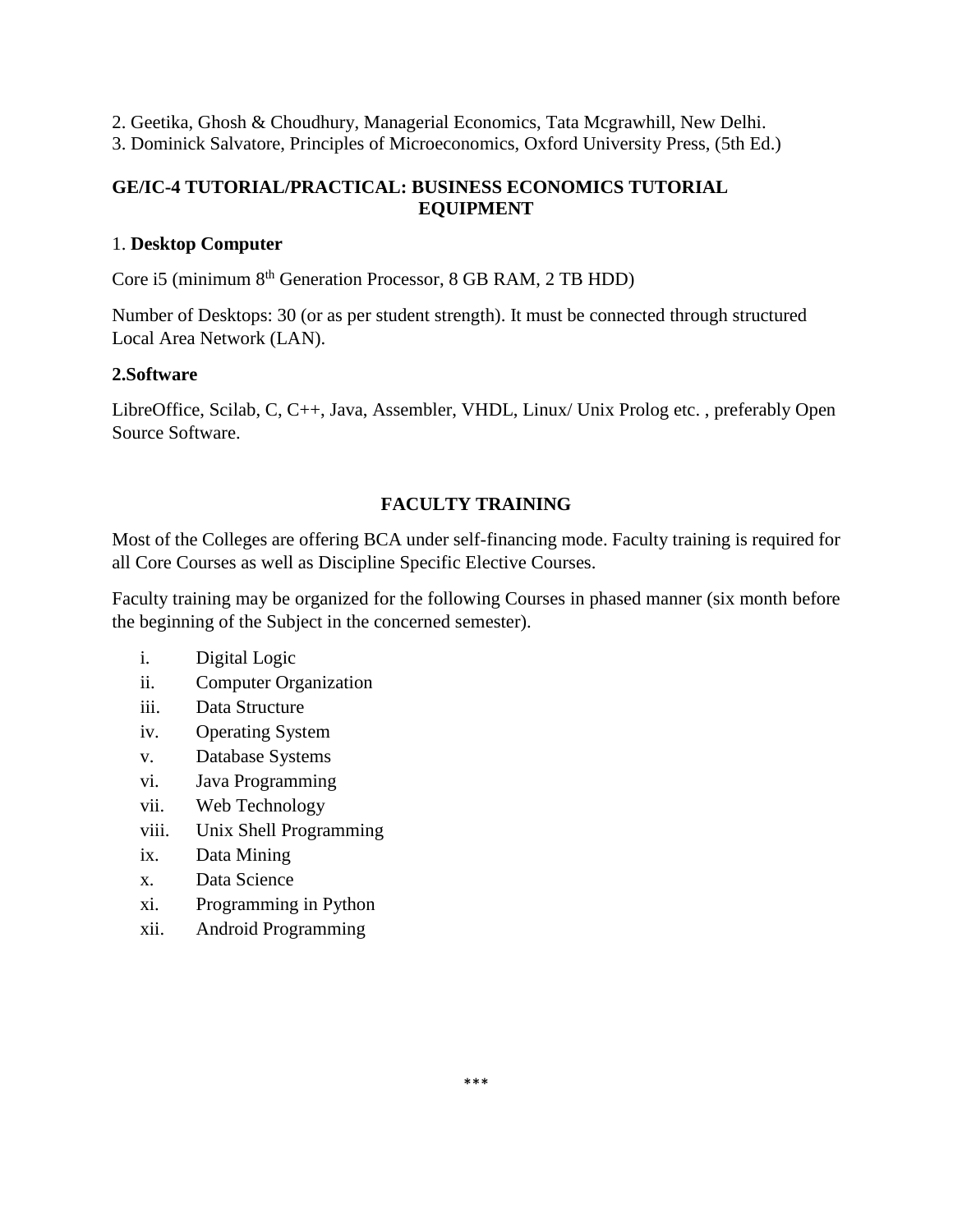# **UTKAL UNIVERSITY**

# **Syllabus for Integrated Masters of Computer Applications (IMCA)-4 th&5th Years**

**(This is being followed by the Model Syllabus of BCA Programme of Higher Education, Govt. of Odisha)**

| Syllabus for Integrated Masters of Computer Applications (IMCA)-4 <sup>th</sup> &5 <sup>th</sup> Years |                                       |          |                  |                |
|--------------------------------------------------------------------------------------------------------|---------------------------------------|----------|------------------|----------------|
| <b>PAPER ID</b>                                                                                        | <b>PAPER TITLE</b>                    |          | <b>FULL MARK</b> |                |
|                                                                                                        |                                       | Mid-Term | <b>End-Term</b>  |                |
| <b>SEVENTH SEMESTER</b>                                                                                |                                       |          |                  |                |
| <b>IMCA-7.1</b>                                                                                        | Core Course-15                        | 30       | 70               | 4              |
|                                                                                                        | <b>Combinatorics and Graph Theory</b> |          |                  |                |
| <b>IMCA-7.2</b>                                                                                        | Core Course-16                        | 30       | 70               | 4              |
|                                                                                                        | <b>Compiler Design</b>                |          |                  |                |
| <b>IMCA-7.3</b>                                                                                        | Core Course-17                        | 30       | 70               | 4              |
|                                                                                                        | Distributed System                    |          |                  |                |
| <b>IMCA-7.4</b>                                                                                        | Core Course-18                        | 30       | 70               | $\overline{4}$ |
|                                                                                                        | <b>Network Security</b>               |          |                  |                |
| <b>IMCA-7.5</b>                                                                                        | <b>Discipline Specific Elective-5</b> | 30       | 70               | 4              |
| <b>IMCA-7.6</b>                                                                                        | Compiler Design Lab                   |          | 50               | $\overline{2}$ |
| <b>IMCA-7.7</b>                                                                                        | Network Security Lab                  |          | 50               | $\overline{2}$ |
| <b>EIGHTH SEMESTER</b>                                                                                 |                                       |          |                  |                |
| <b>IMCA-8.1</b>                                                                                        | Core Course-19                        | 30       | 70               | $\overline{4}$ |
|                                                                                                        | Algorithms Design and Analysis        |          |                  |                |
| <b>IMCA-8.2</b>                                                                                        | Core Course-20                        | 30       | 70               | 4              |
|                                                                                                        | Theory of Computation                 |          |                  |                |
| IMCA-8.3                                                                                               | Core Course-21                        | 30       | 70               | 4              |
|                                                                                                        | <b>Advanced Computer Architecture</b> |          |                  |                |
| IMCA-8.4                                                                                               | Core Course-22                        | 30       | 70               | 4              |
|                                                                                                        | Artificial Intelligence               |          |                  |                |
| <b>IMCA-8.5</b>                                                                                        | Discipline Specific Elective-6        | 30       | 70               | 4              |
| <b>IMCA-8.6</b>                                                                                        | Algorithms Design and Analysis Lab    |          | 50               | $\overline{2}$ |
| <b>IMCA-8.7</b>                                                                                        | Artificial Intelligence Lab           |          | 50               | $\overline{2}$ |
| <b>NINETH SEMESTER</b>                                                                                 |                                       |          |                  |                |
| <b>IMCA-9.1</b>                                                                                        | Core Course-23                        | 30       | 70               | $\overline{4}$ |
|                                                                                                        | <b>Cloud Computing</b>                |          |                  |                |
| <b>IMCA-9.2</b>                                                                                        | Core Course-24                        | 30       | 70               | 4              |
|                                                                                                        | Internet of Things                    |          |                  |                |
| <b>IMCA-9.3</b>                                                                                        | Core Course-25                        | 30       | 70               | 4              |
|                                                                                                        | <b>Machine Learning</b>               |          |                  |                |
| IMCA-9.4                                                                                               | Core Course-26                        | 30       | 70               | 4              |
|                                                                                                        | <b>Block Chain Technology</b>         |          |                  |                |
| <b>IMCA-9.5</b>                                                                                        | Discipline Specific Elective-7        | 30       | 70               | 4              |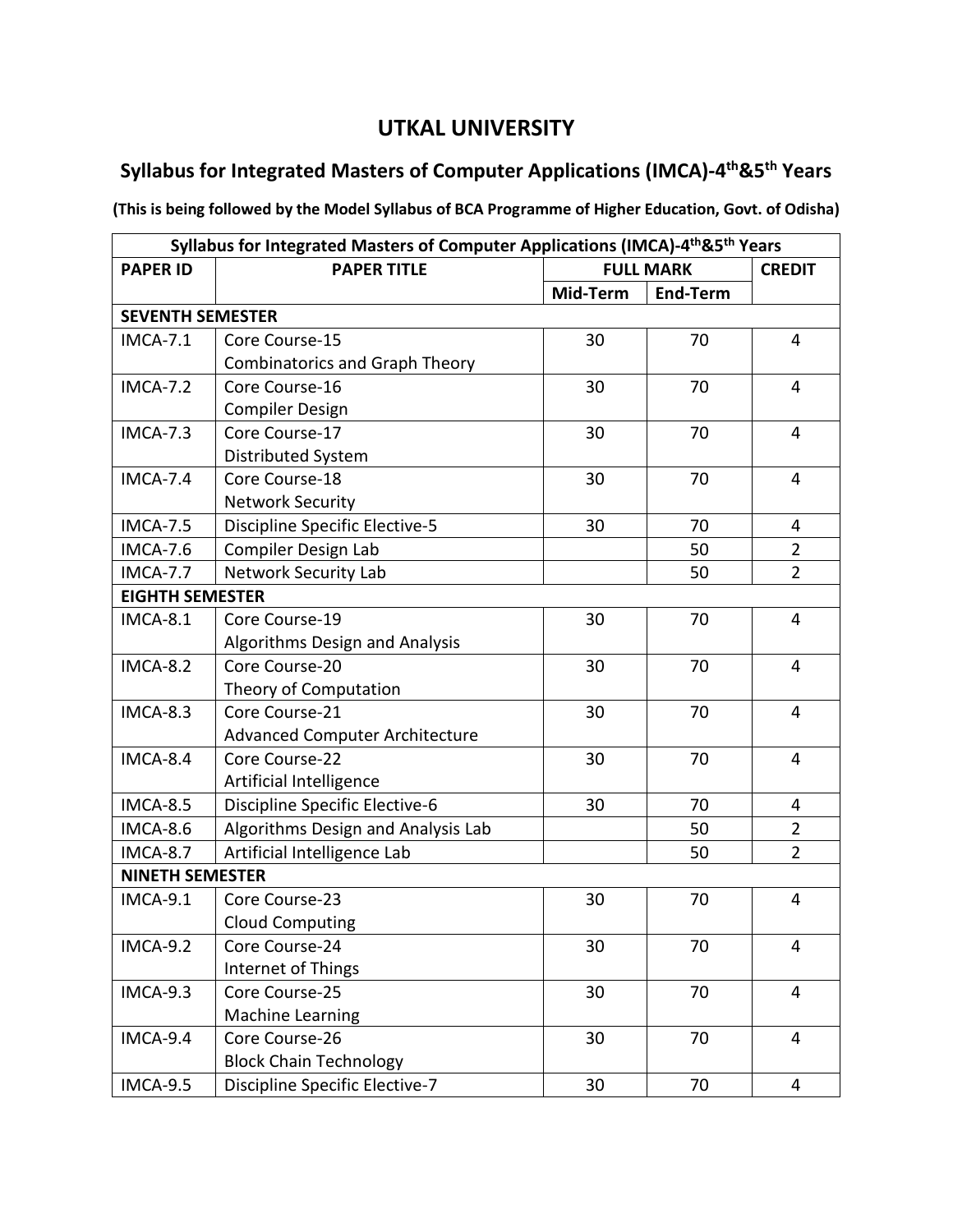| $IMCA-9.6$            | Internet of Things Lab                  |  | 50     |  |
|-----------------------|-----------------------------------------|--|--------|--|
| $IMCA-9.7$            | Machine Learning Lab                    |  | 50     |  |
| <b>TENTH SEMESTER</b> |                                         |  |        |  |
|                       | IMCA-10.1   Project Work / Dissertation |  | $300*$ |  |

# **List of Discipline Specific Elective Papers #**

| <b>Discipline Specific Elective-5</b>                                            |                                       |  |
|----------------------------------------------------------------------------------|---------------------------------------|--|
| $IMCA-7.5(1)$                                                                    | <b>Multimedia and Applications</b>    |  |
| $IMCA-7.5(2)$                                                                    | <b>Bio-Informatics</b>                |  |
| $IMCA-7.5(3)$                                                                    | Wireless Sensor Networks              |  |
|                                                                                  | <b>Discipline Specific Elective-6</b> |  |
| $IMCA-8.5(1)$                                                                    | Digital Image Processing              |  |
| $IMCA-8.5(2)$                                                                    | Human Computer Interaction            |  |
| $IMCA-8.5(3)$                                                                    | <b>Optimization Techniques</b>        |  |
| <b>Discipline Specific Elective-7</b>                                            |                                       |  |
| $IMCA-9.5(1)$                                                                    | <b>Mobile Computing</b>               |  |
| $IMCA-9.5(2)$                                                                    | <b>Parallel Processing</b>            |  |
| $IMCA-9.5(3)$                                                                    | <b>Simulation and Modeling</b>        |  |
| * Mark Distribution for Project Work / Dissertation:                             |                                       |  |
| Report (200), Presentation (50), Viva Voce (50)                                  |                                       |  |
| # A student can opt for only one paper from among the papers mentioned under the |                                       |  |
| respective Discipline Specific Elective groups                                   |                                       |  |
|                                                                                  |                                       |  |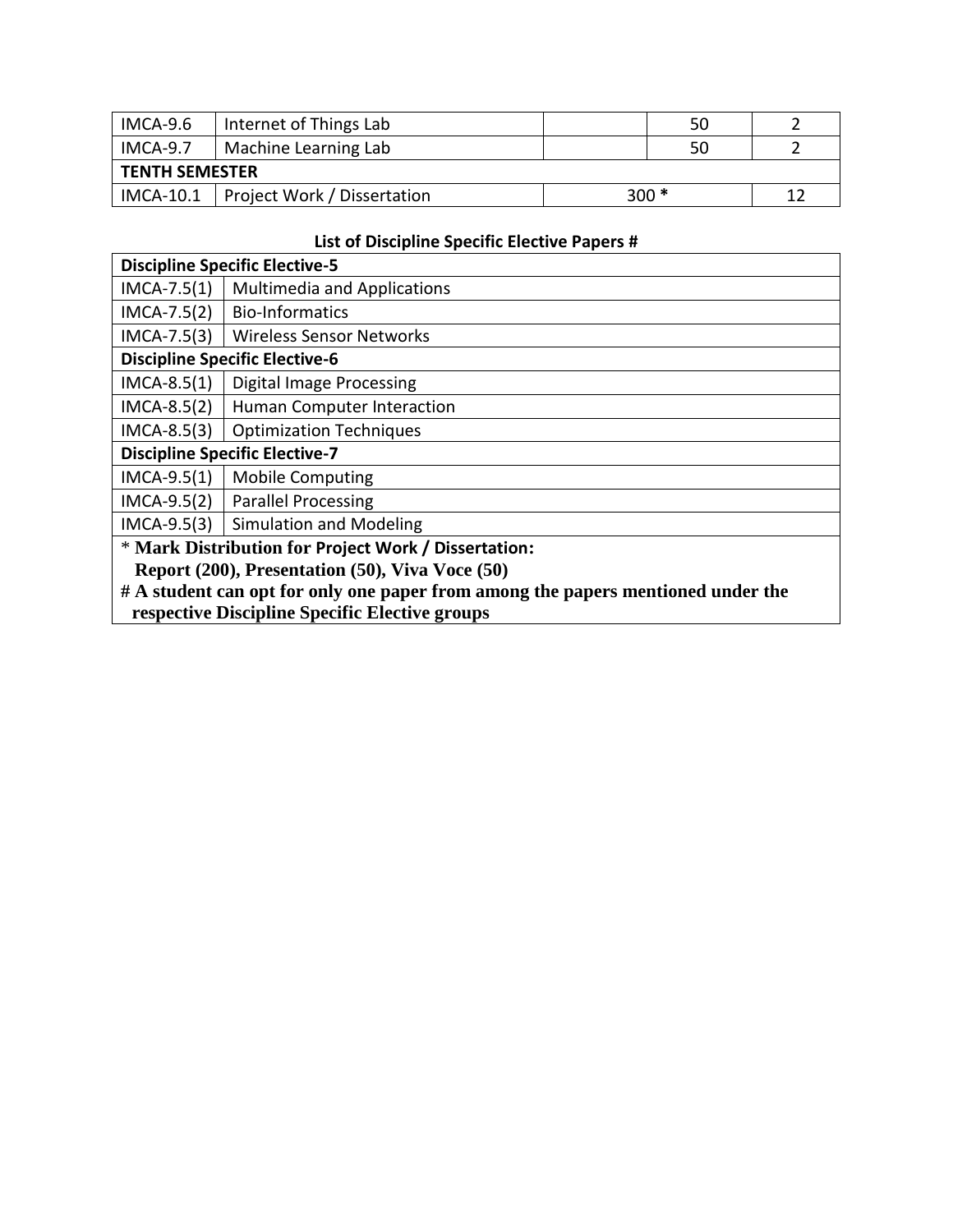# **IMCA-7.1: Combinatorics and Graph Theory**

#### **Objectives**

The objective of the course is to explain basic concepts in combinatorial graph theory Define how graphs serve as models for many standard problems discuss the concept of graph, tree, Euler graph, cut set and Combinatorics. See the applications of graphs in science, business and industry.

#### **Learning outcomes**

Upon Completing the Course, Students will be able to:

- Understand and explain the basic concepts of graph theory.
- Apply the basic concepts of mathematical logic.
- Analyze the basic concepts of mathematical logic.
- Evaluate some real time problems using concepts of graph theory.

#### **UNIT-I**

Introductory concepts - What is graph – Application of graphs – finite and infinite graphs – Incidence and Degree – Isolated vertex, pendent vertex and Null graph. Paths and circuits – Isomorphism, sub graphs, walks, paths and circuits, Connected graphs, disconnect graphs.

#### **UNIT-II**

Euler graphs, Hamiltonian paths and circuits, Dirac's theorem for Hamiltonicity, Travelling salesman problem. Directed graphs – types of digraphs, Digraphs and binary relation. Trees – properties, pendent vertex, Distance and centres - Rooted and binary tree, counting trees, spanning trees.

#### **UNIT-III**

Vertex Connectivity, Edge Connectivity, Cut set and Cut Vertices, Fundamental circuits, Planar graphs, Different representation of planar graphs, Euler's theorem, Geometric dual, Combinatorial dual.

#### **UNIT-IV**

Matrix representation of graphs- Adjacency matrix, Incidence Matrix, Circuit matrix, Fundamental Circuit matrix and Rank, Cut set matrix, Path matrix. Graphs theoretic algorithms - Algorithm for computer representation of a graph, algorithm for connectedness and components, spanning tree, shortest path.

#### **UNIT-V**

Partitions, counting functions, number of partitions into odd or unequal parts. Necklaces, Euler's function, set of symmetries, enumeration in the odd and even cases.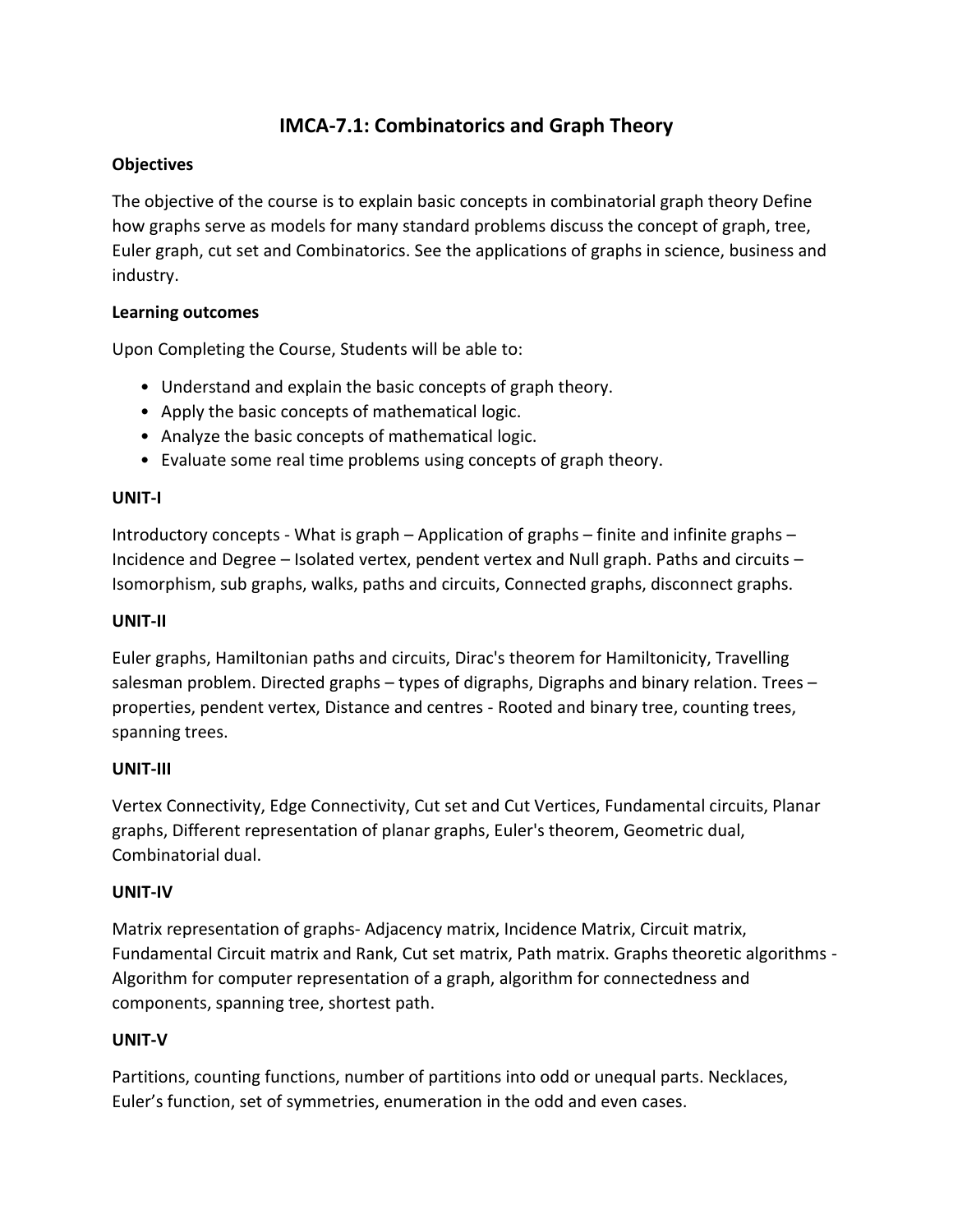#### **Recommended Books:**

- 1. C.L. Liu, Elements of Discrete Mathematics, Tata McGraw Hill, 2nd Edition, 2000.
- 2. Douglas B. West, Introduction to Graph Theory, Prentice Hall India Ltd., 2001
- 3. N. Deo, Graph Theory with Applications to Engineering and Computer Science, PHI publication, 3rd edition, 2009

# **IMCA-7.2: Compiler Design**

### **Objectives:**

- To provide a thorough understanding of the internals of Compiler Design.
- To explore the principles, algorithms, and data structures involved in the design and construction of compilers.
- Topics include context-free grammars, lexical analysis, parsing techniques, symbol tables, error recovery, code generation, and code optimization.

#### **Learning outcomes:**

Upon Completing the Course, Students will be able to:

- Realize basics of compiler design and apply for real time applications.
- Introduce different translation languages
- Understand the importance of code optimization
- Know about compiler generation tools and techniques

#### **UNIT-I**

INTRODUCTION TO COMPILERS: Definition of compiler, interpreter and its differences, the phases of a compiler, role of lexical analyzer, regular expressions, finite automata, from regular expressions to finite automata, pass and phases of translation, bootstrapping, LEX-lexical analyzer generator. PARSING: Parsing, role of parser, context free grammar, derivations, parse trees, ambiguity, elimination of left recursion, left factoring, eliminating ambiguity from dangling-else grammar, classes of parsing, top down parsing - backtracking, recursive descent parsing, predictive parsers, LL(1) grammars.

#### **UNIT-II**

BOTTOM UP PARSING: Definition of bottom up parsing, handles, handle pruning, stack implementation of shift-reduce parsing, conflicts during shift-reduce parsing, LR grammars, LR parsers-simple LR, canonical LR(CLR) and Look Ahead LR (LALR) parsers, error recovery in parsing, parsing ambiguous grammars, YACC-automatic parser generator.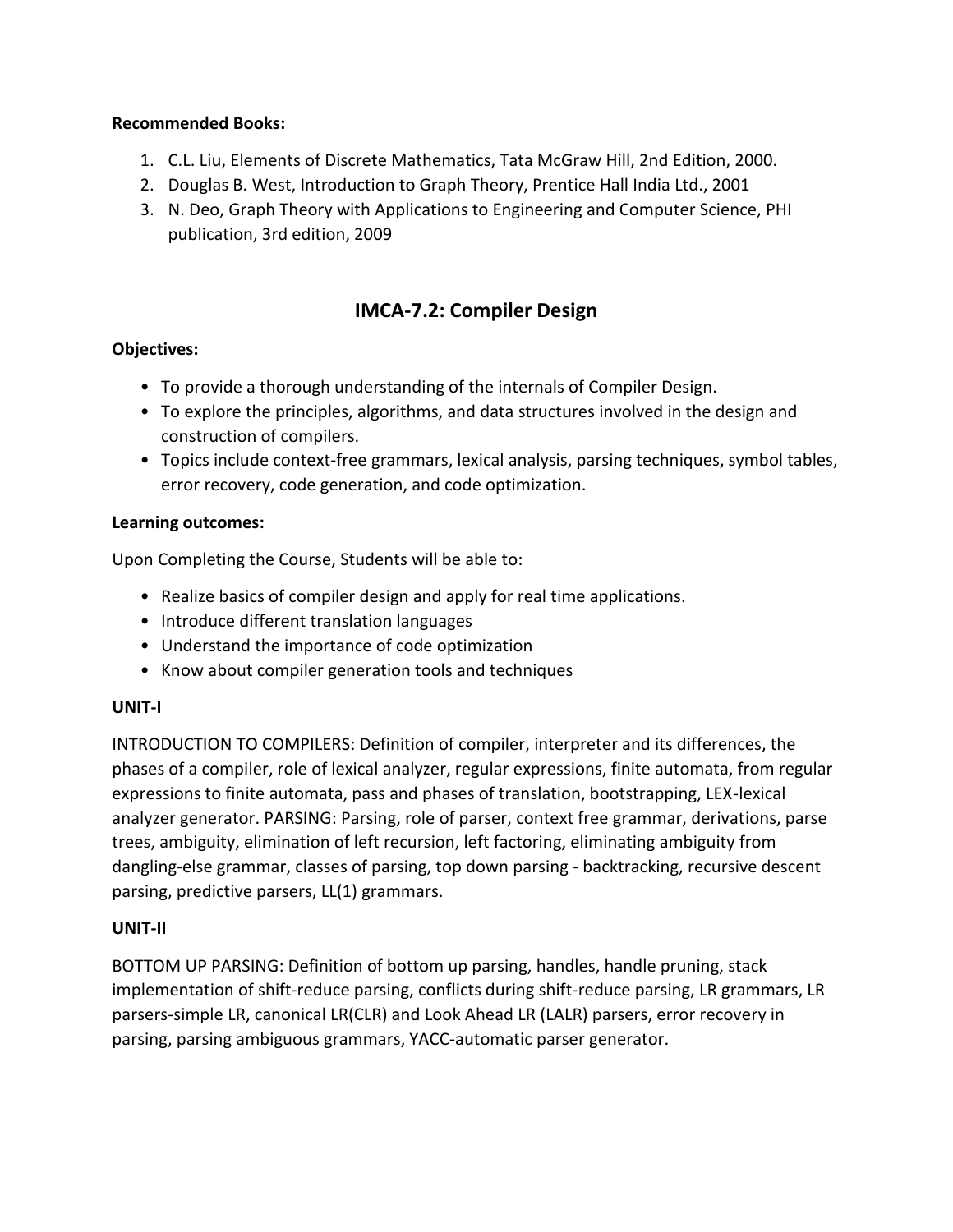#### **UNIT-III**

SYNTAX DIRECTED TRANSLATION: Syntax directed definition, construction of syntax trees, Sattributed and L-attributed definitions, translation schemes, emitting a translation. INTERMEDIATE CODE GENERATION: intermediate forms of source programs– abstract syntax tree, polish notation and three address code, types of three address statements and its implementation, syntax directed translation into three-address code, translation of simple statements, Boolean expressions and flow-of-control statements.

#### **UNIT-IV**

TYPE CHECKING: Definition of type checking, type expressions, type systems, static and dynamic checking of types, specification of a simple type checker, equivalence of type expressions, type conversions, overloading of functions and operators. RUN TIME ENVIRONMENTS: Source language issues, Storage organization, storage-allocation strategies, access to non-local names, parameter passing, symbol tables and language facilities for dynamic storage allocation.

#### **UNIT-V**

CODE OPTIMIZATION: Organization of code optimizer, basic blocks and flow graphs, optimization of basic blocks, the principal sources of optimization, the directed acyclic graph (DAG) representation of basic block, global data flow analysis. CODE GENERATION: Machine dependent code generation, object code forms, the target machine, a simple code generator, register allocation and assignment, peephole optimization.

#### **Recommended Books:**

1. A.V Aho, M.S Lam, Ravi Sethi, and J.D Ullman, "Compilers, Techniques and Tools", 2<sup>nd</sup> Edition, Pearson Publication.

# **IMCA-7.3: Distributed System**

#### **Objectives:**

This Subject provides students with an in-depth knowledge about the operating system. The former treats the standard principles of single processor system, including processes, synchronization, I/O, deadlocks, Memory Management, File Management systems, security and so on. This subject covers distributed operating system in detail, including communication process, file system and memory management synchronization and so on but this time in the context of distributed systems.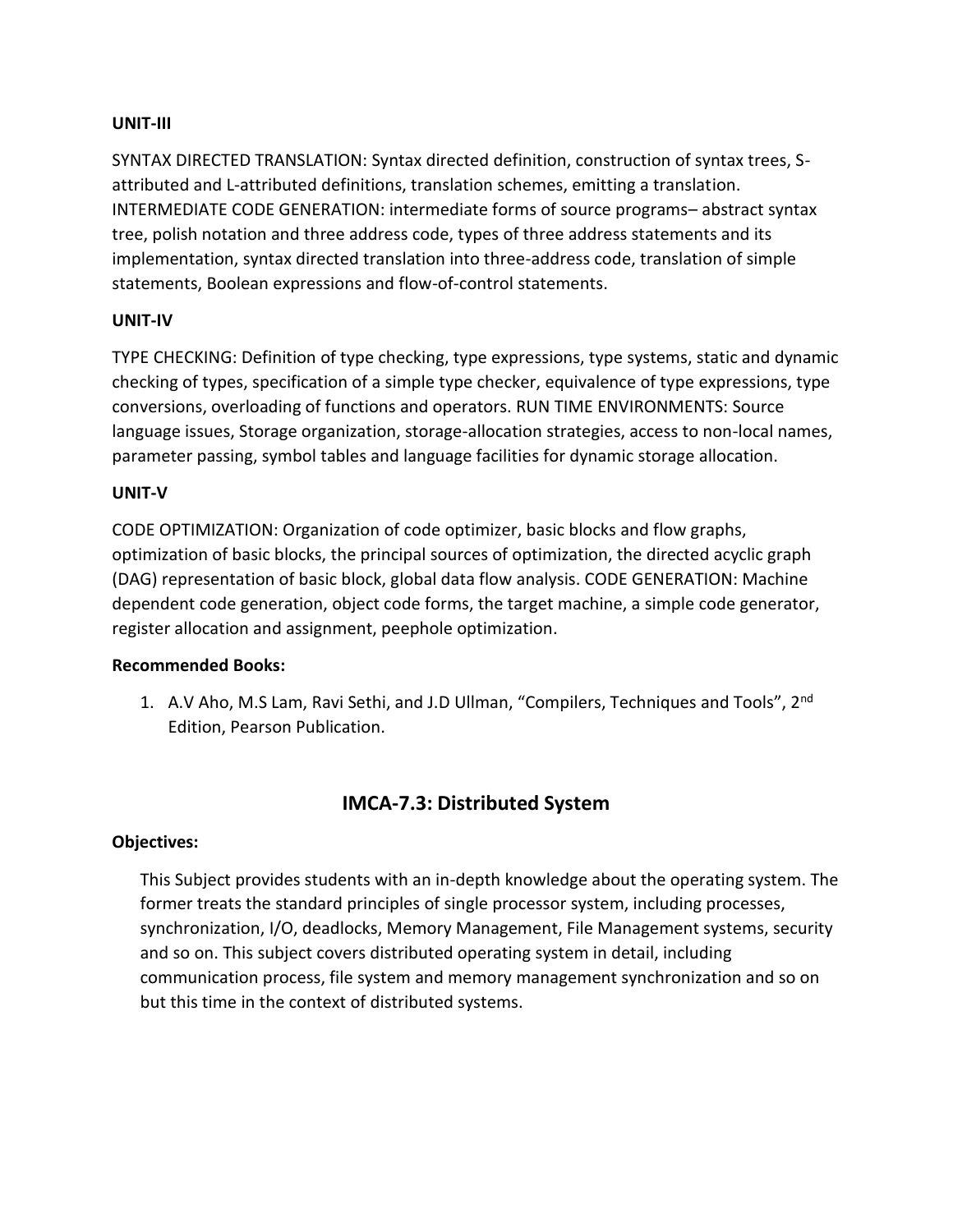#### **Learning outcomes:**

Upon Completing the Course, Students will be able to:

- Outline the potential benefits of distributed systems
- Summarize the major security issues associated with distributed systems along with the range of techniques available for increasing system security.
- Apply standard design principles in the construction of these systems
- Select appropriate approaches for building a range of distributed systems, including some that employ middleware

#### **UNIT-I**

Functions of an Operating System, Design Approaches, Review of Network Operating System and Distributed Operating System, Issue in the design of Distributed Operating System, Overview of Computer Networks, Modes of communication, System Process, Interrupt Handling, Handling Systems calls, Protection of resources, Micro-Kernel Operating System, client server architecture

#### **UNIT-II**

The Critical Section Problem, Other Synchronization Problems, Language Mechanisms for Synchronization, Axiomatic Verification of Parallel Programs, Inter process communication (Linux IPC Mechanism), Remote Procedure calls, RPC exception handling, security issues, RPC in Heterogeneous Environment, Case studies.

#### **UNIT-III**

Logical clocks, Physical clocks, Vector Clock, clock synchronization algorithms, Mutual Exclusion, Non-Token Based Algorithms – Lamport's Algorithm, Token-Based Algorithms, Suzuki-Kasami's Broadcast Algorithm, Election Algorithms, Dead locks in Distributed Systems, Thrashing, Resource Management (Load Balancing approach, Load Sharing approach), Process Management, process Migration, Thread, and Case studies.

#### **UNIT-IV**

Overview of shared memory, Architecture, Algorithm, Protocols, Design Issues, consistency model, Page based Distributed Shared Memory, Shared variable Distributed shared Memory, and Object based Distributed shared Memory, Heterogeneous DSM, Distributed Scheduling, Issues, Components, Algorithms Case studies.

#### **UNIT-V**

File models, File access, File sharing, file-caching, File Replication, Features of Naming system terminologies and concepts of naming, fault Tolerance, Network File System (case study), 8NFS on Linux Directory Services, Security in Distributed File system, Tools (Cuda, Swift, Globus, Condor, Amazon AWS, OpenStack, Cilk, gdb, threads, MPICH, OpenMP, Hadoop, FUSE), Case studies.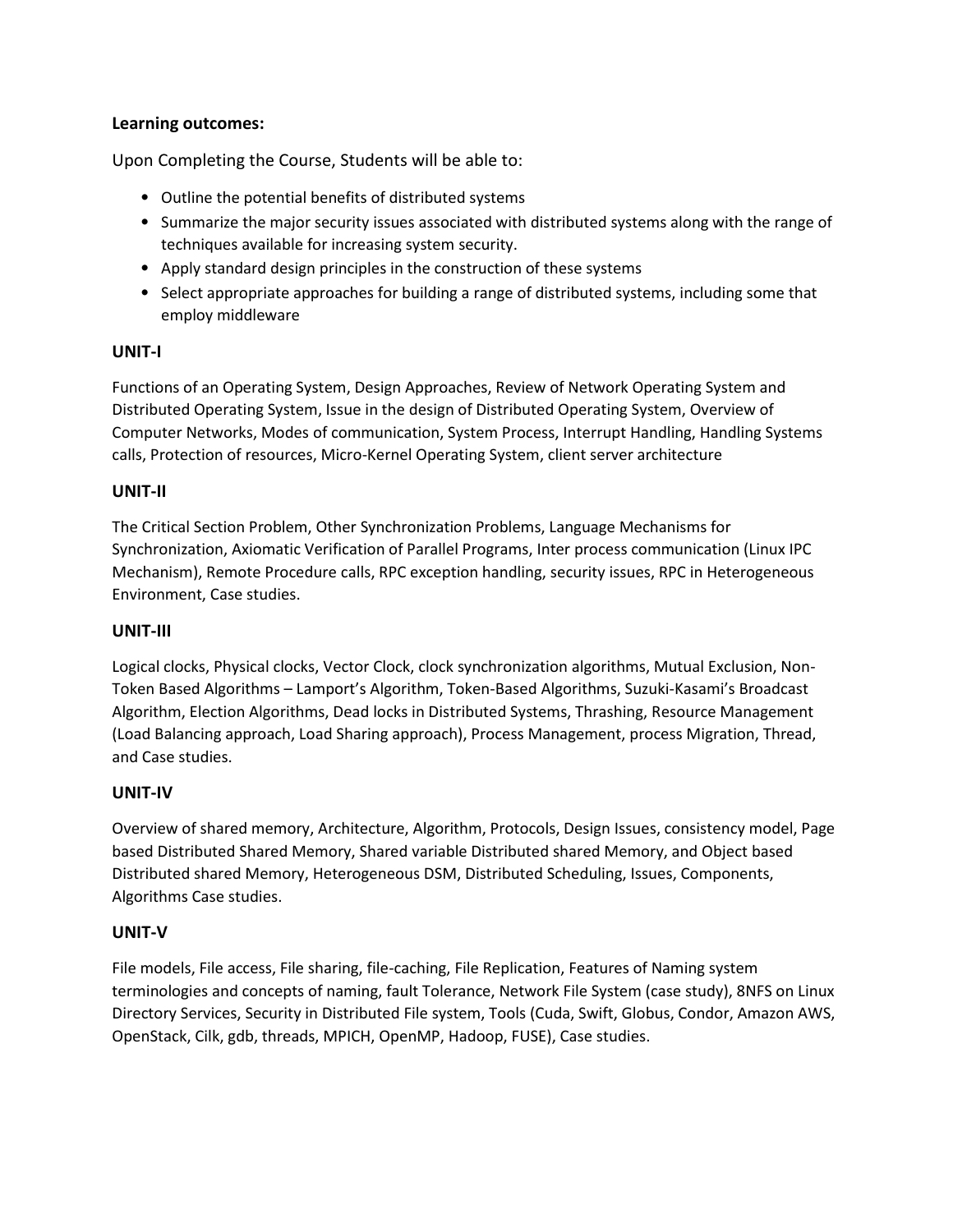#### **Recommended Books:**

- 1. Andrew S. Tanenbaum & Maarten van Steen, Distributed Systems: Principles and Paradigms, Prentice-Hall(2002) ISBN0-13-088893-1
- 2. D. L. Galli, Distributed Operating Systems, Prentice-Hall(2000)
- 3. Distributed Operating Systems and Algorithms, Randy Chow, T. Johnson, Addison **Wesley**
- 4. Distributed Systems Concepts and Design, G. Coulouris, J. Dollimore, Addison Wesley

# **IMCA-7.4: Network Security**

#### **Objectives:**

- Learn fundamentals of cryptography and its application to network security.
- Understand network security threats, security services, and countermeasures.
- Acquire background on well-known network security protocols such.
- Understand vulnerability analysis of network security.

#### **Learning outcomes:**

Upon Completing the Course, Students will be able to:

- Understand various Cryptographic Techniques
- Apply various public key cryptography techniques
- Implement Hashing and Digital Signature techniques
- Implement system level security applications

#### **UNIT-I**

Introduction: Security Goals, Cryptographic Attacks, Services and Mechanism, Techniques; Mathematics of Cryptography: Integer Arithmetic, Modular Arithmetic, Matrices; Symmetric-Key Ciphers: Substitution Ciphers, Transposition Ciphers, Stream and Block Ciphers.

#### **UNIT-II**

Groups, Rings, Field, GF(2n) Fields; Data Encryption Standard (DES); Advanced Encryption Standard (AES); Euler's Phi-Function, Chinese Remainder Theorem (CRT), Exponentiation and Logarithm.

#### **UNIT-III**

Asymmetric-Key Cryptography: RSA Cryptosystem; ElGamal Cryptosystem; Hash Function: MD, SHA; Digital Signature; Digital Signature Schemes: Digital Signature Standard (DSS).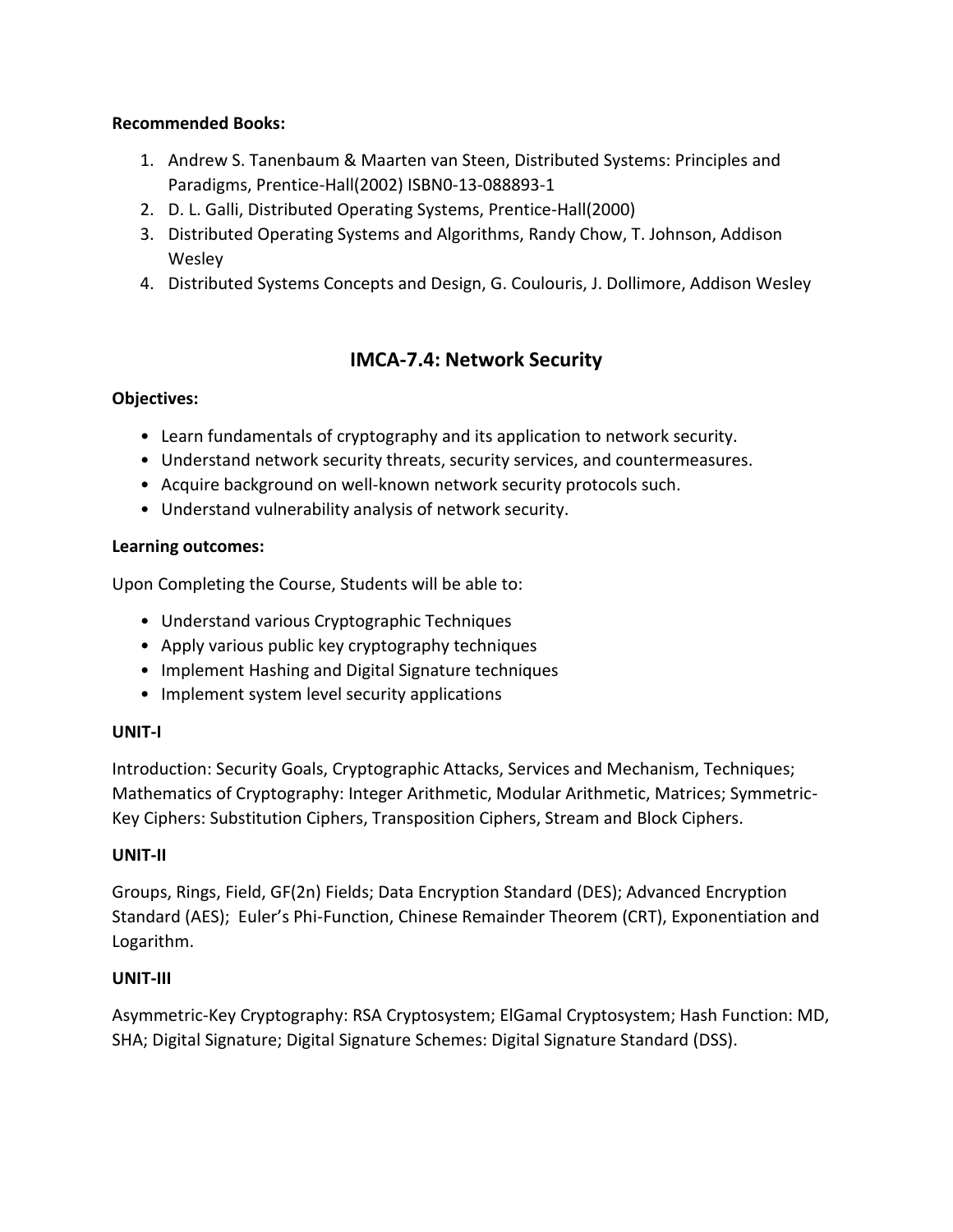#### **UNIT-IV**

Security at the Application Layer: E-mail, PGP, S/MIME; Security at the Transport Layer: Secure Socket Layer (SSL) Architecture, SSL Message Formats, Transport Layer Security (TLS).

#### **UNIT-V**

Security at the Network Layer: Two Modes, Two Security Protocols, Security Association, Security Policy; System Security: Users, Trust and Trusted Systems, Buffer Overflow and Malicious Software, Malicious Programs, Worms, Viruses, Intrusion Detection Systems (IDS), Firewalls.

#### **Recommended Books:**

- 1. Behrouz A. Frouzan: Cryptography and Network Security, **McGraw-Hill.**
- 2. William Stallings, "Cryptography and Network Security: Principals and Practice", Pearson Education.

# **IMCA-7.6: Compiler Design Lab**

#### **List of Experiments:**

- 1. Implement a lexical analyzer in "C".
- 2. Use LEX tool to implement a lexical analyzer.
- 3. Implement a recursive descent parser for an expression grammar that generates arithmetic expressions with digits, + and \*.
- 4. Use YACC and LEX to implement a parser for the a grammar.
- 5. Write semantic rules to the YACC program in problem 5 and implement a calculator that takes an expression with digits, + and \* and computes and prints its value.
- 6. Implement the front end of a compiler that generates the three address code for a simple language with: one data type integer, arithmetic operators, relational operators, variable declaration statement, one conditional construct, one iterative construct and assignment statement.
- 7. Implement the back end of the compiler which takes the three address code generated in problems 7 and 8, and produces the 8086 assembly language instructions that can be assembled and run using a 8086 assembler. The target assembly instructions can be simple move, add, sub, jump. Also simple addressing modes are used.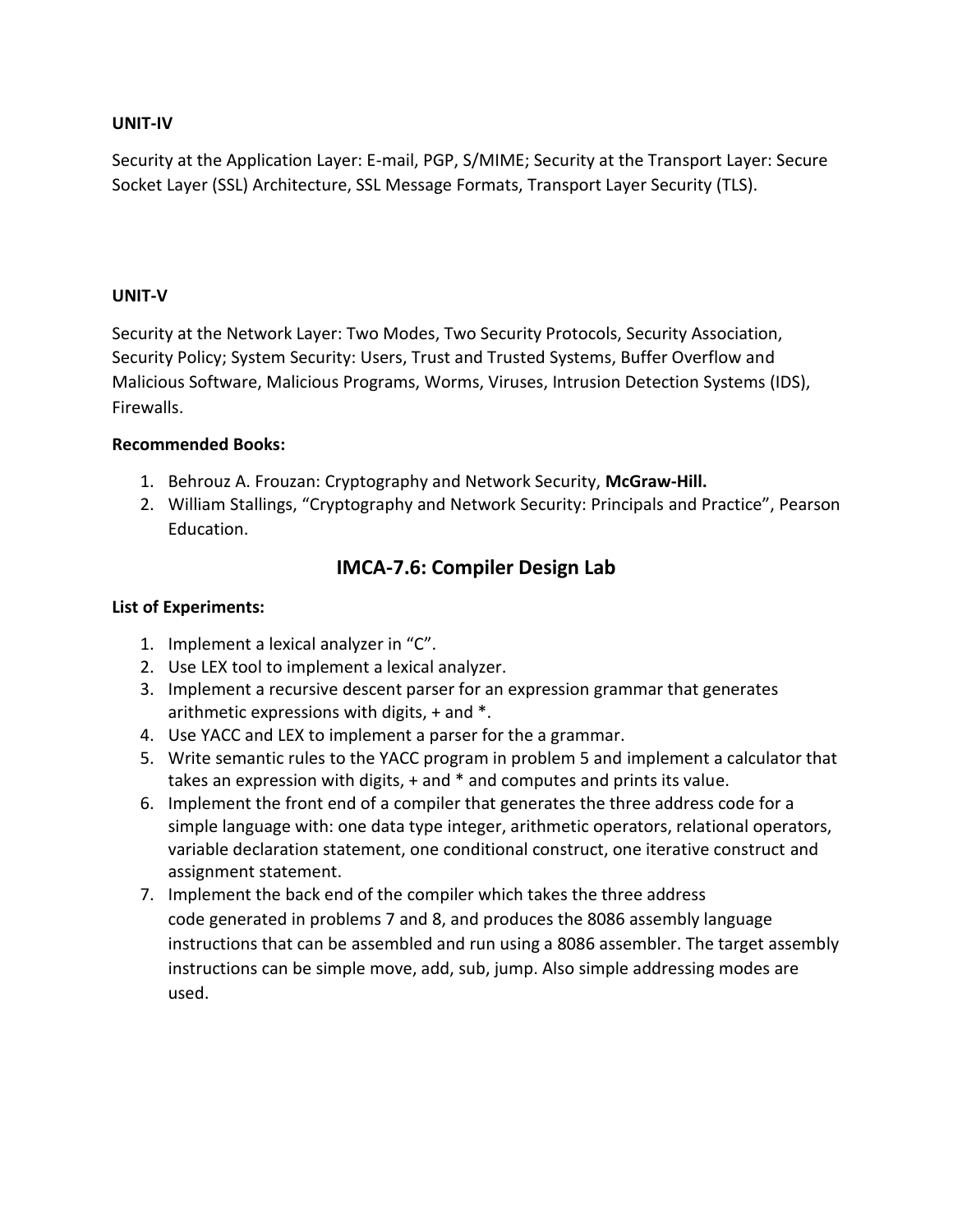# **IMCA-7.7: Network Security Lab**

#### **List of Experiments**:

- 1. Implementation of Caesar Cipher technique.
- 2. Implement the Play fair Cipher.
- 3. Implement the Pure Transposition Cipher.
- 4. Implement DES Encryption and Decryption.
- 5. Implement the AES Encryption and decryption.
- 6. Implement RSA Encryption Algorithm.
- 7. Implementation of Hash Functions

# **IMCA-8.1: Algorithms Design and Analysis**

#### **Objectives:**

- To have a mathematical foundation in analysis of algorithm
- To expose students to the basic concepts of algorithm design and analyze its complexity.
- To develop algorithms for problems relating to sorting, database queries optimization, graph networks, transport network, etc.

#### **Learning outcomes:**

Upon Completing the Course, Students will be able to:

- Design algorithms for various applications such as Robotics, Artificial Intelligence, Machine learning, Computer Networks, Parallel computing, etc.
- Use the appropriate data structure in context of solution of given problem.
- Develop programming skills which require solving given problems.

#### **UNIT–I**

Analysis and Design of Algorithm (Case study insertion sort and merge sort) Asymptotic Analysis, Divide and Conquer, Recurence Relations, Strassens Matix Multiplication.

#### **UNIT–II**

Sorting: Quick sort, heap sort, Counting sort, lower bound for sorting, Randomized quicksort, Order Statistics.

#### **UNIT–III**

Amotized Analysis (Aggregate analysis, accounting analysis, Potential analysis), 2-3-4 tree Advanced Data structure: Fibonacci heap, Redblack tree, hashing, data structure on disjoint set, Sciccinet Data Structure.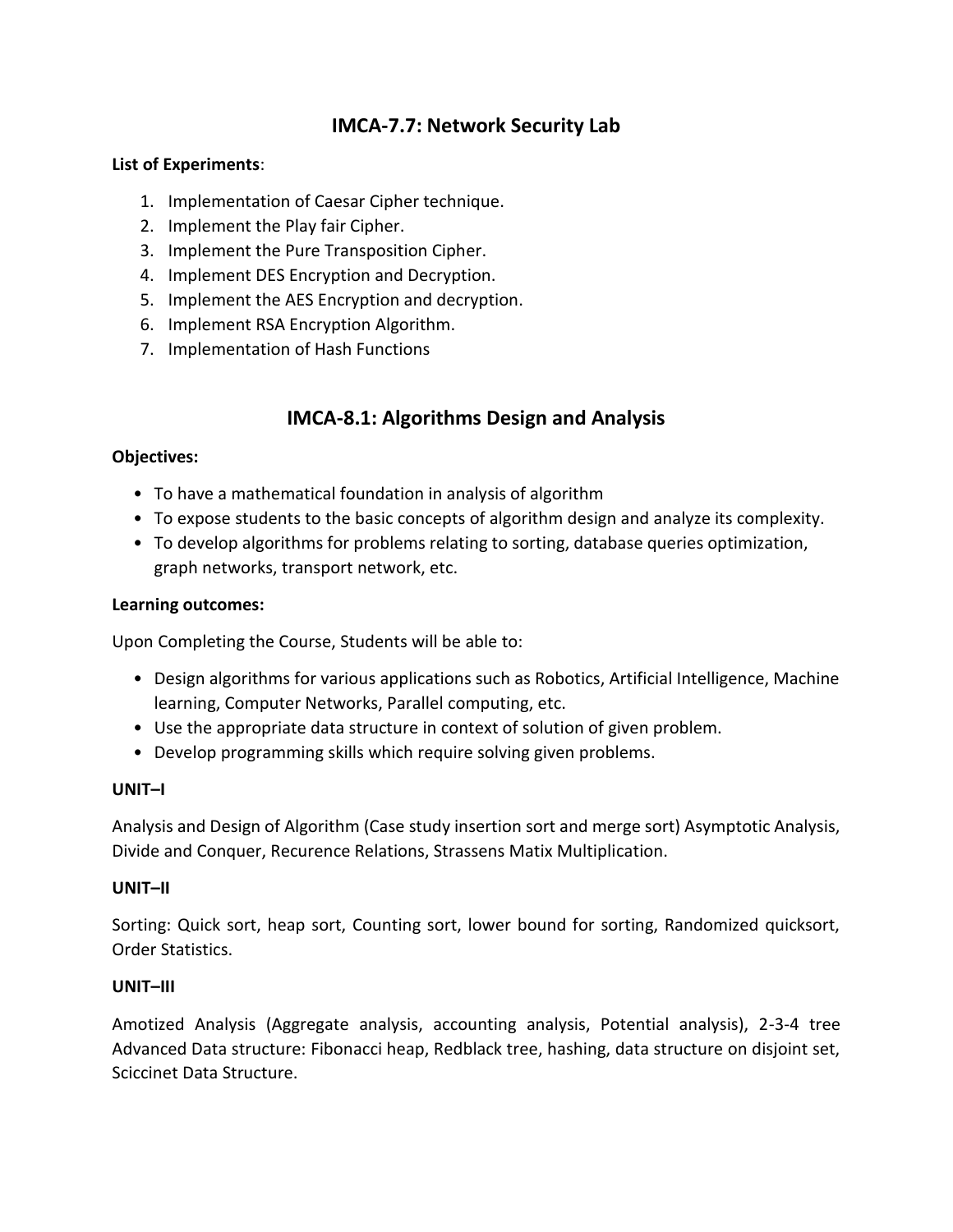#### **UNIT–IV**

Dynamic Programming: Matrix Chain multiplication, LCS, TSP, Branch and Bound. Greedy Algoithm: MST: Krushkal, Prims, Dijkstra Algorithm, Huffman Coding, Maxflow matching, Computational geometry: Convex Hall,0-1-knaplock, fractional knapsack, Back tracking (4-Queen Prob.)

#### **UNIT–V**

Complexity Class: P. PSPACE, NP, NP-Hard, NP Complete, Satisfiability, Cheque, Vertex Cover, Independent set, Exact cover, Graph Coloring, Hamiltonian, Cycle Matching. Approximation Algorithm: Vertex Cove, TSP, Indepentent Set, Sum of subset.

#### **Recommended Books:**

- 1. T.H. Cormen, Charles E. Leiserson, Ronald L. Rivest, Clifford Stein "Introduction to Algorithms", PHI, 3/e, 2009.
- 2. Sarabasse & A.V. Gelder Computer Algorithm, "Introduction to Design and Analysis", Pearson 3/e, 1999
- 3. E. Horowitz, S. Sahni, & S. Rajasekaran, "Fundamentals of Computer Algorithms", 2/e, University Press.
- 4. A.V. Aho, J.E. Hopcroft, & J.D. Ullman, "The Design and Analysis of Computer Algorithm, Pearson.

# **IMCA-8.2: Theory of Computation**

#### **Objectives:**

- To learn the mathematical foundations of computation including automata theory
- To learn the theory of formal languages and grammars; the notions of algorithm, decidability, complexity, and computability.
- To learn about how really computers works and what kind of activities can be computed mechanically within a computer.

#### **Learning outcomes:**

Upon Completing the Course, Students will be able to:

- Model, compare and analyse different computational models using combinatorial methods.
- Apply rigorously formal mathematical methods to prove properties of languages, grammars and automata.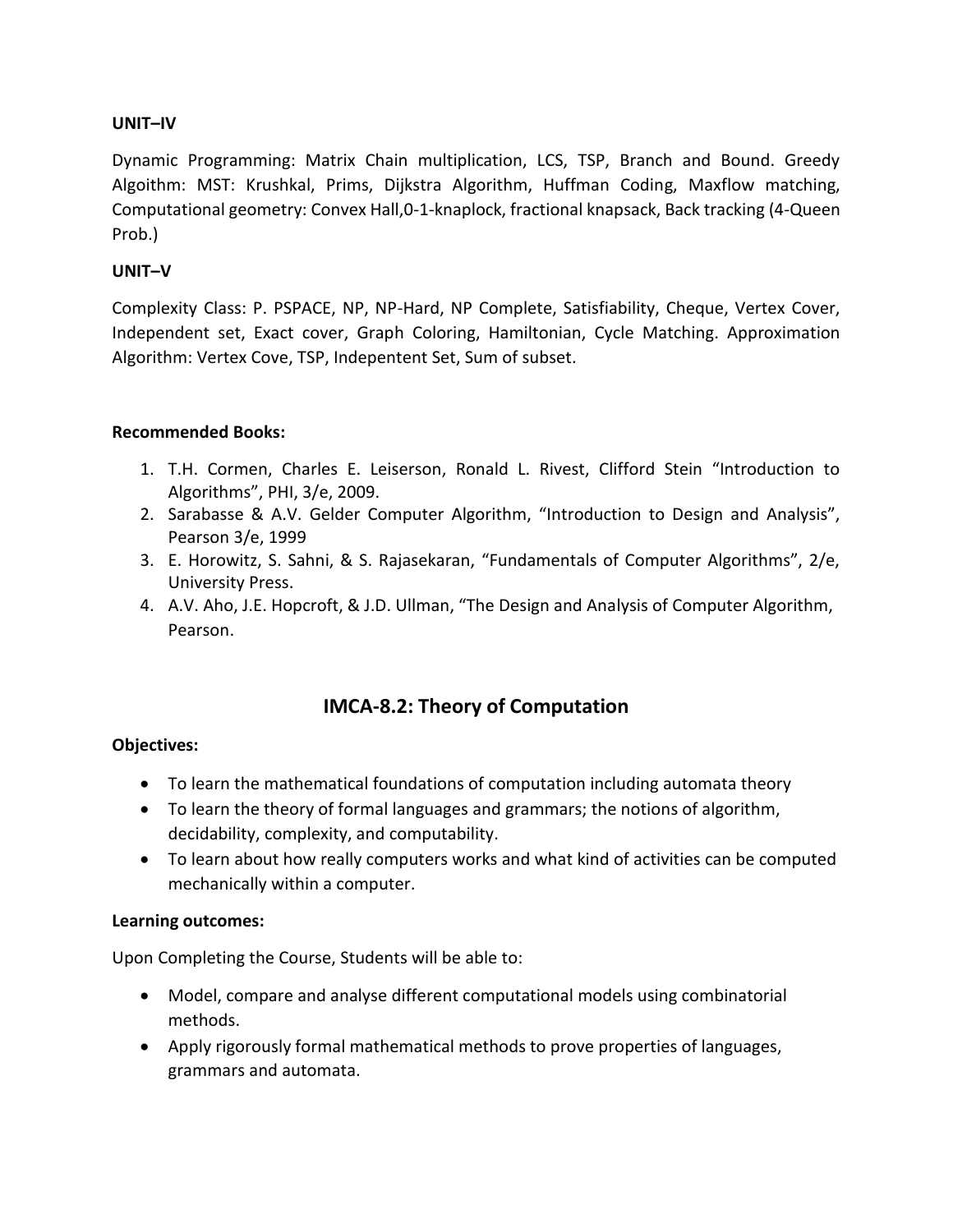- Construct algorithms for different problems and argue formally about correctness on different restricted machine models of computation.
- Identify limitations of some computational models and possible methods of proving them.
- Have an overview of how the theoretical study in this course is applicable of application like designing the compilers.

#### **UNIT–I**

Regular Language and Finite State Machine, Non-Deterministic Finite State Machine, Equivalent Automata, Regular Expression, Properties of regular languages, Pumping Lemma and its application, Minimization of Finite Automata, Decision Properties of regular languages, Linear Grammar.

### **UNIT–II**

Context Free languages and Push Down Machine, Non-Deterministic Push Down Machine, CFG and Derivation Trees, Properties of CFL, Chomsky Normal Form, Pumping Lemma CFL, Decision Properties of CFL.

#### **UNIT–III**

Context Sensitive Languages, Turing Machine, Variants of Turing Machines, Non-Deterministic Turing machine, Enumerators, Decidable languages, Decidable problems concerning regular and context free languages. Halting Problem, Post Correspondence Problem.

#### **UNIT–IV**

Undecidable Problem, Reducibility, Undecidable problems about Turing Machine, Rice's Theorem and its application, Mapping reducibility, Computable function

#### **UNIT–V**

Complexity Theory, NP-completeness, Space Complexity, Savitch's theorem, PSPACE, PSPACE Completeness, The class L and NL, NL completeness, Intractability, Probabilistic algorithms.

Recommended Books:

- 1. Michael Sipser, "INTRODUCTION TO THE THEORY OF COMPUTATION"
- 2. J.E. Hopcroft, R.Motwani and J.D.Ullman, "INTRODUCTION TO AUTOMATA THEORY, LANGUAGES, AND COMPUTATION"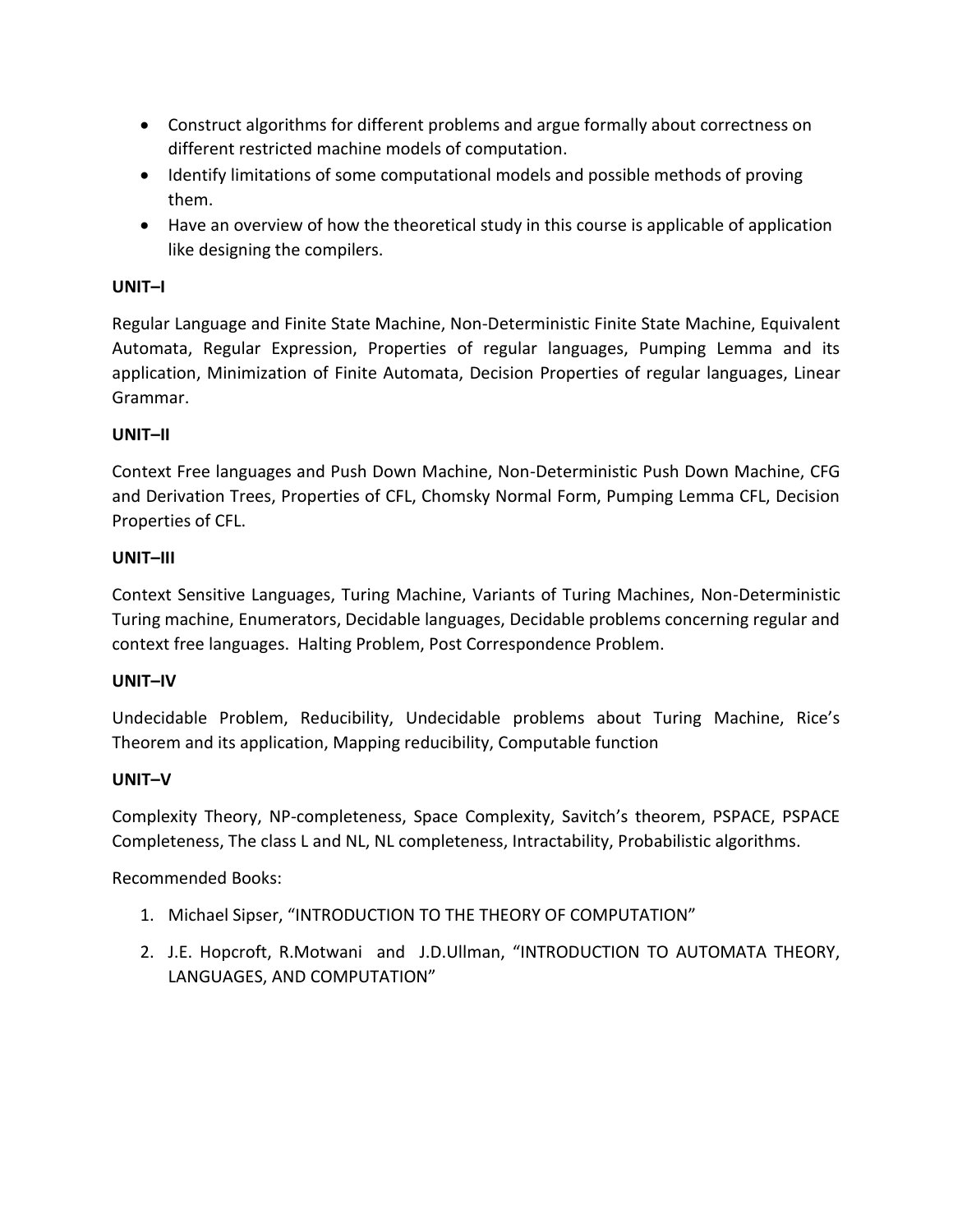# **IMCA-8.3: Advanced Computer Architecture**

#### **Objective:**

The aim of this module is to emphasize on the concept of a complete system consisting of asynchronous interactions between concurrently executing hardware components and device driver software in order to illustrate the behavior of a computer system as a whole.

#### **Learning Outcomes:**

At the end of this course student will be able to:

- Understand the Concept of Parallel Processing and its applications
- Implement the Hardware for Arithmetic Operations
- Analyze the performance of different scalar Computers
- Develop the Pipelining Concept for a given set of Instructions
- Distinguish the performance of pipelining and non-pipelining environment in a processor

#### **UNIT-I**

Fundamentals of Computer Design: Introduction, The Task of a Computer designer, Technology and usage trends, Cost, Performance measures. Quantitative principles of computer design, The concept of memory hierarchy.

Instruction set Principles of Examples: Introduction, Classification of Instruction Set Architectures, Memory Addressing, Operations in the Instruction Set, The DLX Architecture, Examples, Power PC and Intel 8086

#### **UNIT-II**

Pipelining: Basic concepts, Pipeline for DLX, Pipeline Hazards, Data and Control Hazards, Difficulties in implementation, Instruction Set Design and pipelining. The MIPS R 4000 Pipeline.

#### **UNIT-III**

Instruction – Level Parallelism (ILP): Concepts and challenges, Overcoming Data Hazards with Dynamic Scheduling, Reducing Branch Penalties with Dynamic Hazards Prediction, ILP with multiple issue, Hardware Support for Extracting more parallelism, Studies of ILP, The power PC 620.

#### **UNIT-IV**

Memory–Hierarch Design : Basic concepts of memory, Internal Organisation of Memory chips, Caches, Reducing Cache Misses and Miss Penalty, Reduction Hit Time, Main Memory, Virtual memory, Issues in the design of Memory Hierarchies, fallacies and Pitfalls in Memory – Hierarchy Design.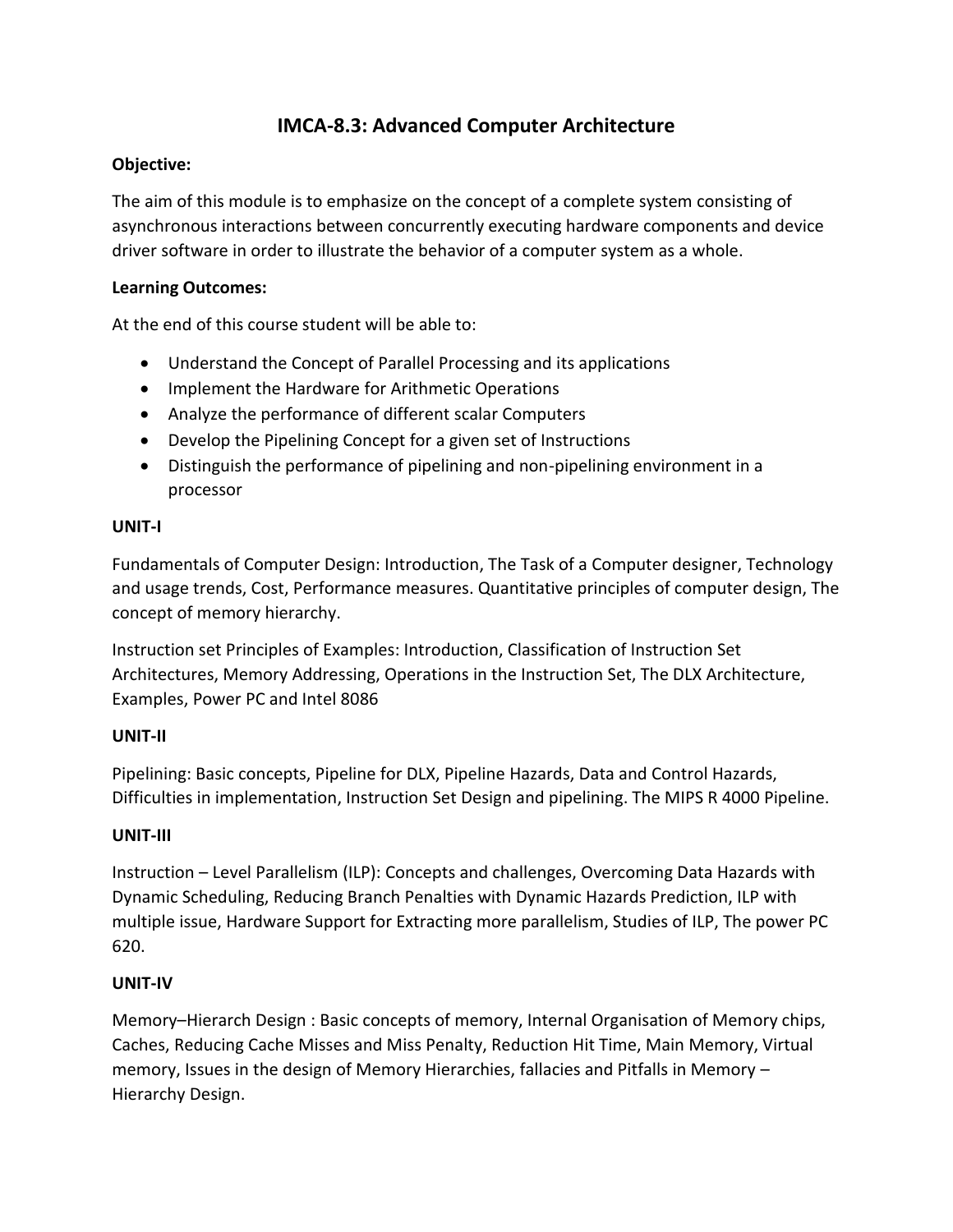Storage System: Types of storage devices, Busses, I/O Performance Measures, Reliability, Availability and RAID, Interfacing to OS, Designing and I/O System, Unix File System Performance.

#### **UNIT-V**

Multiprocessor : Taxonomy of Parallel Architecture, Performance Matrices and Advantages for communications Mechanisms, Challenges of Parallel Processing, Characteristics of Application Domains, Centralized Shared memory architectures, Distributed shared – memory architectures, synchronization, Models of memory, Consistency, Performance measurement of Parallel machines, Memory system Issues, Design and performance of SGI challenges Multiprocessor.

#### **Recommended Books:**

- 1. J. L. Hennesy & D. A. Patterson Computer Architecture A Quantitative Approach,  $2^{nd}$ Edition – Morgan Kaufmann Publishers,1996 [chapters 1, 2, 3, 4, 5, 6, 7, 8]
- 2. V. C. Hammacher, Z. G. Vranesic, S. G. Zaky Computer Organisation, McGraw Hill, 1996 [chpters 1, 2, 3, 4, 5, Appendix A].
- 3. M. M. Mano Computer System Architecture, 3rd Edition, PHI, 1993.
- 4. K. Hwang Advanced Computer Architecture, McGraw Hill, 1993.
- 5. D. Sima, T. Fountain, P. Kacsak Advanced Computer Architecture A Design Space Approach, Addison Wesley, 1997.
- 6. D. A. Pattereson & J. L. Hennessy Computer Organisation & Design, Morgan Kaufmann, 1998.

# **IMCA-8.4: Artificial Intelligence**

#### **Objectives:**

- To learn the basic concepts of AI principles and approaches.
- To develop the basic understanding of the building blocks of AI.

#### **Learning outcomes:**

Upon Completing the Course, Students will be able to:

- Have fundamental understanding of the basic concepts of artificial intelligence (AI).
- Apply basic principles of AI in solutions that require problem solving, inference, perception, knowledge representation, and learning.
- Have fundamental understanding of various applications of AI techniques in intelligent agents, expert systems, artificial neural networks and other machine learning models.
- Have knowledge of current scope and limitations, and societal implications of AI.
- Have basic foundation of machine learning.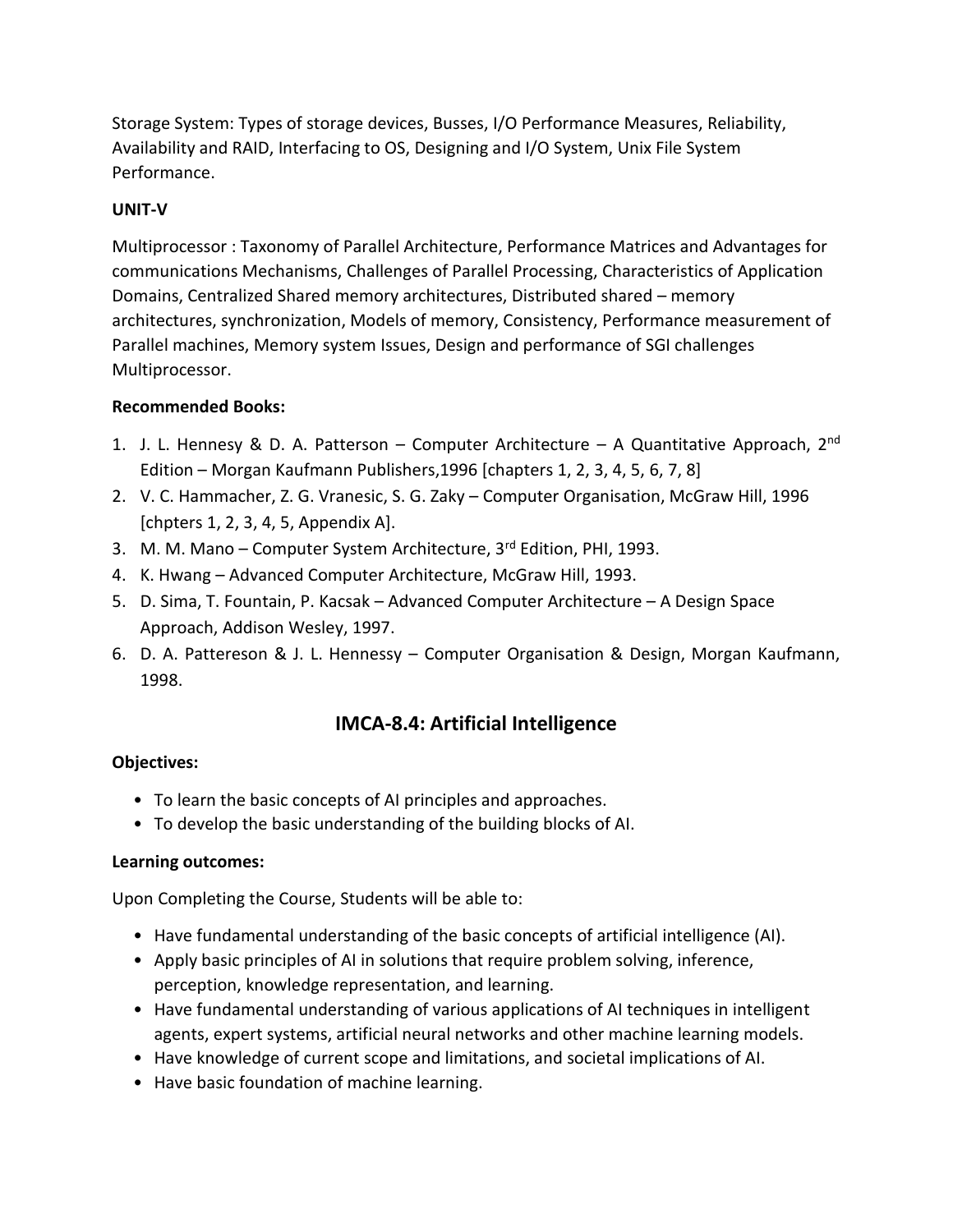#### **UNIT-I**

Introduction to Artificial Intelligence: The Imitation Game and Turing Test, Lady Lovelace's Objection, Learning Machines, the Evolution of AI, Water-Jug problem, Missionaries-Cannibals Problem, Monkey-Bananas Problem, Tower of Hanoi, Tower of Brahma, Cryptarithmetic problem, Production System, Working Memory, Inference Engine.

State Space Search Algorithms: Depth First Search, Breadth First Search, Iterative Deepening, Uniform Cost Search, Hill-Climbing, Beam Search, Tabu Search. Heuristic Search: Greedy Best-First Search, A\* algorithm, 8-Puzzle Problem, Iterative Deepening A\*(IDA\*) algorithm, Problem Decomposition, And-Or Graph, AO\* algorithm, Rete Net, Rete algorithm, Simulated Annealing, Genetic Algorithms.

#### **UNIT-II**

Game Playing Strategies, Game Tree, MIN-MAX, Tic-Tac-Toe, Alpha-Beta Pruning, SSS\* algorithm, B\* Search. Constraint Satisfaction Problems, N-Queen problem.

Knowledge Representation: Types of Knowledge, presentation by Logic, propositional logic, substitutional rules, Rules of Inference: Modus Ponens, Modus Tollens, Resolution in Propositional Logic, Refutation, Predicate Logic, First Order Logic Representation, Skolemization, Natural Deduction, Resolution in Predicate Logic, Clause Form, Prenex Normal Form, Unification.

#### **UNIT-III**

Knowledge Representation using Rules: PROLOG, Facts, Rules, Defining Relations by rules and facts, Recursive rules, Atoms, Variables, Data & Structured Objects, Lists: Membership, Concatenation, adding to & Deleting from List, sublist, permutations, Operators in PROLOG, Cuts, problems with Cuts, Managing Input & Output in PROLOG, Control Facilities, Database Manipulation, bagof, setoff, and findall. Forward Reasoning, Backward Reasoning, Matching, Statistical Reasoning, Bayesian Belief Network, Dempster-Shafer Theory, Fuzzy Logic.

#### **UNIT-IV**

Planning: Planning Agent, PDDL, STRIPS approach, TWEAK approach, Blocks World Problem.

Machine learning paradigms: Introduction, machine learning systems, supervised and unsupervised learnings, inductive learning, deductive learning, clustering, support vector machines, Decision Tree, case-based reasoning and learning, Artificial neural networks: Introduction, artificial networks, single layer feed forward networks, multi layered forward networks, design issues of artificial neural networks.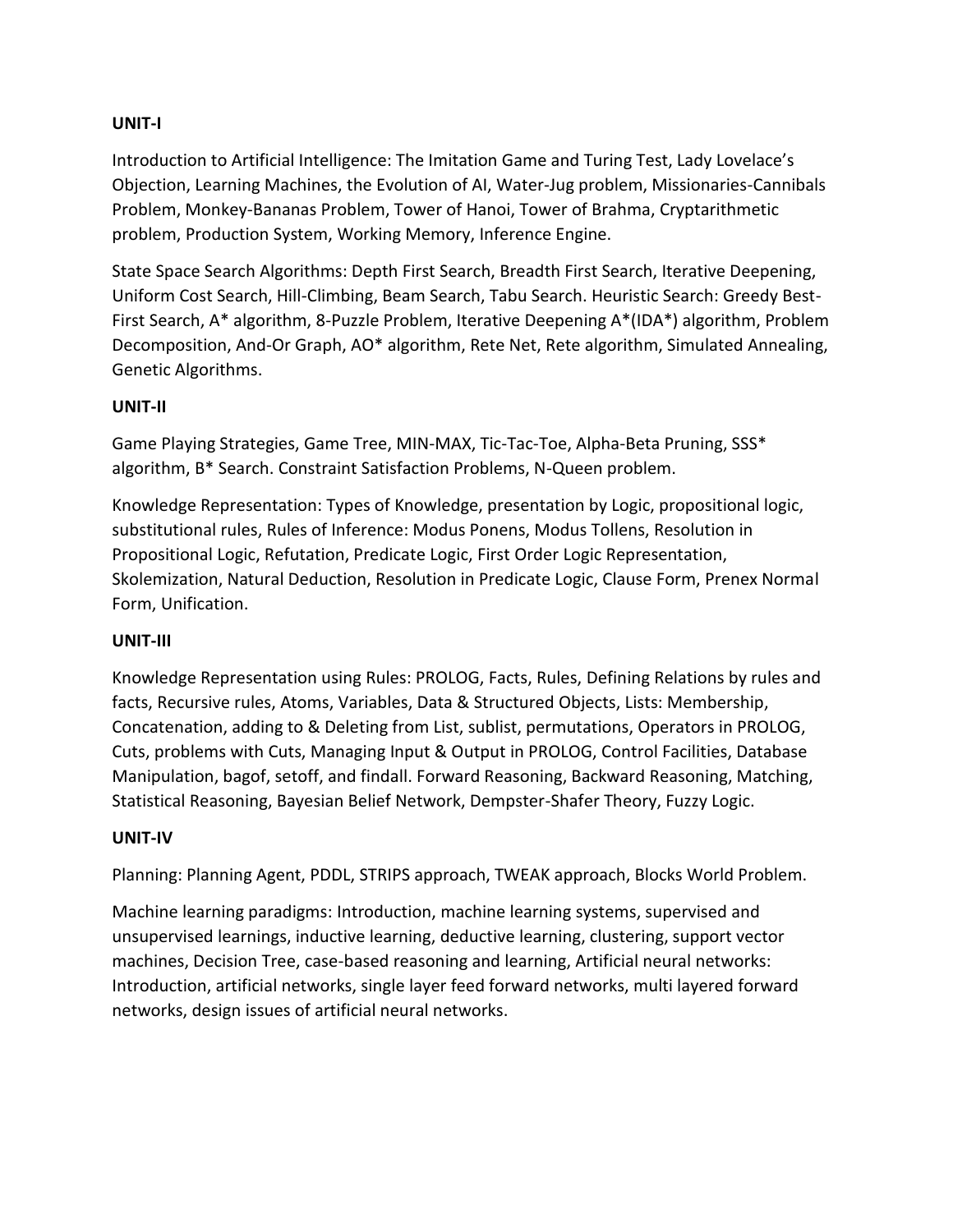#### **UNIT-V**

Natural Language Processing: Steps in NLP, Parsing, Augmented Transition Network, Semantic Analysis, Discourse and Pragmatic Processing.

Word Level Analysis: Unsmoothed N-grams, Evaluating N-grams, Skip-Gram, Word2vec, Smoothing, Part-of-Speech Tagging, Rule-based, Stochastic and Transformation based tagging, Issues in PoS tagging – Hidden Markov and Maximum Entropy models.

Spelling Checking: Spelling Errors, Spell checking Techniques, Soundex Algorithm.

Recommended Books:

- 1. "Artificial Intelligence", by Rich E, Knight K and Nair S. B., 3<sup>rd</sup> Edition, McGrawHill, 2013.
- 2. "A First Course in Artificial Intelligence", by Deepak Khemani, 1<sup>st</sup> Edition, McGrawHill, 2013.
- 3. "Artificial Intelligence: Structure and Strategies for Complex Problem solving", by George F Luger, 4<sup>th</sup> Edition, Pearson Education, 2004.
- 4. "Artificial Intelligence: A Modern Approch", by Russell S. J., Norvig P., 3<sup>rd</sup> Edition, Pearson, 2015.
- 5. "PROLOG programming for artificial intelligence", by Ivan Bratko,3<sup>rd</sup> Edition, Addison-Wesley, 2001.
- 6. "Programming in PROLOG", by Clocksin W.F and Mellish C.S, Springer-Verlag, 5<sup>th</sup> Edition,2003.

#### **IMCA-8.6: Algorithms Design and Analysis Lab**

#### **List of Experiments:**

- 1. Basics: Find out Big Oh and Big Omega of the function. Take necessary data like degree of the function, coefficients, etc.
- 2. Write a program to implement: a Queue, a Stack, a Queue using two Stacks and a Stack using two Queues.
- 3. Write an algorithm and find the efficiency of the same for following problems:
	- i. Finding Factorial Iterative Approach
	- ii. Finding Factorial Recursive Approach
	- iii. Printing Fibonacci Series Iterative Approach
- 4. Design an algorithm and implement a program for Insertion Sort, Selection Sort, Bubble Sort, Count Sort and Linear Search.
- 5. Design an algorithm and implement a program for Merge Sort, Quick Sort and Binary Search.
- 6. Design an algorithm and implement a program to solve Knapsack Problem using greedy approach.
- 7. Design an algorithm and implement a program to solve Knapsack Problem and Finding Optimal Matrix Chain Order Problem using dynamic programming approach.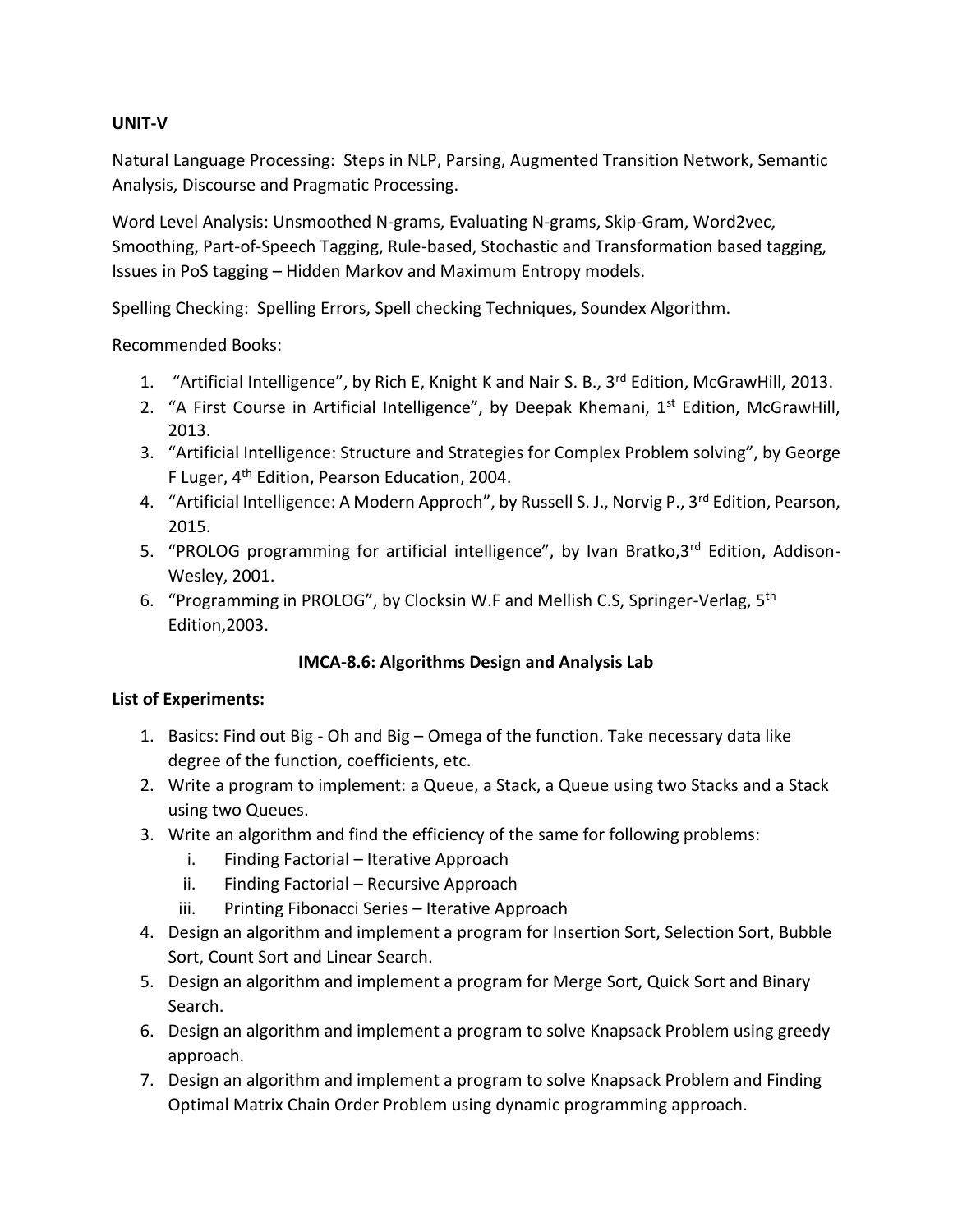- 8. Design an algorithm and implement a program to solve Longest Common Subsequence Problem
- 9. Design an algorithm and write a program to implement DFS and BFS.

# **IMCA-8.7: Artificial Intelligence Lab**

#### **List of Experiments:**

- 1. Write a program in prolog to implement simple facts and Queries.
- 2. Write a program in prolog to implement simple arithmetic.
- 3. Write a program in prolog to solve Monkey banana problem.
- 4. Write a program in prolog to solve Tower of Hanoi.
- 5. Write a program in prolog to solve 8 Puzzle problems.
- 6. Write a program in prolog to solve 4-Queens problem.
- 7. Write a program in prolog to solve Traveling salesman problem.
- 8. Write a program in prolog for Water jug problem.
- 9. Write a program to implement a Tic-Tac-Toe game.
- 10. Write a python program to implement simple Chatbot?

# **IMCA-9.1: Cloud Computing**

#### **Objective:**

- Identify the technical foundations of cloud systems architectures.
- Analyze the problems and solutions to cloud application problems.
- Apply principles of best practice in cloud application design and management.
- Identify and define technical challenges for cloud applications and assess their importance.

#### **Learning Outcome:**

- Understand the fundamental principles of distributed computing.
- Understand how the distributed computing environments known as Grids can be built from lower level services.
- Understand the importance of virtualization in distributed computing and how this has enabled the development of Cloud Computing.
- Analyze the performance of Cloud Computing.
- Understand the concept of Cloud Security.
- Learn the Concept of Cloud Infrastructure Model.

#### **UNIT-I**

Overview of Computing Paradigm: P2P, Grid, Cluster, Distributed, Utility, and Cloud Computing; Evolution of computing, adopting cloud computing in business; Introduction to cloud computing: NIST Model, properties, characteristics, benefits, role of open standards.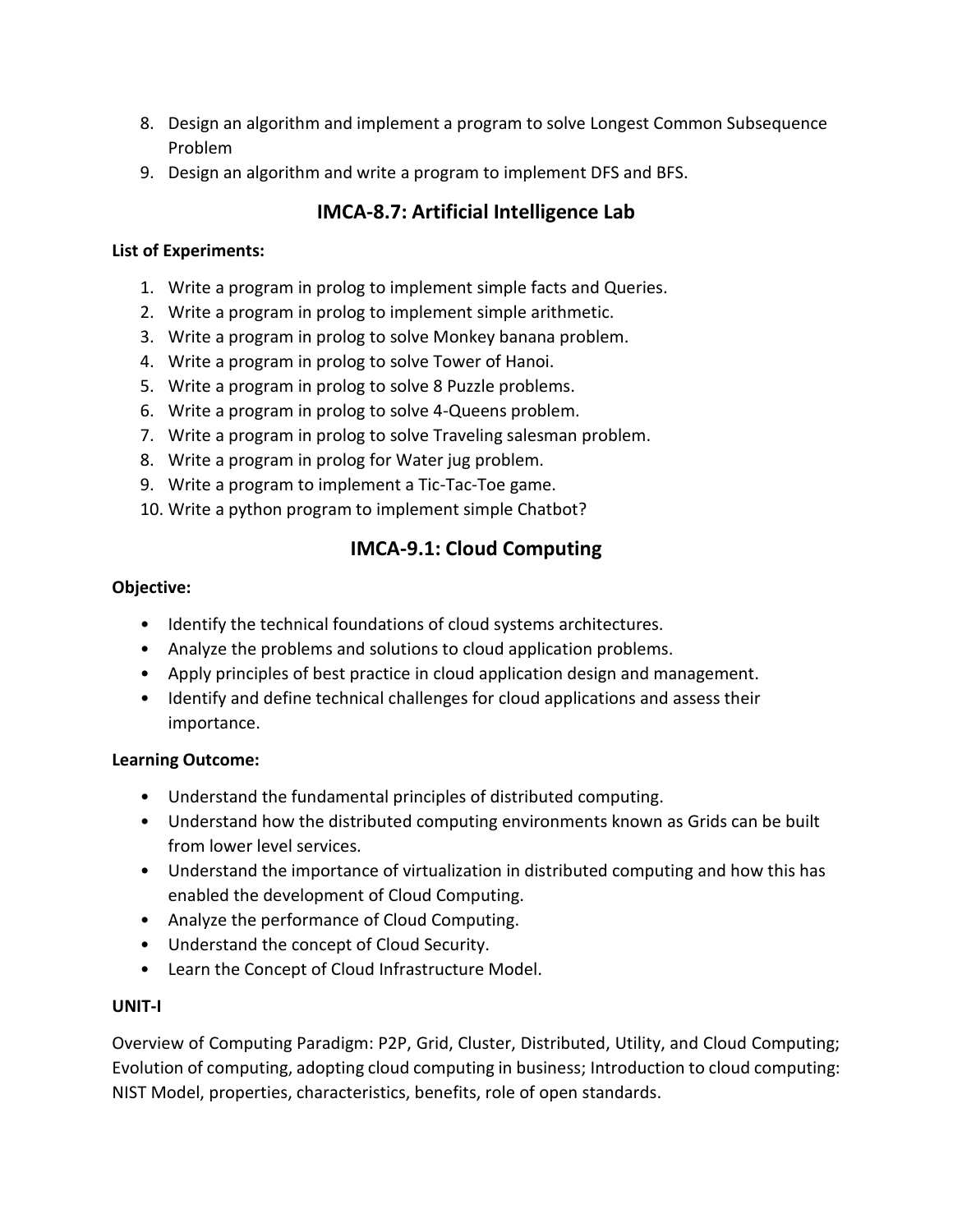#### **UNIT-II**

Cloud Computing Architecture: The cloud computing stack (Client/Server, Protocols, Web services), Service Models (XaaS): IaaS, PaaS, SaaS; Deployment Models: Public, Private, Hybrid, Community; Platform as a Service: Overview of PaaS, Service Oriented Architecture (SOA); cloud platform and management, computation and storage; Case Study: Google App Engine, Microsoft Azure, SalesForce.com - platform and use for public.

#### **UNIT-III**

Infrastructure as a Service: IaaS definition, Introduction to Virtualization, Hypervisors, Machine Image, Virtual Machine; Resource Virtualization of server, storage, network; Case Study: Amazon EC2- Renting, EC2 Compute Unit, platforms and storage, pricing, Customer Service Provisioning; Eucalyptus.

#### **UNIT-IV**

Software as a Service: Introduction to SaaS, Web services, Web 2.0, Web OS, Case Study on SaaS; Service Management: Service Level Agreements, Billing & Accounting, Comparing Scaling Hardware- Traditional vs. Cloud, Economics of Scaling, Managing Data- Database & Data Stores in Cloud, large scale data processing.

#### **UNIT-V**

Cloud Security: Infrastructure Security, Network level, Host level, Application Level, Data Security, Identity and Access Management, Access Control, Trust, Reputation, Risk; Authentication: Client access in Cloud, Cloud contracting model, commercial and business considerations, Service level maintenance in Infrastructure, Network, Host and Application; Case Study: Eucalyptus, Microsoft Azure, Amazon EC2.

#### **Recommended Books:**

- 1. R. Buyya, J. Broberg, and A. Goscinski, Cloud Computing: Principles and Paradigms, 2nd Edition,Wiley, 2011.
- 2. G. Shroff, Enterprise Cloud Computing Technology, Architecture, Applications, University Press, 2010.
- 3. R. L. Krutz and R. D. Vines, Cloud Security: A Comprehensive Guide to Secure Cloud Computing, Wiley-India, 2010.L. Wasserman-All of statistics

# **IMCA-9.2: Internet of Things**

#### **Objective:**

The Internet is evolving to connect people to physical things and also physical things to other physical things all in real time. It's becoming the Internet of Things (IoT). The course enables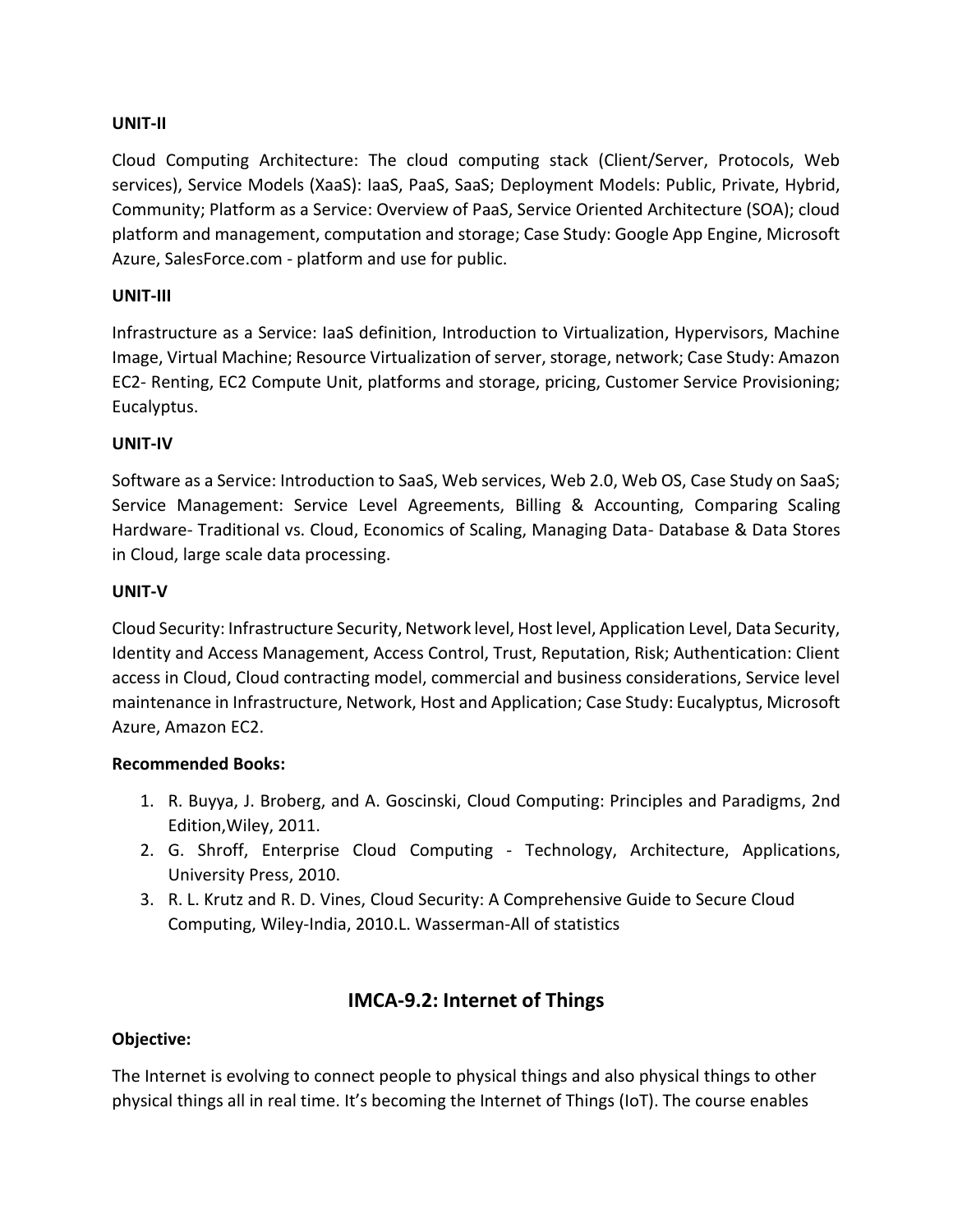student to understand the basics of Internet of things and protocols. It introduces some of the application areas where Internet of Things can be applied. Students will learn about the middleware for Internet of Things. To understand the concepts of Web of Things.

#### **Learning Outcome:**

At the end of this course student will be able to:

- Able to understand the application areas of IoT.
- Able to realize the revolution of Internet in Mobile Devices, Cloud & Sensor Networks.
- Able to understand building blocks of Internet of Things and characteristics.

#### **UNIT-I**

IoT - What is the IoT and why is it important? Elements of an IoT ecosystem, Technology drivers, Business drivers, Trends and implications, Overview of Governance, Privacy and Security Issues.

#### **UNIT-II**

IoT PROTOCOLS - Protocol Standardization for IoT – Efforts – M2M and WSN Protocols – SCADA and RFIDProtocols – Issues with IoT Standardization – Unified Data Standards – Protocols – IEEE802.15.4–BACNet Protocol– Modbus – KNX – Zigbee– Network layer – APS layer – Security

#### **UNIT-III**

IoT ARCHITECTURE - IoT Open source architecture (OIC)- OIC Architecture & Design principles-IoT Devices and deployment models- IoTivity : An Open source IoT stack - Overview- IoTivity stack architecture- Resource model and Abstraction.

#### **UNIT-IV**

WEB OF THINGS - Web of Things versus Internet of Things – Two Pillars of the Web – Architecture Standardization for WoT– Platform Middleware for WoT – Unified Multitier WoT Architecture – WoT Portals and Business Intelligence.

#### **UNIT-V**

IoT APPLICATIONS - IoT applications for industry: Future Factory Concepts, Brownfield IoT, Smart Objects, Smart Applications. Study of existing IoT platforms /middleware, IoT- A, Hydra etc.

#### **Recommended Books:**

- 1. Honbo Zhou, "The Internet of Things in the Cloud: A Middleware Perspective", CRC Press,2012.
- 2. Dieter Uckelmann, Mark Harrison, Michahelles, Florian (Eds), "Architecting the Internet of Things", Springer, 2011.
- 3. David Easley and Jon Kleinberg, "Networks, Crowds, and Markets: Reasoning About a HighlyConnected World", Cambridge University Press, 2010.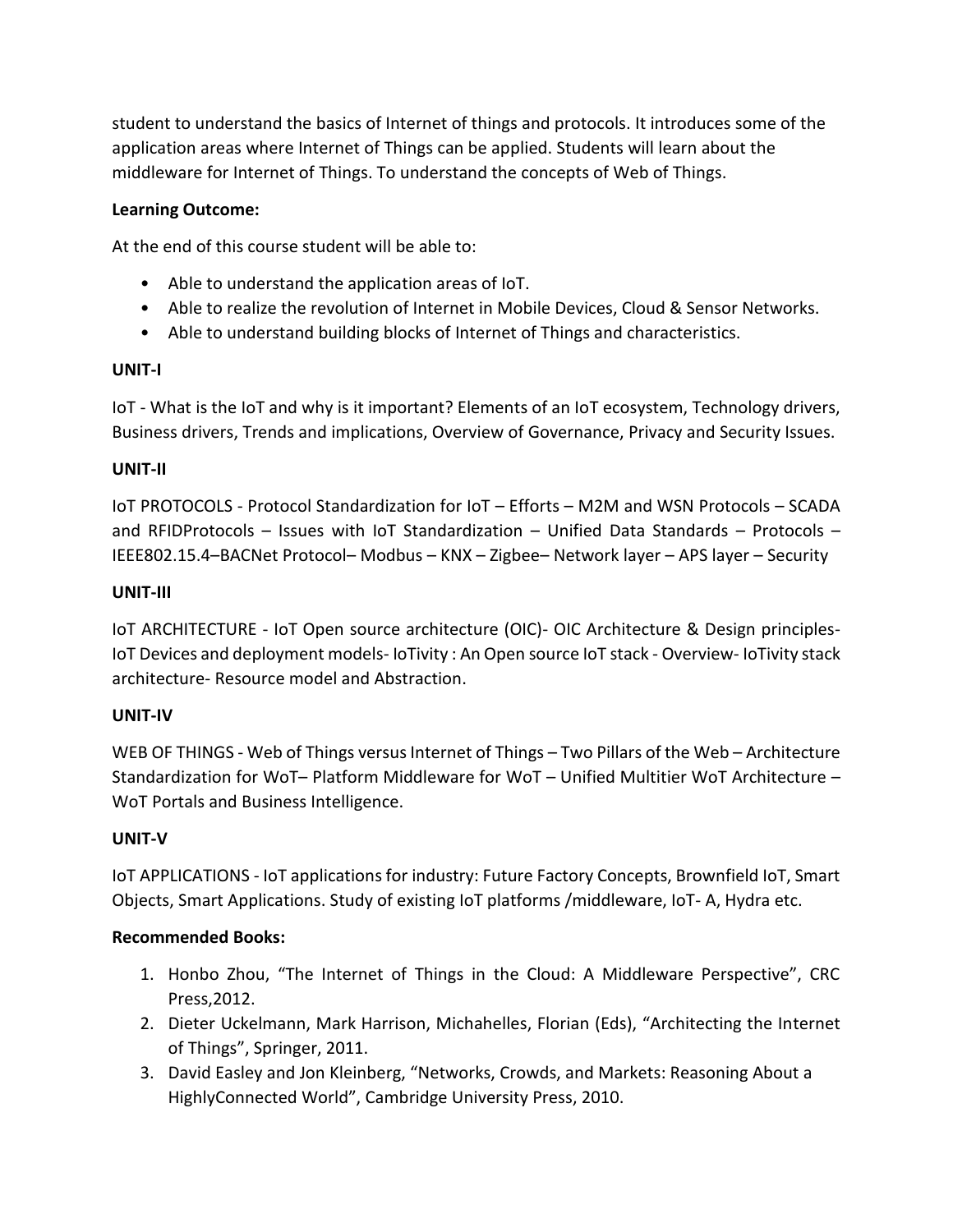4. Olivier Hersent, David Boswarthick, Omar Elloumi , "The Internet of Things – Key applicationsand Protocols", Wiley, 2012.

# **IMCA-9.3: Machine Learning**

# **Objective:**

- To introduce students to the basic concepts and techniques of Machine Learning.
- To develop skills of using recent machine learning software for solving practical problems.
- To gain experience of doing independent study and research.

### **Learning Outcome:**

At the end of this course student will be able to:

- Have a good understanding of the fundamental issues and challenges of machine learning: data, model selection, model complexity, etc.
- Have an understanding of the strengths and weaknesses of many popular machine learning approaches.
- Appreciate the underlying mathematical relationships within and across Machine Learning algorithms and the paradigms of supervised and un-supervised learning.
- Be able to design and implement various machine learning algorithms in a range of realworld applications.

#### **UNIT-I**

Linear Methods for Regression and Classification: Overview of supervised learning, Linear regression models and least squares, Multiple regression, Subset selection , Ridge regression, least angle regression and Lasso , Linear Discriminant Analysis , Logistic regression , Naïve Bayes Classifier. K-nearest neighbor.

# **UNIT-II**

Model Assesment and Selection :Bias, Variance, and model complexity, Bias-variance trade off, Optimisim of the training error rate, Esimate of In-sample prediction error, Effective number of parameters, Bayesian approach and B. IC, Cross-validation ,Boot strap methods, conditional or expected test error. Dimensionality reduction (PCA, Kernel PCA, Independent Component analysis, LLE, non-negative matrix factorization, SVD), feature Selection.

#### **UNIT-III**

Additive Models, Trees, and Boosting: Generalized additive models, Regression and classification trees , Boosting methods-exponential loss and AdaBoost, Numerical Optimization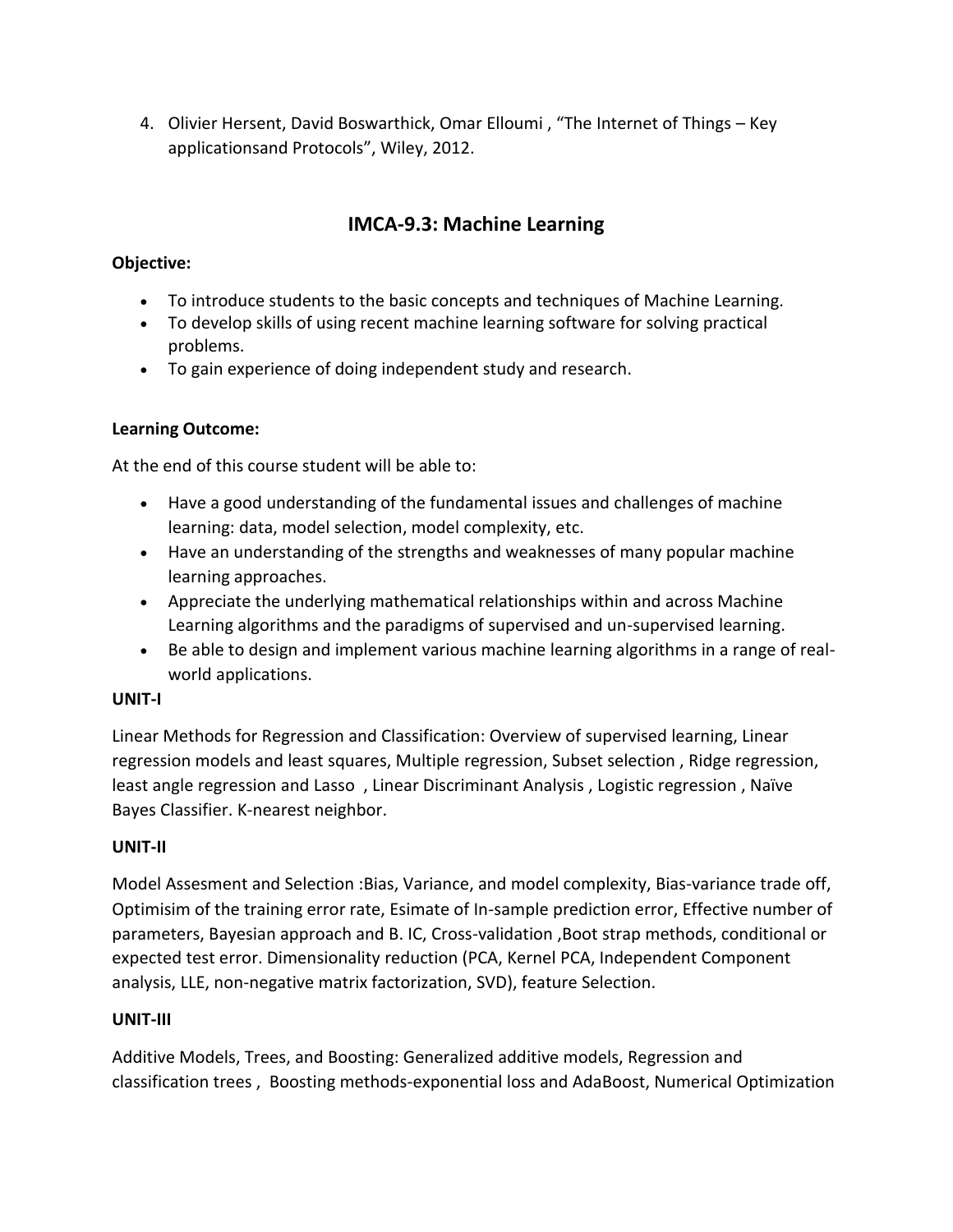via gradient boosting , Examples (Spam data, California housing , New Zealand fish, Demographic data)

#### **UNIT-IV**

Support Vector Machines (SVM) and Neural network: SVM for classification, Reproducing Kernels, SVM for regression. Model of a neuron, Perceptron learning, Backpropagation, Methods to improve backpropagation, Introduction to deep learning.

### **UNIT-V**

Unsupervised Learning and Random forests: Cluster analysis (k-means, Hierarchical clustering, DBSCAN, spectral clustering), Gaussian mixtures and EM algorithm, Random forests and analysis.

### **Recommended Books:**

- 1. Trevor Hastie, Robert Tibshirani, Jerome Friedman , The Elements of Statistical Learning-Data Mining, Inference, and Prediction, Second Edition , Springer Verlag, 2009.
- 2. G. James, D.Witten, T.Hastie, R.Tibshirani An introduction to statistical learning with applications in R, Springer, 2013.G. Booch, I. Jacobson, J. Ramburg – UML User Guide, Pearson Education
- 3. C. M. Bishop –Pattern Recognition and Machine Learning, Springer, 2006
- 4. L. Wasserman-All of statistics

# **IMCA-9.4: Block Chain Technology**

#### **Objective:**

This course is intended to study the basics of Blockchain technology. During this course learner will explore various aspects of Blockchain technology like application in various domains. By implementing learner will have idea about private and public Blockchain, and smart contract?

#### **Learning Outcome:**

At the end of this course student will be able to:

- Understand and explore the working of Blockchain technology (Understanding)
- Analyze the working of Smart Contracts (Analyze)
- Understand and analyze the working of Hyperledger (Analyze).
- Apply the learning of solidity and de-centralized apps on Ethereum (Apply).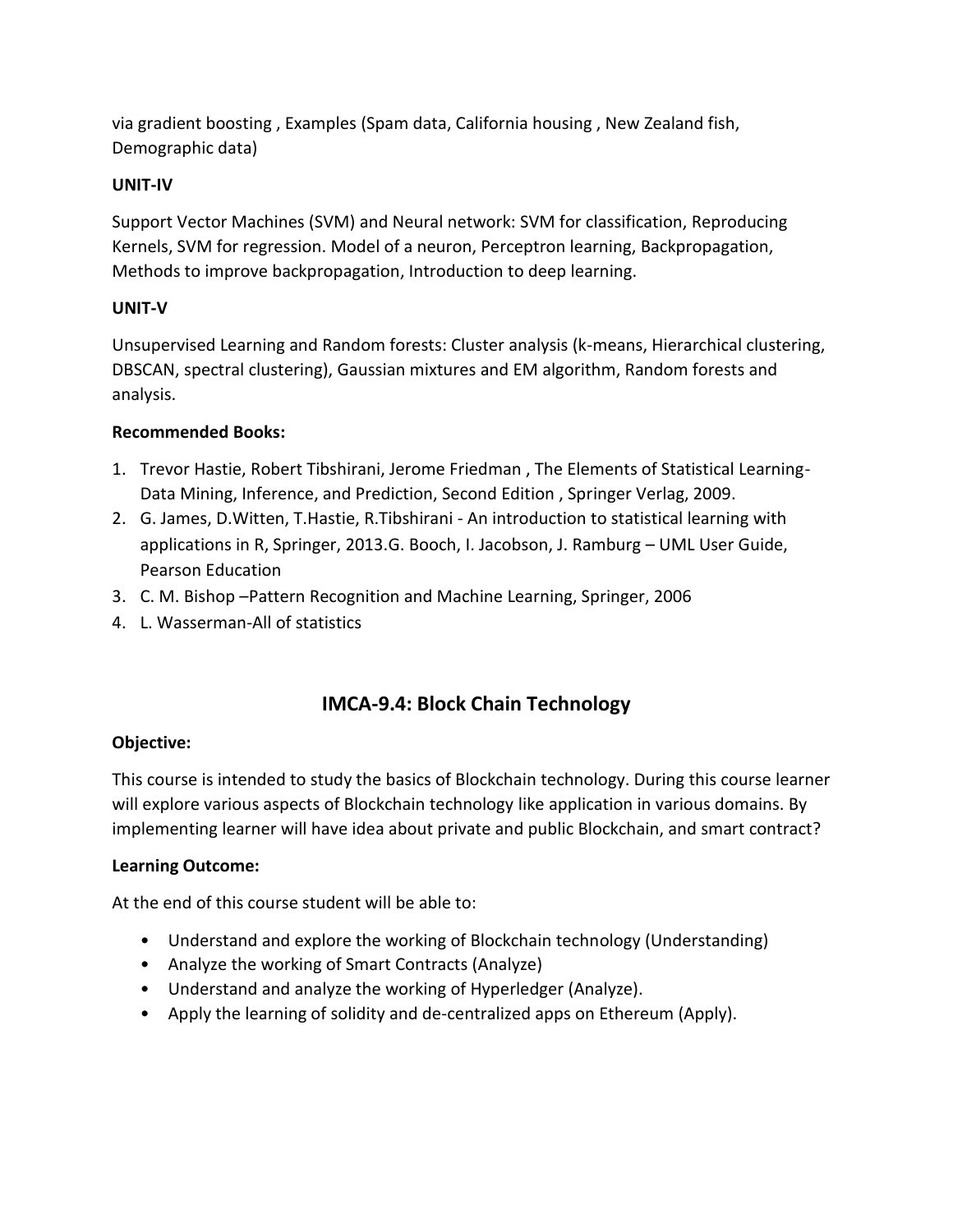#### **UNIT-I**

Introduction of Cryptography and Blockchain: What is Blockchain, Blockchain Technology Mechanisms & Networks, Blockchain Origins, Objective of Blockchain, Blockchain Challenges, Transactions And Blocks, P2P Systems, Keys As Identity, Digital Signatures, Hashing, and public key cryptosystems, private vs. public Blockchain.

#### **UNIT-II**

BitCoin and Cryptocurrency: What is Bitcoin, The Bitcoin Network, The Bitcoin Mining Process, Mining Developments, Bitcoin Wallets, Decentralization and Hard Forks, Ethereum Virtual Machine (EVM), Merkle Tree, Double-Spend Problem, Blockchain and Digital Currency, Transactional Blocks, Impact of Blockchain Technology on Cryptocurrency?

#### **UNIT-III**

Introduction to Ethereum: What is Ethereum, Introduction to Ethereum, Consensus Mechanisms, How Smart Contracts Work, Metamask Setup, Ethereum Accounts, Receiving Ether's What's a Transaction?, Smart Contracts.

#### **UNIT-IV**

Introduction to Hyperledger: What is Hyperledger? Distributed Ledger Technology & its Challenges, Hyperledger & Distributed Ledger Technology, Hyperledger Fabric, Hyperledger Composer.

#### **UNIT-V**

Solidity Programming: Solidity - Language of Smart Contracts, Installing Solidity & Ethereum Wallet, Basics of Solidity, Layout of a Solidity Source File & Structure of Smart Contracts, General Value Types (Int, Real, String, Bytes, Arrays, Mapping, Enum, address), Blockchain Applications

#### **Recommended Books:**

- 1. Arvind Narayanan, Joseph Bonneau, Edward Felten, Andrew Miller and Steven Goldfeder, Bitcoin and Cryptocurrency Technologies: A Comprehensive Introduction, Princeton University Press (July 19, 2016).
- 2. Antonopoulos, Mastering Bitcoin.
- 3. Antonopoulos and G. Wood, Mastering Ethereum.
- 4. D. Drescher, Blockchain Basics. Apress, 2017.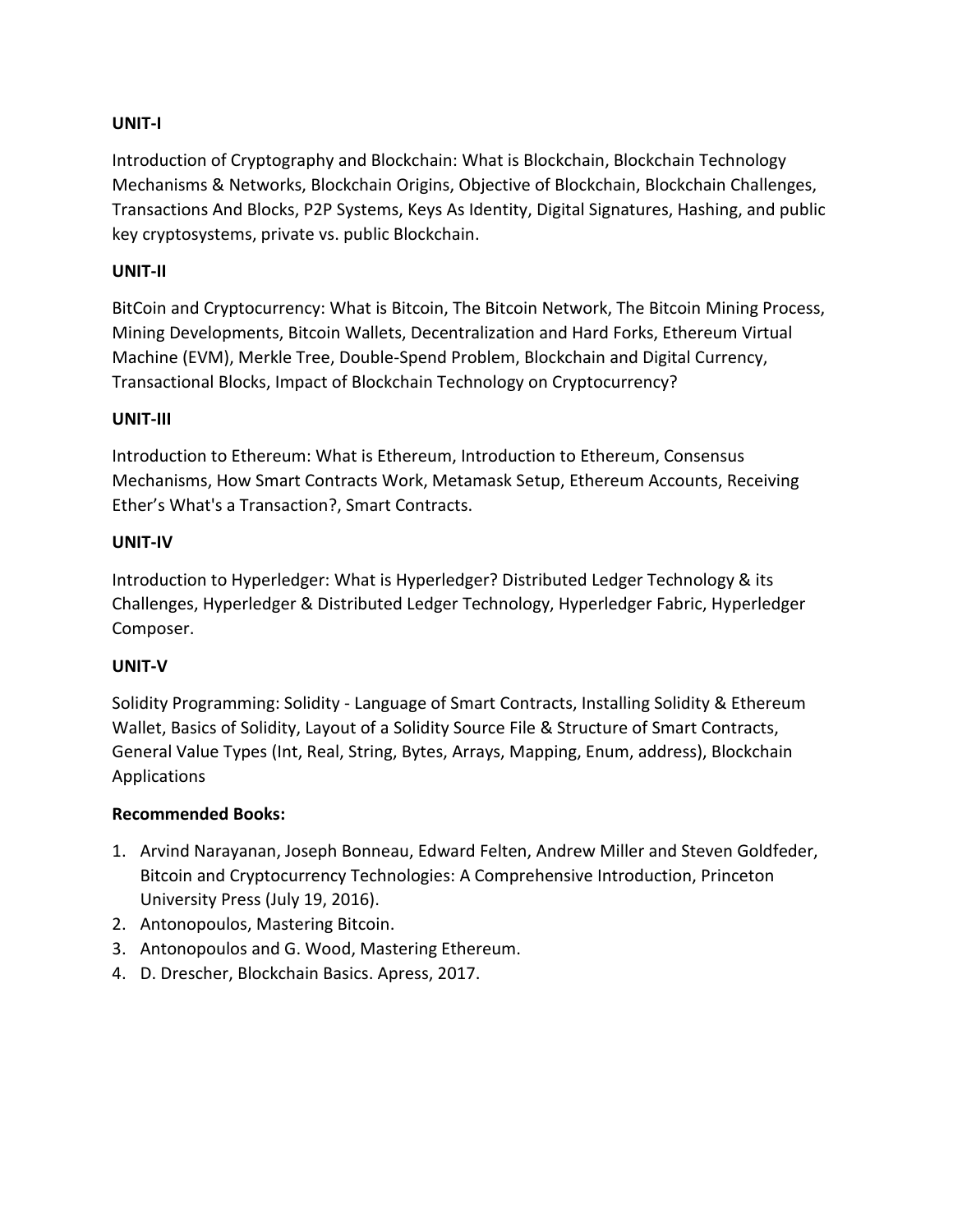# **IMCA-9.6: Internet of Things Lab**

#### **List of Experiments:**

- 1. Introduction to Arduino platform and programming.
- 2. Interfacing Arduino to Zigbee module.
- 3. Interfacing Arduino to GSM module.
- 4. Interfacing Arduino to Bluetooth Module.
- 5. Introduction to Raspberry PI platform and python programming.
- 6. Interfacing sensors to Raspberry PI.
- 7. Communicate between Arduino and Raspberry PI using any wireless medium.
- 8. Setup a cloud platform to log the data.
- 9. Log Data using Raspberry PI and upload to the cloud platform.
- 10. Design an IOT based system.

# **IMCA-9.7: Machine Learning Lab**

#### **List of Experiments:**

- 1. Implement and demonstrate the FIND-S-algorithm for finding the most specific hypothesis based on a given set of training data samples. Read the training data from a .CSV file.
- 2. For a given set of training data examples stored in a .CSV file, implement and demonstrate the Candidate-Elimination algorithm to output a description of the set of all hypotheses consistent with the training examples.
- 3. Write a program to demonstrate the working of the decision tree based ID3 algorithm. Use an appropriate data set for building the decision tree and apply this knowledge to classify a new sample.
- 4. Build an Artificial Neural Network by implementing the Backpropagation algorithm and test the same using appropriate data sets.
- 5. Write a program to implement the naïve Bayesian classifier for a sample training data set stored as a .CSV file. Compute the accuracy of the classifier, considering few test data sets.
- 6. Assuming a set of documents that need to be classified, use the naïve Bayesian Classifier model to perform this task. Built-in Java classes/API can be used to write the program. Calculate the accuracy, precision, and recall for your data set.
- 7. Write a program to construct a Bayesian network considering medical data. Use this model to demonstrate the diagnosis of heart patients using standard Heart Disease Data Set. You can use Java/Python ML library classes/API.
- 8. Apply EM algorithm to cluster a set of data stored in a .CSV file. Use the same data set for clustering using k-Means algorithm. Compare the results of these two algorithms and comment on the quality of clustering. You can add Java/Python ML library classes/API in the program.